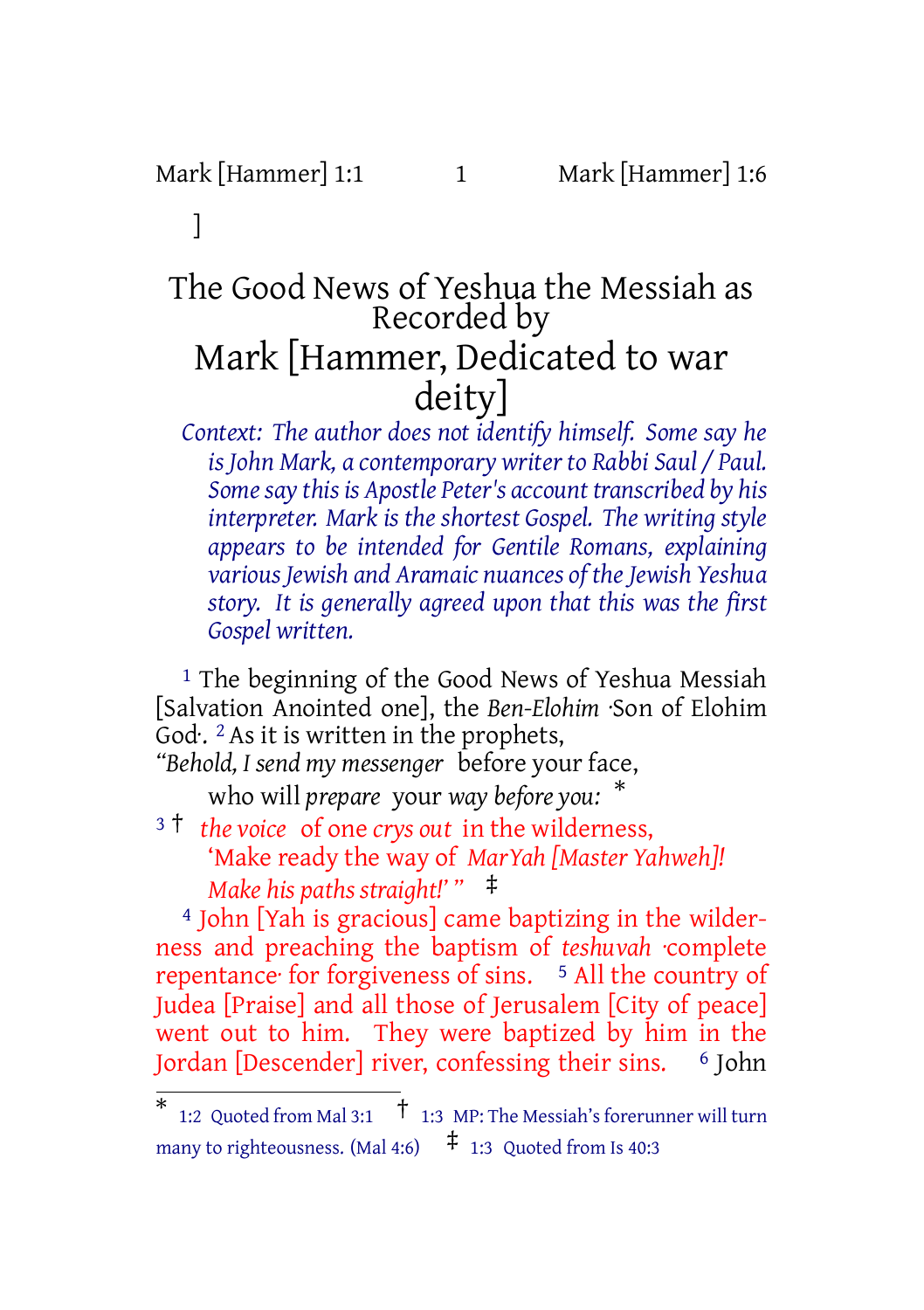Mark [Hammer] 1:7 2 Mark [Hammer] 1:16

[Yah is gracious] was clothed with camel's hair and a leather belt around his waist. He ate locusts and wild honey. <sup>7</sup> He preached, saying, "After me comes he who is mightier than I, the thong of whose sandals I am not worthy to stoop down and loosen. 8 I baptized you in water, but he will baptize you in *Ruach haKodesh* [Spirit of the Holiness]."

9 In those days, Yeshua [Salvation] came from Nazareth [Branch, Separated one] of Galilee [District, Circuit], and was baptized by John [Yah is gracious] in the Jordan [Descender]. <sup>10</sup> Immediately coming up from the water, he saw the heavens parting, and *haRuach* [the Spirit] descending on him like a dove. <sup>11</sup> A voice came out of the sky, "You are my *agapetos* ·beloved, esteemed· Son, in whom I am well pleased."

12 Immediately *haRuach* [the Spirit] drove him out into the wilderness. 13 He was there in the wilderness forty days tempted by *Satan* [Adversary]. He was with the wild animals; and the angels were serving him.

14 Now after John [Yah is gracious] was taken into custody, § Yeshua [Salvation] came into Galilee [District, Circuit], preaching the Good News of God's Kingdom, 15 and saying, "The time is fulfilled, and God's Kingdom is at hand! *Teshuvah* ·Turn repent·, and believe in the Good News."

16 Passing along by the sea of Galilee [District, Circuit], he saw Simeon [Hearing] and Andrew [Manly] the brother of Simeon [Hearing] casting a net into the sea, for they

<sup>§</sup> 1:14 MP: Messiah comes from Galilee and shines upon the Galil-of-the-- Goyim. Meaning his ministry begins in the Galilee and the region includes Gentiles living there. (Mark explains although Yeshua had traveled previously, He did not begin His ministry until entering Galilee, his hometown region.) (Is 9:1-2)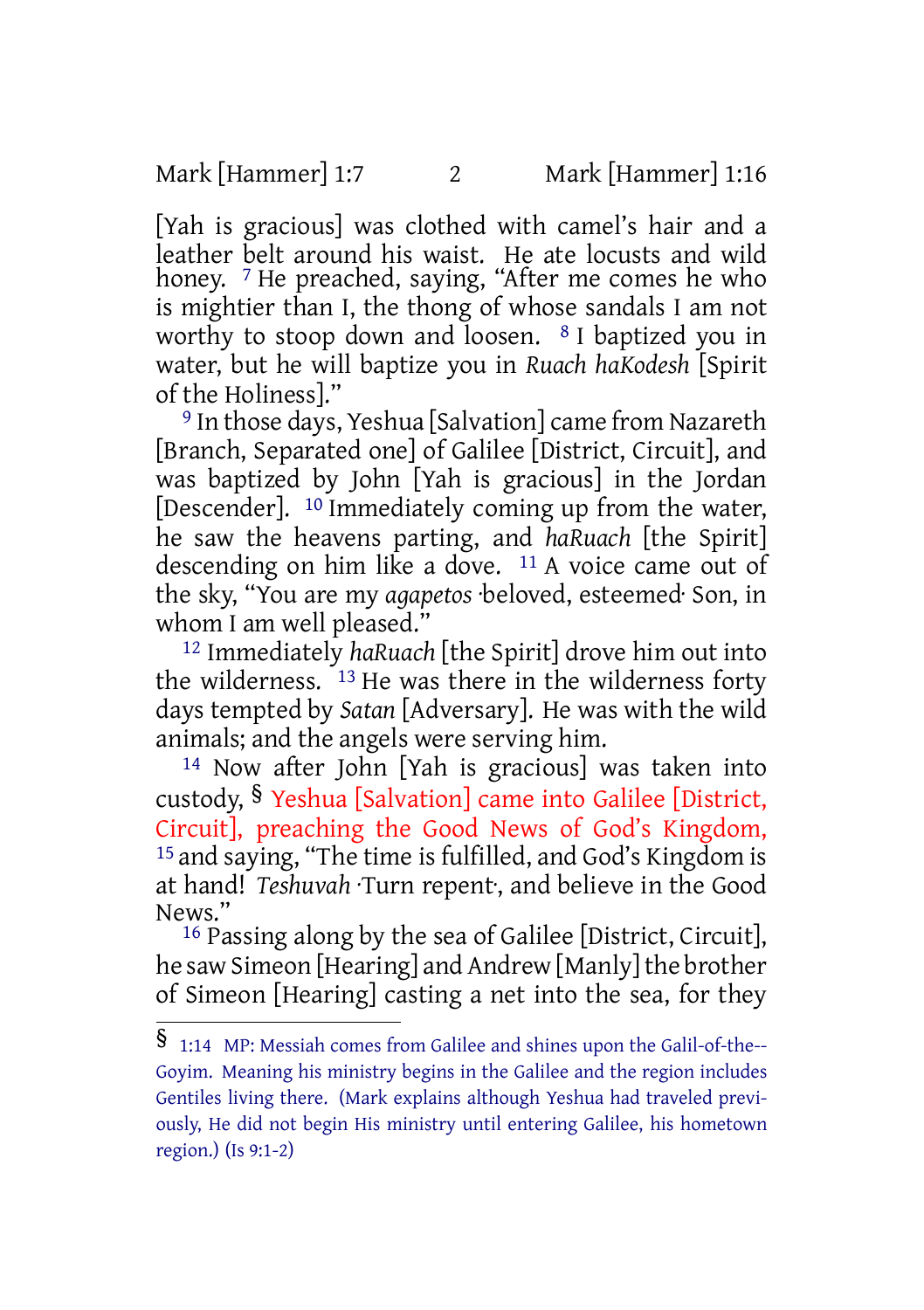Mark [Hammer] 1:17 3 Mark [Hammer] 1:28

were fishermen.  $17$  Yeshua [Salvation] said to them, "Come after me, and I will make you into fishers for men."

18 Immediately they left their nets, and followed him. 19 Going on a little further from there, he saw James son of Zebedee [Surplanter son of Yah Has Bestowed], and John [Yah is gracious], his brother, who were also in the boat mending the nets. 20 Immediately he called them, and they left their father, Zebedee [Bestowed by Yah], in the boat with the hired servants, and went after him. <sup>21</sup> They went into Capernaum [Village-Comfort, Village-Compassion], and immediately on the *Sabbath* ·To cease· day he entered into the synagogue and taught. 22 They were astonished at his teaching, for he taught them as having authority, and not as the Torah-Teachers. <sup>23</sup> Immediately there was in their synagogue a man with an unclean spirit, and he cried out, 24 saying, "Ha! What do we have to do with you, Yeshua [Salvation], you Nazarene [person from Branch, Separated one]? Have you come to destroy us? \* I know you who you are: *haKadosh Elohim* [the Holy One of God]!"

25 Yeshua [Salvation] rebuked him, saying, "Be quiet, and come out of him!"

26 The unclean spirit, convulsing him and crying with a loud voice, came out of him.  $27 \text{ +}$  They were all amazed, so that they questioned among themselves, saying, "What is this? A new teaching? For with authority he commands even the unclean spirits, and they obey him!" <sup>28</sup> The report of him went out immediately everywhere into all the region of Galilee [District, Circuit] and its surrounding area.

<sup>\*</sup> 1:24 MP: Messiah is holy. (Dan 9:24)  $\uparrow$  1:27 MP: The Messiah speaks with knowledge taught to him from God, not from men. (Is 50:4)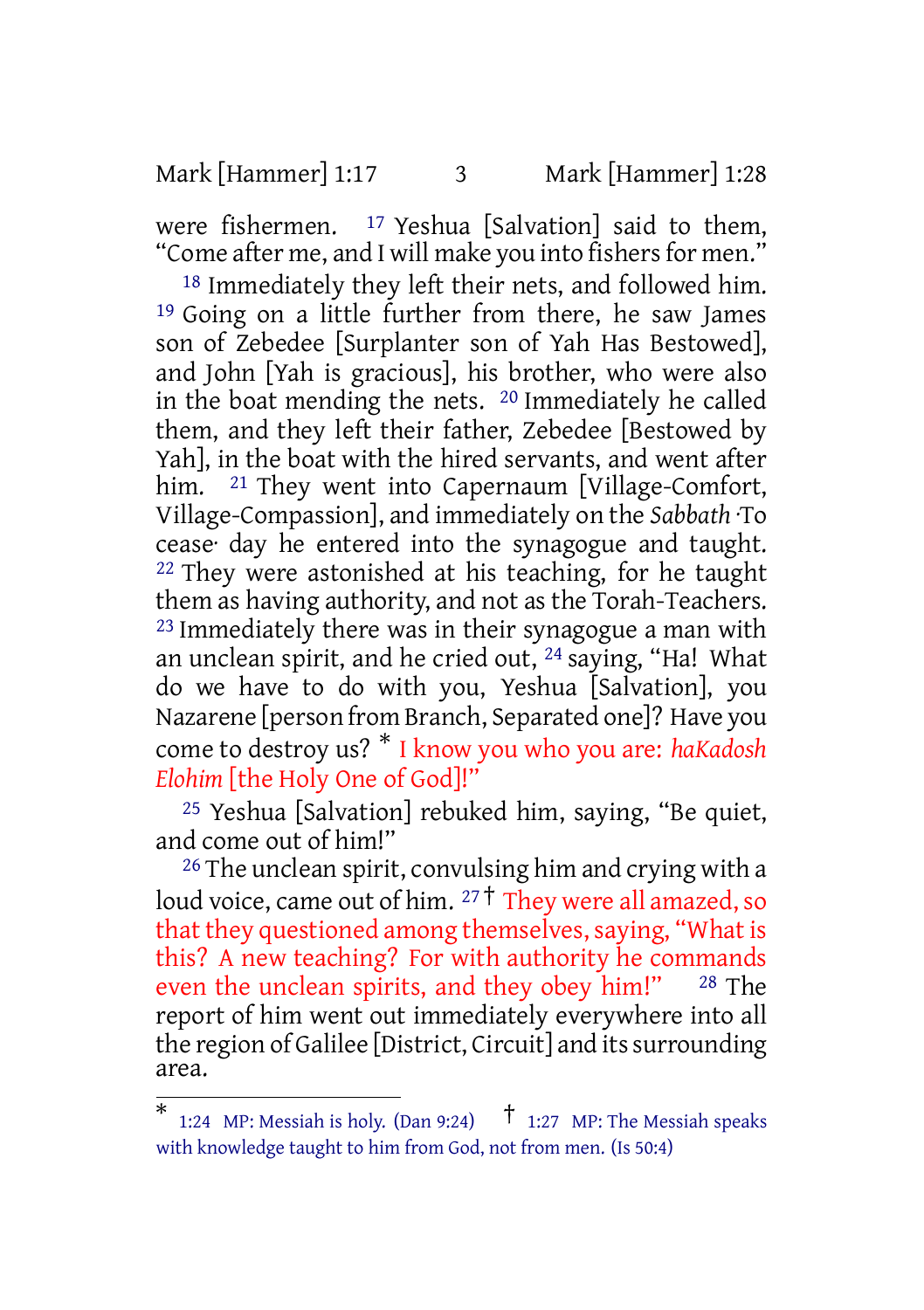Mark [Hammer] 1:29 4 Mark [Hammer] 1:40

29 Immediately, when they had come out of the synagogue, they came into the house of Simeon [Hearing] and Andrew [Manly], with James [Surplanter] and John [Yah is gracious]. 30 Now Simeon [Hearing]'s wife's mother lay sick with a fever, and immediately they told him about her. 31 He came and took her by the hand, and raised her up. The fever left her, and she served them.  $32$  At evening, when the sun had set, they brought to him all who were sick, and those who were possessed by demons. 33 All the city was gathered together at the door. 34He healed many who were sick with various diseases, and cast out many demons. He didn't allow the demons to speak, because they knew him.

 $35$  Early in the morning, while it was still dark, he rose up and went out, and departed into a deserted place, and prayed there. 36 Simeon [Hearing] and those who were with him followed after him; <sup>37</sup> and they found him, and told him, "Everyone is looking for you."

38 He said to them, "Let's go elsewhere into the next towns, that I may preach there also, because I came out for this reason." 39 He went into their synagogues throughout all Galilee [District, Circuit], preaching and casting out demons.

 $40 \div \tilde{\S}$  A leper came to him, begging him, kneeling down

 $\ddagger$  1:40 MP: Only God can heal leprosy; really this is not Hansen's disease but a divine-origin disease called *tzara'at* in Hebrew. Only God can afflict and only God can remove. Messiah has the authority of God to preform healing works that only God alone can accomplish such as healing disabilities. Examples: God applies the disease at will: (Ex 4:5-8; Num 12:10, 2 Kings 5:27); God only can heal the disease as He wills (Num 12:13-15; 2 Kings 5:1-8,5:14-15). (Lev 14:2-3 (Ch 13-14))  $\frac{1}{3}$  1:40 MPr: The Messiah bears the name of "Leprous" or "Leper Scholar" as it says, "smitten by God" (Is 53:4). (Talmud Sanhedrin 98B on Isaiah 53). (Is 53:4)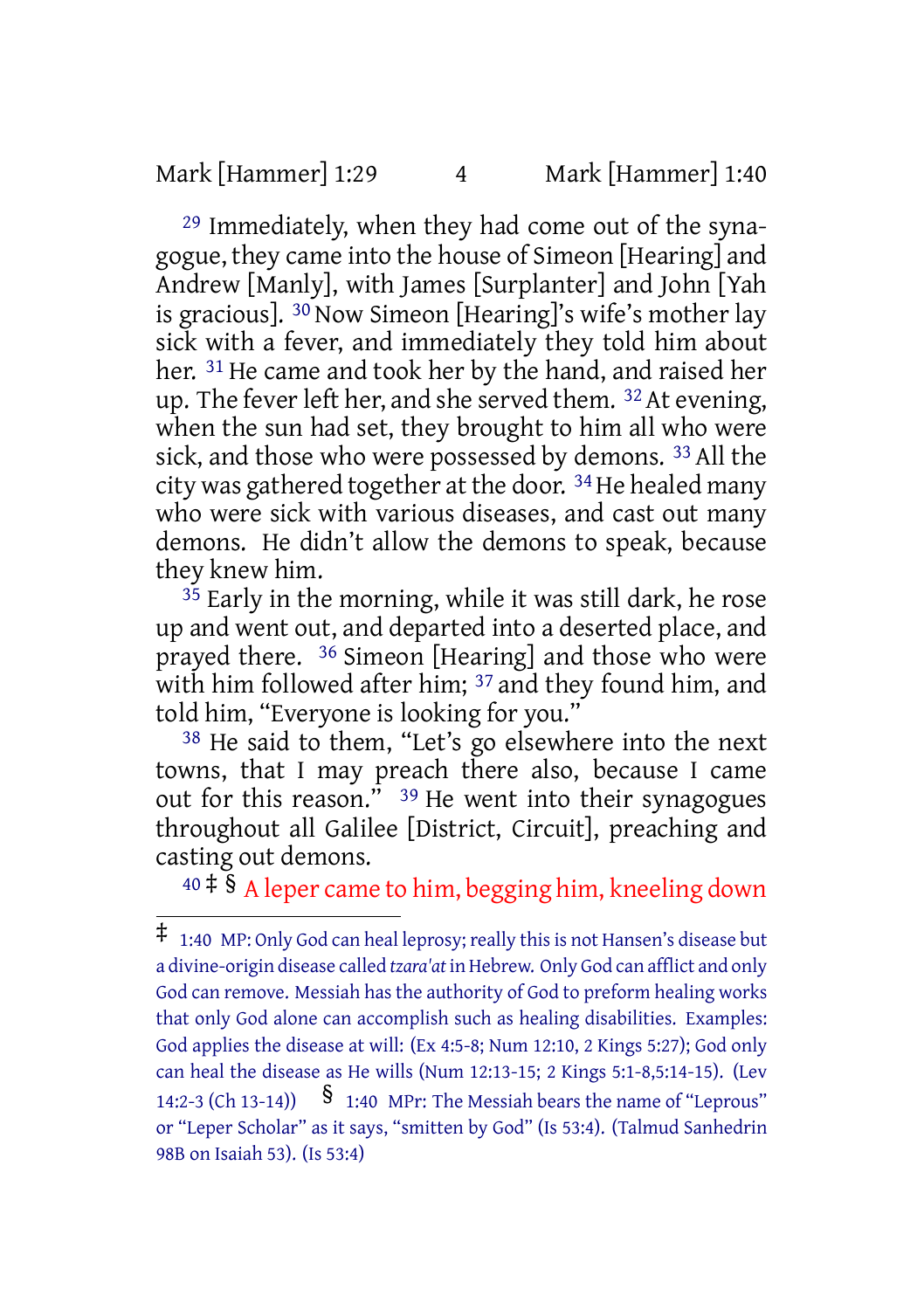#### Mark [Hammer] 1:41 5 Mark [Hammer] 2:7

to him, and saying to him, "If you want to, you can make me clean."

41 Being moved with compassion, he stretched out his hand, and touched him, and said to him, "I want to. Be made clean." 42 When he had said this, immediately the *tzara'at* ·leprosy· departed from him, and he was made clean. 43 He strictly warned him, and immediately sent him out, <sup>44</sup> and said to him, "See you say nothing to anybody; instead, as a testimony to the people, go and *let the priest examine* \* you, and make an offer for your cleansing, as Moses [Drawn out] commanded."

<sup>45</sup> But he went out, and began to proclaim it much, and to spread about the matter, so that Yeshua [Salvation] could no more openly enter into a city, but was outside in desert places: and they came to him from everywhere.

2

<sup>1</sup> When he entered again into Capernaum [Village-Comfort, Village-Compassion] after some days, it was heard that he was in the house. <sup>2</sup> Immediately many were gathered together, so that there was no more room, not even around the door; and he spoke the word to them. <sup>3</sup> Four people came, carrying a paralytic to him. <sup>4</sup> When they could not come near to him for the crowd, they removed the roof where he was. When they had broken it up, they let down the mat that the paralytic was lying on. 5 Yeshua [Salvation], seeing their trusting faith, said to the paralytic, "Son, your sins are forgiven you."

6 But there were some of the Torah-Teachers sitting there, and reasoning in their hearts, 7 "Why does this man speak blasphemies like that? Who can forgive sins but God alone?"

<sup>\*</sup> 1:44 Quoted from Lev 14:3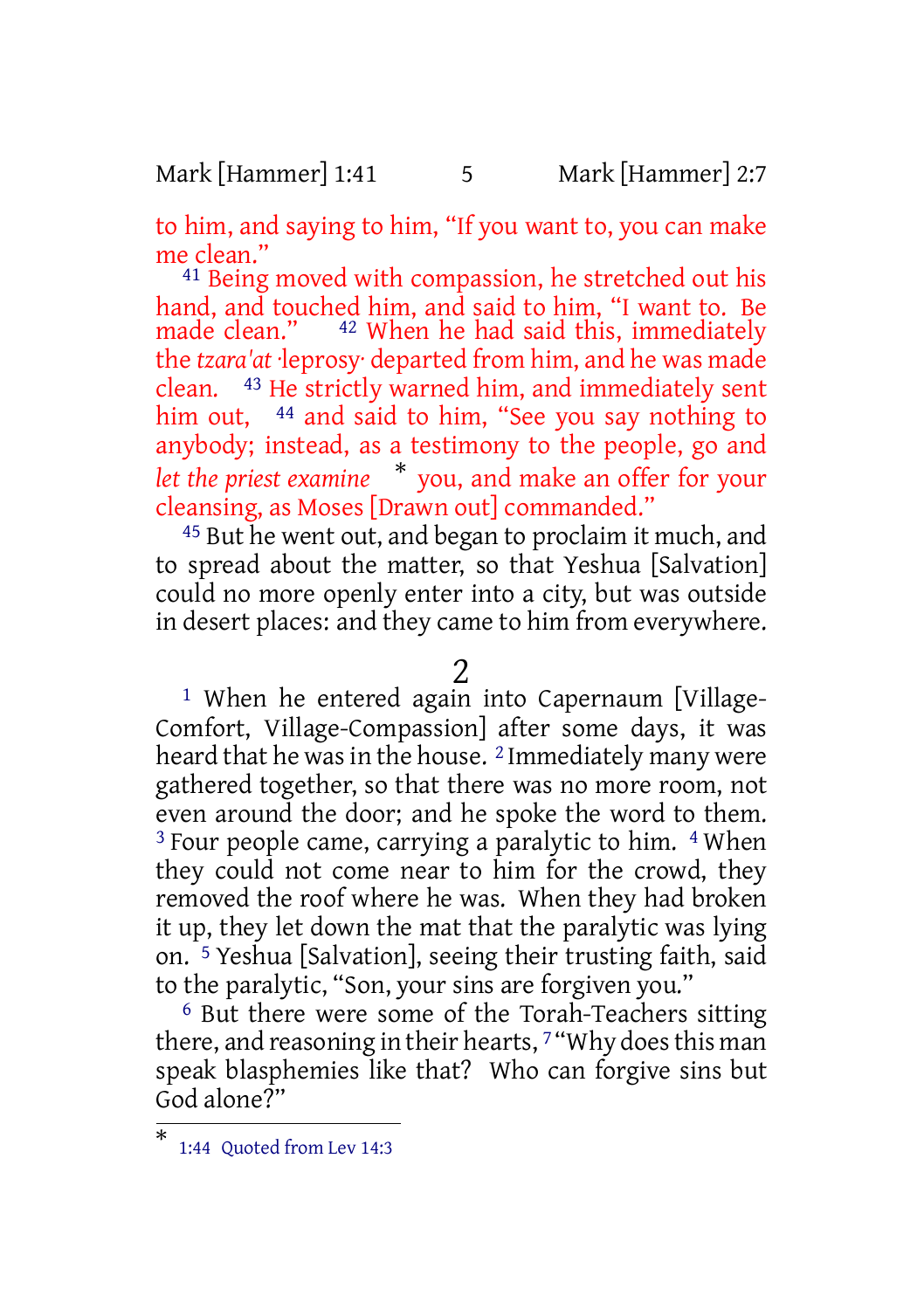Mark [Hammer] 2:8 6 Mark [Hammer] 2:17

8 Immediately Yeshua [Salvation], perceiving in his spirit that they so reasoned within themselves, said to them, "Why do you reason these things in your hearts? 9 Which is easier, to tell the paralytic, 'Your sins are forgiven;' or to say, 'Arise, and take up your bed, and walk?' <sup>10</sup><sup>\*</sup> But that you may know that the Son of Man has authority on earth to forgive sins"— he said to the paralytic— $11$  "I tell you, arise, take up your mat, and go to your house."

<sup>12</sup> He arose, and immediately took up the mat, and went out in front of them all; so that they were all amazed, and glorified God, saying, "We never saw anything like this!"

13 He went out again by the seaside. All the multitude came to him, and he taught them. 14 As he passed by, he saw Levi [United with], the son of Alphaeus [Changing], sitting at the tax office, and he said to him, "Follow me." And he arose and followed him.

<sup>15</sup> † He was reclining at the table in his house, and many tax collectors and sinners sat down with Yeshua [Salvation] and his disciples, for there were many, and they followed him. <sup>16</sup> The Torah-Teachers and the <sup>16</sup> The Torah-Teachers and the Pharisees [Separated], when they saw that he was eating with the sinners and tax collectors, said to his disciples, "Why is it that he eats and drinks with tax collectors and sinners?"

17 When Yeshua [Salvation] heard it, he said to them, "Those who are healthy have no need for a physician, but those who are sick. I came not to call the upright, but sinners to *teshuvah* ·complete repentance·."

<sup>\*</sup> 2:10 MP: Lame legs healed. (In the example, this man was lame for 38 years). (Is 35:6)  $\uparrow$  2:15 MPr: The Messiah bears the name of "Leprous" or "Leper Scholar" as it says, "smitten by God" (Is 53:4). (Talmud Sanhedrin 98B on Isaiah 53). (Is 53:4)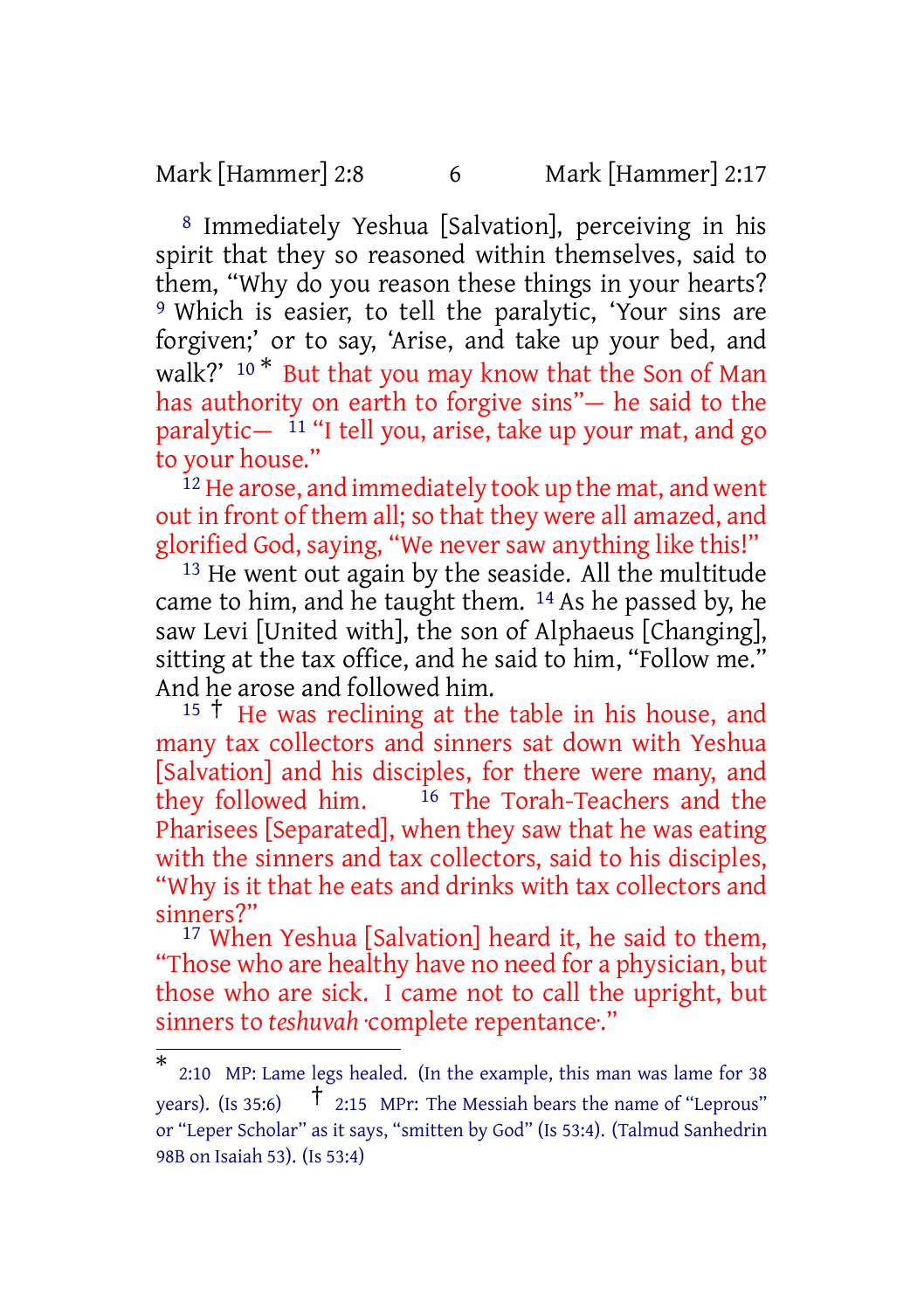Mark [Hammer] 2:18 7 Mark [Hammer] 2:28

18 John [Yah is gracious]'s disciples and the Pharisees [Separated] were fasting, and they came and asked him, "Why do John [Yah is gracious]'s disciples and the disciples of the Pharisees [Separated] fast, but your disciples don't fast?"

19 Yeshua [Salvation] said to them, "Can the groomsmen fast while the bridegroom is with them? As long as they have the bridegroom with them, they can't fast. 20 But the days will come when the bridegroom will be taken away from them, and then will they fast in that day. 21 No one sews a piece of unshrunk cloth on an old garment, or else the patch shrinks and the new tears away from the old, and a worse hole is made. <sup>22</sup> No one puts new wine into old wineskins, or else the new wine will burst the skins, and the wine pours out, and the skins will be destroyed; but they put new wine into fresh wineskins."

23 He was going on the *Sabbath* ·To cease· day through the grain fields, and his disciples began, as they went, to pluck the ears of grain. 24 The Pharisees [Separated] said to him, "Behold, why do they do that which is not lawful on the *Sabbath* ·To cease· day?"

25 He said to them, "Did you never read what *David [Beloved]* did, when he had need, and was hungry— he, and those who were with him? 26 How he entered into God's house when *Abiathar* was *high priest,* and ate the *show bread* ‡ from the altar of Yahweh, which is not lawful to eat except for the priests, and gave also to those who were with him?" 27 He said to them, "The *Sabbath* ·To cease· was made for man, not man for the *Sabbath* ·To cease·. 28 Therefore the Son of Man is lord even of the *Sabbath* ·To cease·."

<sup>‡</sup> 2:26 Paraphrase Quoted from <sup>1</sup> Sam 21:6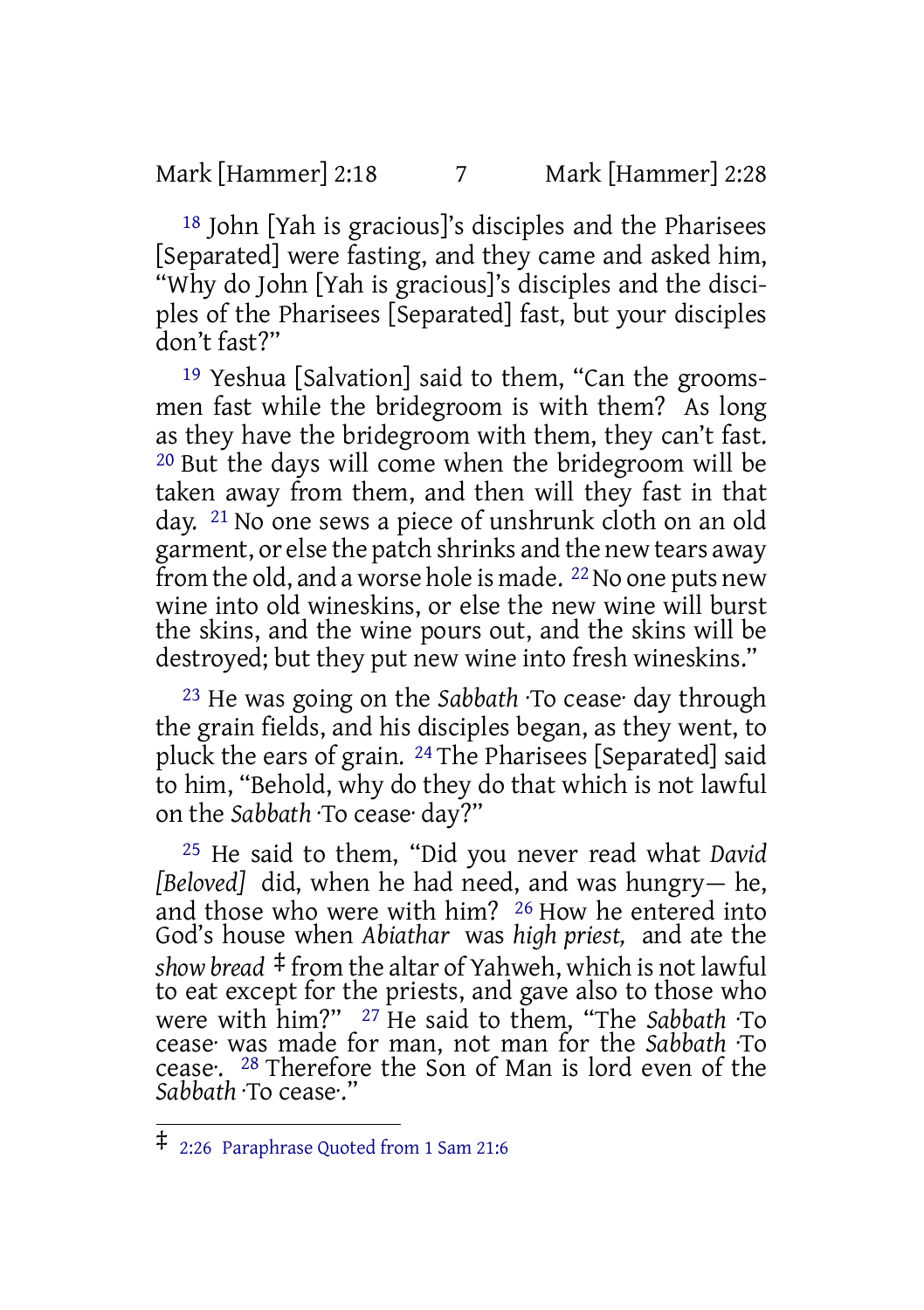Mark [Hammer] 3:1 8 Mark [Hammer] 3:12

3

<sup>1</sup> He entered again into the synagogue, and there was a man there who had his hand withered. 2 They watched him, whether he would heal him on the *Sabbath* ·To cease· day, that they might accuse him. <sup>3</sup> He said to the man who had his hand withered, "Stand up." 4  $*$  He said to them, "Is it lawful on the *Sabbath* ·To cease· day to do good, or to do harm? To save a life, or to kill?" But they were silent . 5 When he had looked around at them with anger, being grieved at the hardening of their hearts, he said to the man, "Stretch out your hand." He stretched it out, and his hand was restored as healthy as the other. 6 The Pharisees [Separated] went out, and immediately conspired with the Herodians against him, how they might destroy him.

7 Yeshua [Salvation] withdrew to the sea with his disciples, and a great multitude followed him from Galilee [District, Circuit], from Judea [Praise], 8 from Jerusalem [City of peace], from Idumaea, beyond the Jordan [Descender], and those from around Tyre and Sidon. A great multitude, hearing what great things he did, came to him. <sup>9</sup> He spoke to his disciples that a little boat should stay near him because of the crowd, so that they would not press on him. 10 For he had healed many, so that as many as had diseases pressed on him that they might touch him. <sup>11</sup> The unclean spirits, whenever they saw him, fell down before him, and cried, "You are the *Ben-Elohim* ·Son of Elohim God<sup> $\cdot$ !" <sup>12</sup> He sternly warned them that they should</sup> not make him known.

<sup>\*</sup> 3:4 MPr: Messiah is slain by Robbers (Satan) but this becomes his downfall and Messiah overcomes (Ps 2). Also commented; in the last days Gog and Magog will fight against the Messiah and be defeated. (Ps 2:1 in Talmud Berach. 7B, Talmud Abhod. Zarah 3B, and Midrash Psalms 2). (Ps 2:1)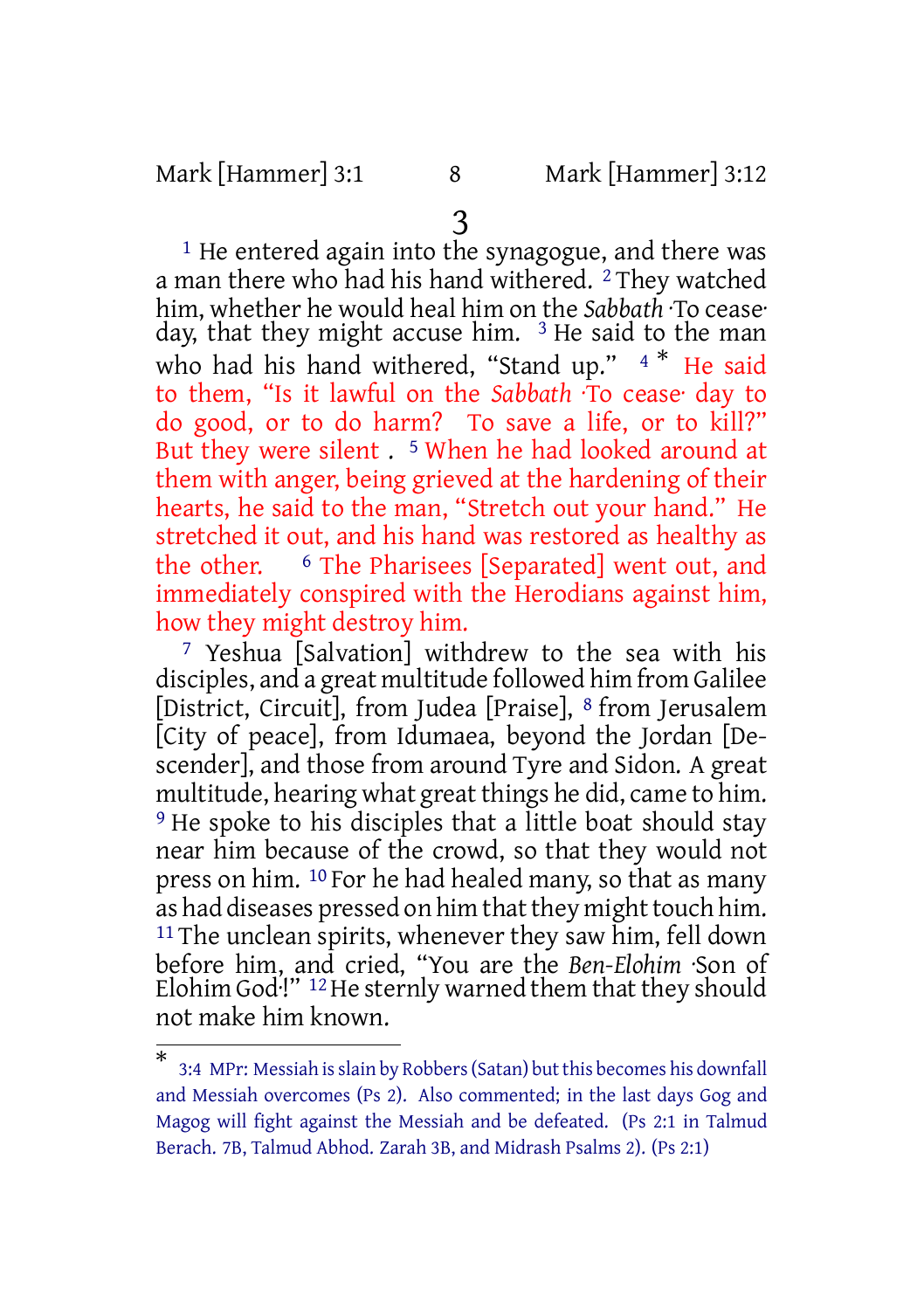### Mark [Hammer] 3:13 9 Mark [Hammer] 3:20

<sup>13</sup> He went up into the mountain, and called to himself those whom he wanted, and they went to him. 14 He appointed twelve, that they might be with him, and that he might send them out to preach, 15 and to have authority to heal sicknesses and to cast out demons: 16 Simeon [Hearing], to whom he gave the name Peter [Rock]; 17 James son of Zebedee [Surplanter son of Yah Has Bestowed]; John [Yah is gracious], the brother of James [Surplanter], and he called them Boanerges, which means, Sons of Thunder; 18 Andrew [Manly]; Philip [Loves horses]; Bartholomew [Son who suspends waters]; Matthew [Gift of Yah]; Thomas [Seeker of truth]; James [Surplanter], the son of Alphaeus [Changing]; Thaddaeus [Child of heart]; Simeon [Hearing] the  $\check{\tau}$  Zealot [Zealous follower]; <sup>19</sup> and Judas Iscariot [Praised Dagger-man], ‡ who also betrayed him.

He came into a house. 20 The multitude came together

 $\overline{1}$  3:18 Zealots as a political party; Theocratic (God is King) nationalist devoted to the Torah ·Teaching· of Moses, opposed to Roman rule over Israel and Hellenism (Greek thinking). Zealots vigorously adhered to the Torah of Moses and even resorted to violence, after the example of Pinchas [Bronze skin] (Num 25, esp verses 7-12). This was intended to prevent the Jewish religion from being violated or infiltrated by other people or ideologies such as Greek Hellenism. Zealots were theocratic nationalists, who preached that Yahweh is the only ruler over Israel. They urged to not pay taxes to Rome. Zealots would have been excited for Messiah to come as the reining King and reestablish national Israel, dispossessing Roman authority.  $\pm$  3:19 Judas Kirot; it is debatable the meaning of his name. K'riot is the Hebrew spelling. If the name K'riot is derived from the Latin word sicarius, meaning [dagger-man], then Judas is likely part of the Zealots political party who opposed Roman imperialism, a near Anarchist sect. (Luke 22:3) says K'riot is a surname, an addition to Judas' name, therefore it could be a family name, geographic location, or a political party, or for some personal reason.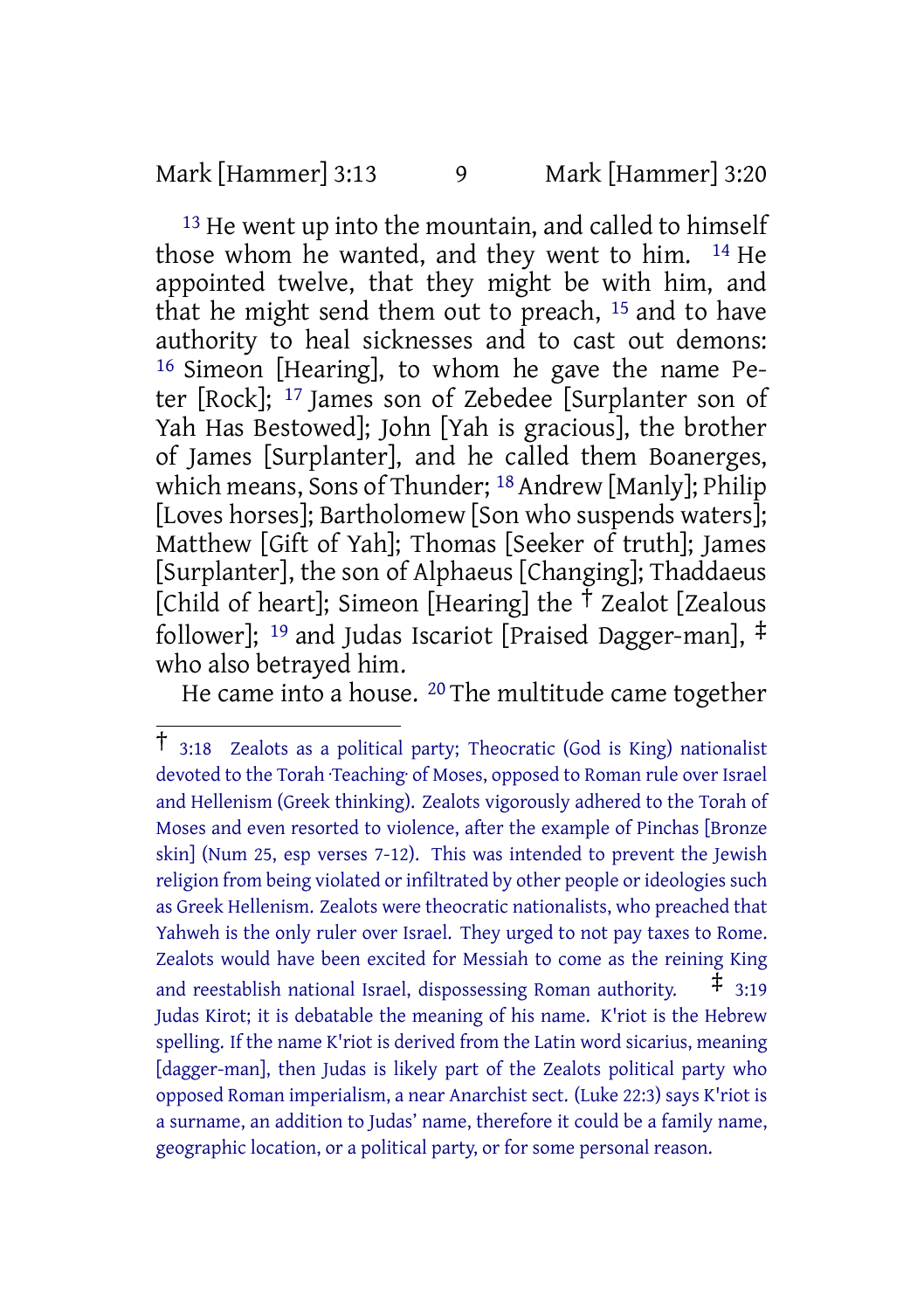Mark [Hammer] 3:21 10 Mark [Hammer] 3:35

again, so that they could not so much as eat bread.  $21\frac{S}{S}$ When his friends heard it, they went out to seize him: for they said, "He is insane." 22 The *Torah*-Teachers who came down from Jerusalem [City of peace] said, "He has *Ba'al-Zibbul* [Lord of Flies]," and, "By the prince of the demons he casts out the demons."

23 He summoned them, and said to them in parables, "How can *Satan* [Adversary] cast out *Satan* [Adversary]? 24 If a kingdom is divided against itself, that kingdom cannot stand. 25 If a house is divided against itself, that house cannot stand. 26 If *Satan* [Adversary] has risen up against himself, and is divided, he can't stand, but has an end. 27 But no one can enter into the house of the strong man to plunder, unless he first binds the strong man; and then he will plunder his house. 28 Most certainly I tell you, all sins of the descendants of man will be forgiven, including their blasphemies with which they may blaspheme; <sup>29</sup> but whoever may blaspheme against *Ruach haKodesh* [Spirit of the Holiness] never has forgiveness, but is subject to eternal condemnation." 30 Because they said, "He has an unclean spirit."

<sup>31</sup> His mother and his brothers came, and standing outside, they sent to him, calling him. 32 A multitude was sitting around him, and they told him, "Behold, your mother, your brothers, and your sisters are outside looking for you."

<sup>33</sup> He answered them, "Who are my mother and my brothers?" 34 Looking around at those who sat around him, he said, "Behold, my mother and my brothers! 35 For whoever does the will of God, the same is my brother, and my sister, and mother."

<sup>§ 3:21</sup> MP: Messiah is refused to be associated with even by his own siblings, children of the same mother. (Ps 69:8)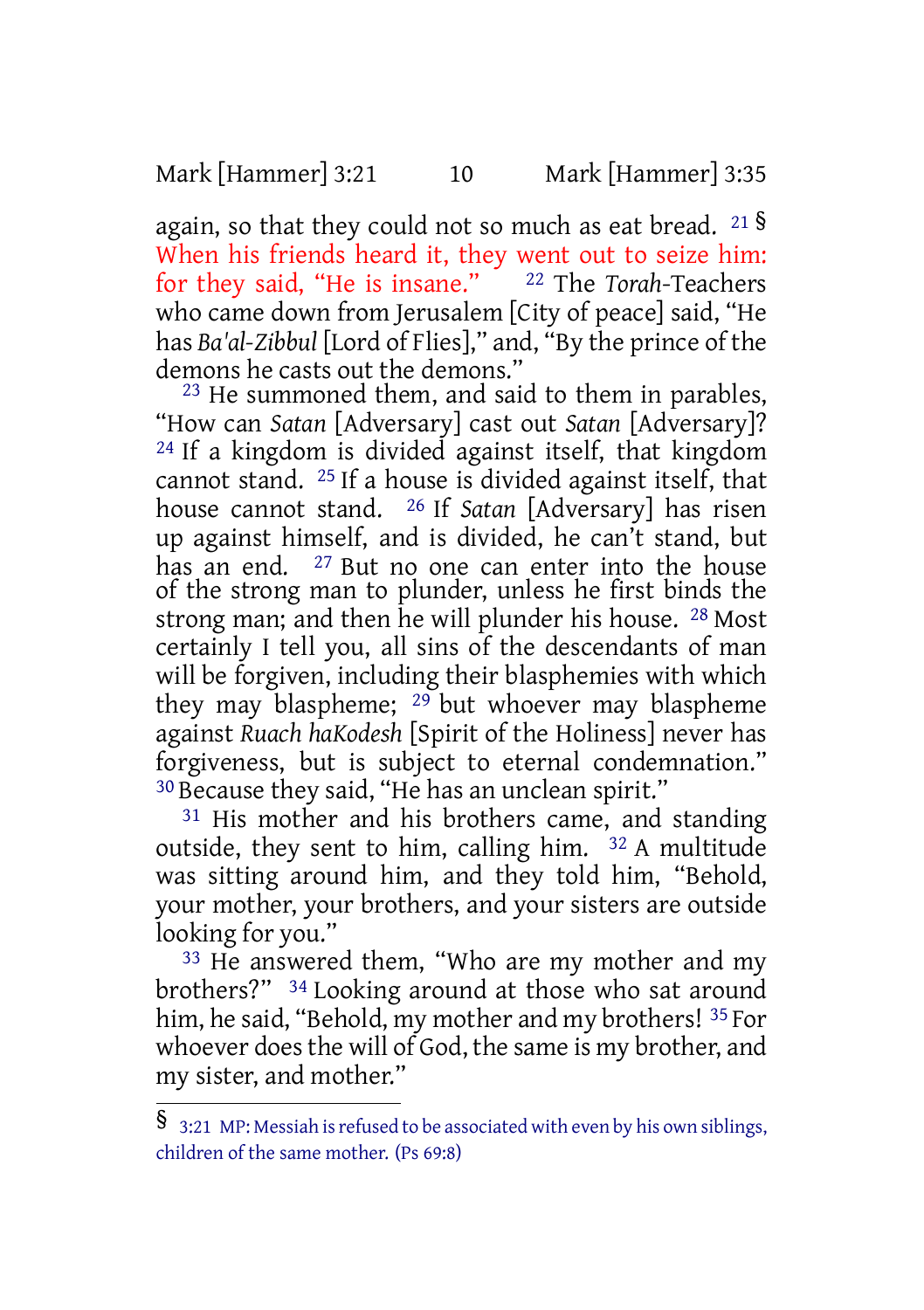### Mark [Hammer] 4:1 11 Mark [Hammer] 4:16

4

<sup>1</sup> Again he began to teach by the seaside. A great multitude was gathered to him, so that he entered into a boat in the sea, and sat down. All the multitude were on the land by the sea. 2 He taught them many things in parables, and told them in his teaching, <sup>3</sup> "Listen! Behold, the farmer went out to sow,  $4$  and as he sowed, some seed fell by the road, and the birds came and devoured it. 5 Others fell on the rocky ground, where it had little soil, and immediately it sprang up, because it had no depth of soil. 6 When the sun had risen, it was scorched; and because it had no root, it withered away. 7 Others fell among the thorns, and the thorns grew up, and choked it, and it yielded no fruit. 8 Others fell into the good ground, and yielded fruit, growing up and increasing. Some produced thirty times, some sixty times, and some one hundred times as much." <sup>9</sup> He said, "Whoever has ears to hear, let him *sh'ma* ·hear obey·."

<sup>10</sup> When he was alone, those who were around him with the twelve asked him about the parables. 11 He said to them, "To you is given the mystery of God's Kingdom, but to those who are outside, all things are done in parables, 12 that 'they may be always*looking but neverseeing;* always *listening but never understanding.* Otherwise, *they might turn and be forgiven.' "* \*

13 He said to them, "Don't you understand this parable? How will you understand all of the parables? 14 The farmer sows the word. 15 The ones by the road are the ones where the word is sown; and when they have heard, immediately *Satan* [Adversary] comes, and takes away the word which has been sown in them. 16 These in the same way are those who are sown on the rocky places, who, when they have heard the word, immediately receive

<sup>\*</sup> 4:12 Quoted from Is 6:9-10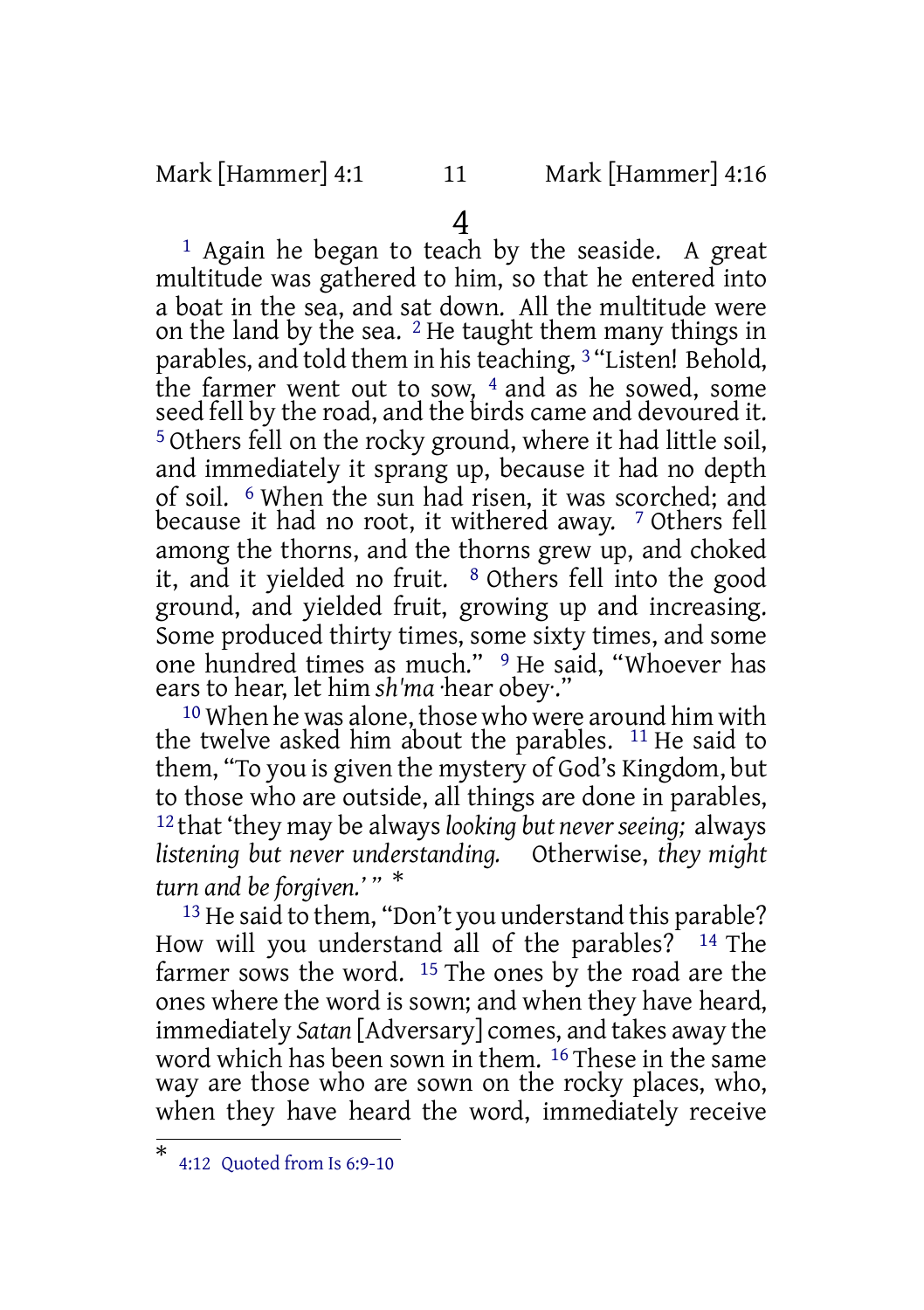it with joy. 17 They have no root in themselves, but are short-lived. When oppression or persecution arises because of the word, immediately they stumble. <sup>18</sup> Others are those who are sown among the thorns. These are those who have heard the word, 19 and the cares of this age, and the deceitfulness of riches, and the *epithumia* ·lusts· of other things entering in choke the word, and it becomes unfruitful. 20 Those which were sown on the good ground are those who hear the word, and accept it, and bear fruit, some thirty times, some sixty times, and some one hundred times."

 $21$  He said to them, "Is the lamp brought to be put under a basket or under a bed? Is not it put on a stand? 22 For there is nothing hidden, except that it should be made known; neither was anything made secret, but that it should come to light.  $23$  If any man has ears to hear, let him *sh'ma* ·hear obey·."

24 He said to them, "Take heed what you hear. With whatever measure you measure, it will be measured to you, and more will be given to you who hear. 25 For whoever has, to him will more be given, and he who does not have, even that which he has will be taken away from him."

26 He said, "God's Kingdom is as if a man should cast seed on the earth, <sup>27</sup> and should sleep and rise night and day, and the seed should spring up and grow, he does not know how. 28 For the earth bears fruit: first the blade, then the ear, then the full grain in the ear. 29 But when the fruit is ripe, immediately he puts in the sickle, because the harvest has come."

30 He said, "How will we liken God's Kingdom? Or with what parable will we illustrate it? <sup>31</sup> It's like a grain of mustard seed, which, when it is sown in the earth, though it is less than all the seeds that are on the earth, 32 yet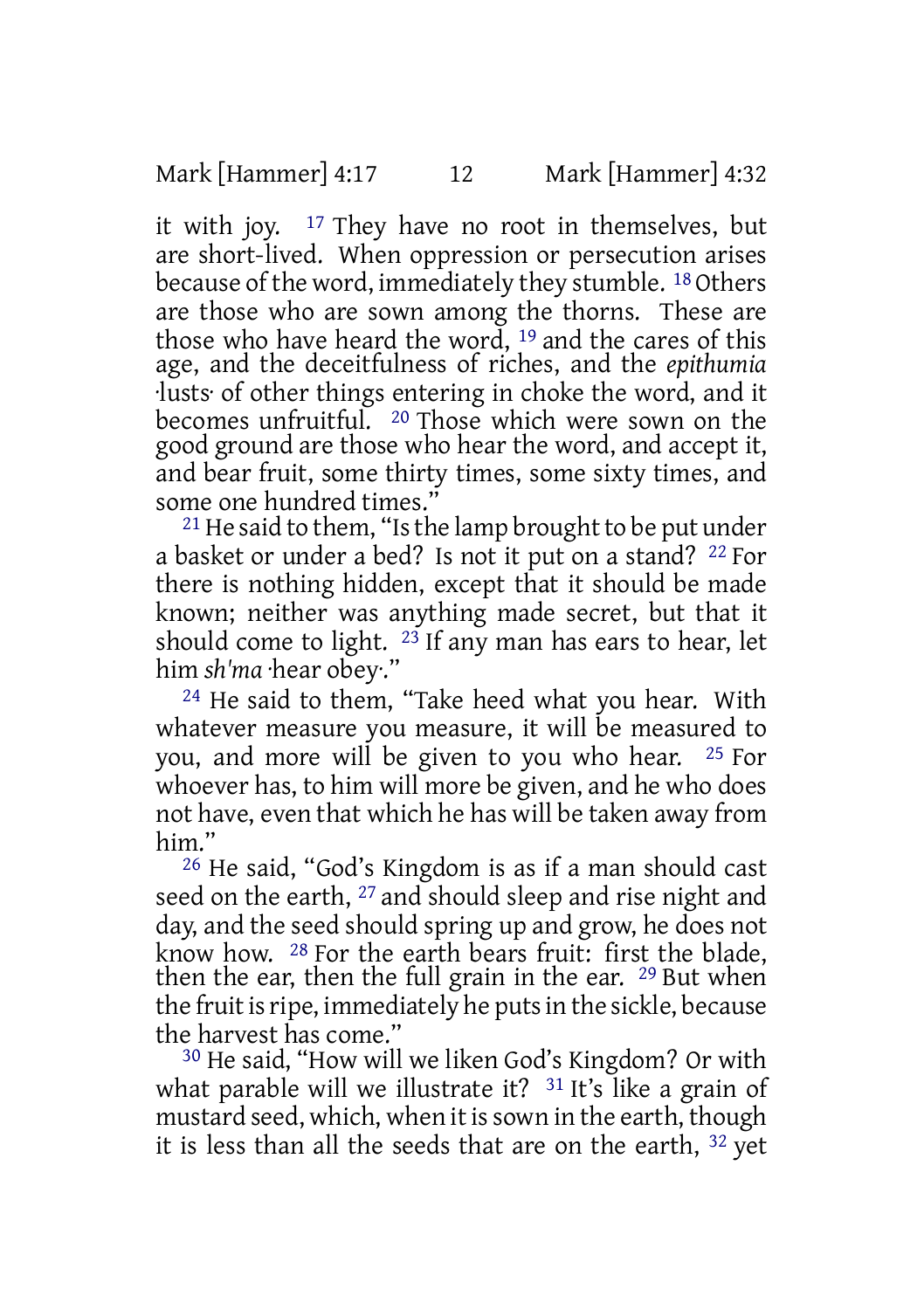when it is sown, grows up, and becomes greater than all the herbs, and puts out great branches, so that the birds of the sky can lodge under its shadow."

33 With many such parables he spoke the word to them, as they were able to hear it.  $34$  Without a parable he didn't speak to them; but privately to his own disciples he explained everything.

35 On that day, when evening had come, he said to them, "Let's go over to the other side." 36 Leaving the multitude, they took him with them, even as he was, in the boat. Other small boats were also with him. 37 A big wind storm arose, and the waves beat into the boat, so much that the boat was already filled. 38 He himself was in the stern, asleep on the cushion, and they woke him up, and told him, "Teacher, don't you care that we are dying?"

39 He awoke, and rebuked the wind, and said to the sea, "Peace! Be still!" The wind ceased, and there was a great calm. 40 He said to them, "Why are you so afraid? How is it that you have no trusting faith?"

41 They were greatly afraid, and said to one another, "Who then is this, that even the wind and the sea obey him?"

5

<sup>1</sup> They came to the other side of the sea, into the country of the Gadarenes. 2 When he had come out of the boat, immediately a man with an unclean spirit met him out of the tombs. <sup>3</sup> He lived in the tombs. Nobody could bind him any more, not even with chains, 4 because he had been often bound with fetters and chains, and the chains had been torn apart by him, and the fetters broken in pieces. Nobody had the strength to tame him. 5Always, night and day, in the tombs and in the mountains, he was crying out, and cutting himself with stones. 6 When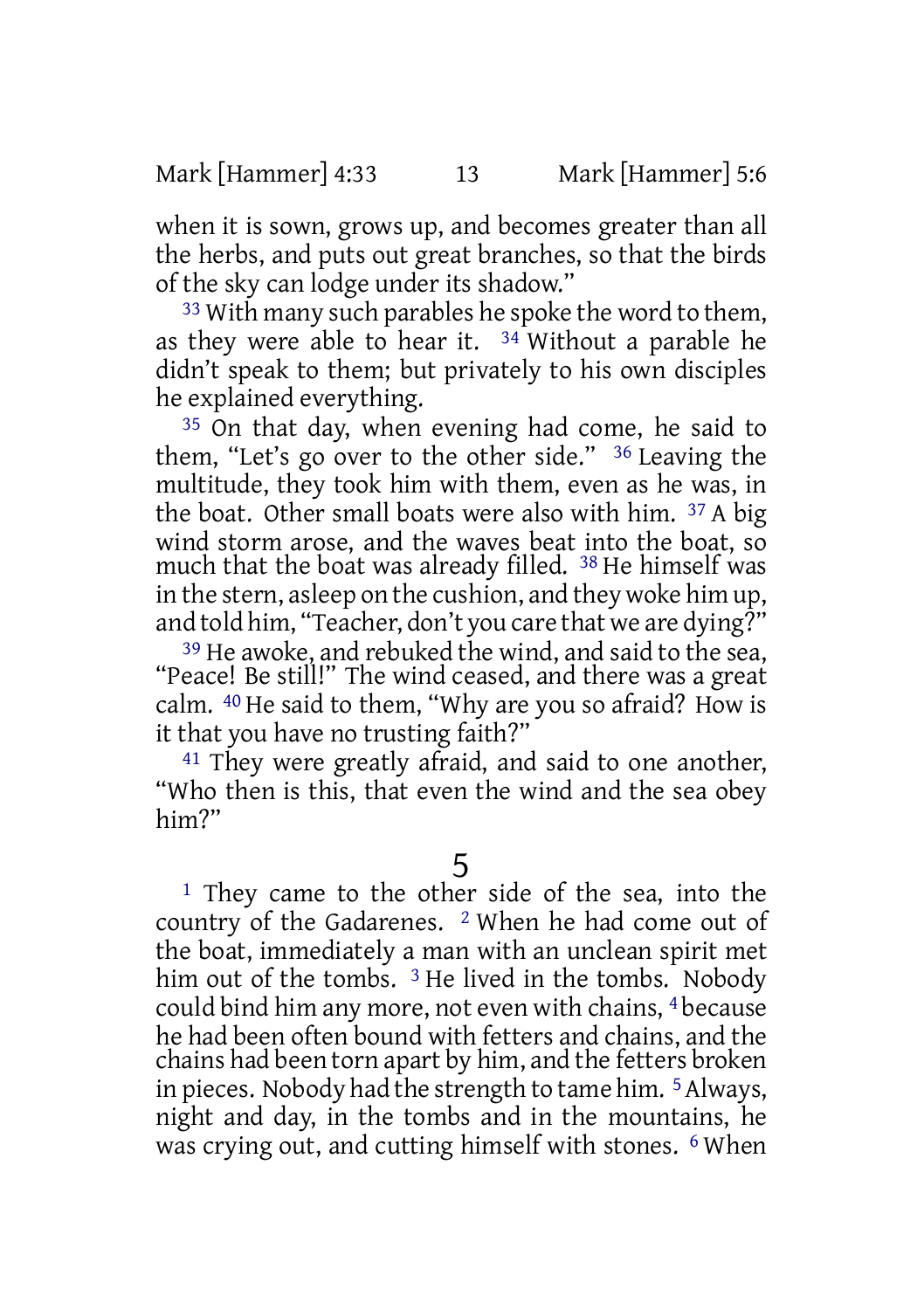Mark [Hammer] 5:7 14 Mark [Hammer] 5:19

he saw Yeshua [Salvation] from afar, he ran and bowed down to him, 7 and crying out with a loud voice, he said, "What have I to do with you, Yeshua [Salvation], you Son of the *Elyon El* [Most High God]? I adjure you by God, don't torment me." 8 For he said to him, "Come out of the man, you unclean spirit!"

<sup>9</sup> He asked him, "What is your name?"

He said to him, "My name is Legion, for we are many." \*  $10$  He begged him much that he would not send them away out of the country. <sup>11</sup> Now on the mountainside there was a great herd of pigs feeding. 12 All the demons begged him, saying, "Send us into the pigs, that we may enter into them."

<sup>13</sup> At once Yeshua [Salvation] gave them permission. The unclean spirits came out and entered into the pigs. The herd of about two thousand rushed down the steep bank into the sea, and they were drowned in the sea. <sup>14</sup> Those who fed them fled, and told it in the city and in the country.

The people came to see what it was that had happened. 15 They came to Yeshua [Salvation], and saw him who had been possessed by demons sitting, clothed, and in his right mind, even him who had the legion; and they were afraid. 16 Those who saw it declared to them what happened to him who was possessed by demons, and about the pigs. 17 They began to beg him to depart from their region.

18 As he was entering into the boat, he who had been possessed by demons begged him that he might be with him. 19 He didn't allow him, but said to him, "Go to your house, to your friends, and tell them what great things

<sup>\*</sup> 5:9 Note: At this time, a Roman legion was made up of ten cohorts of 500 men each, a total of 5,000 soldiers.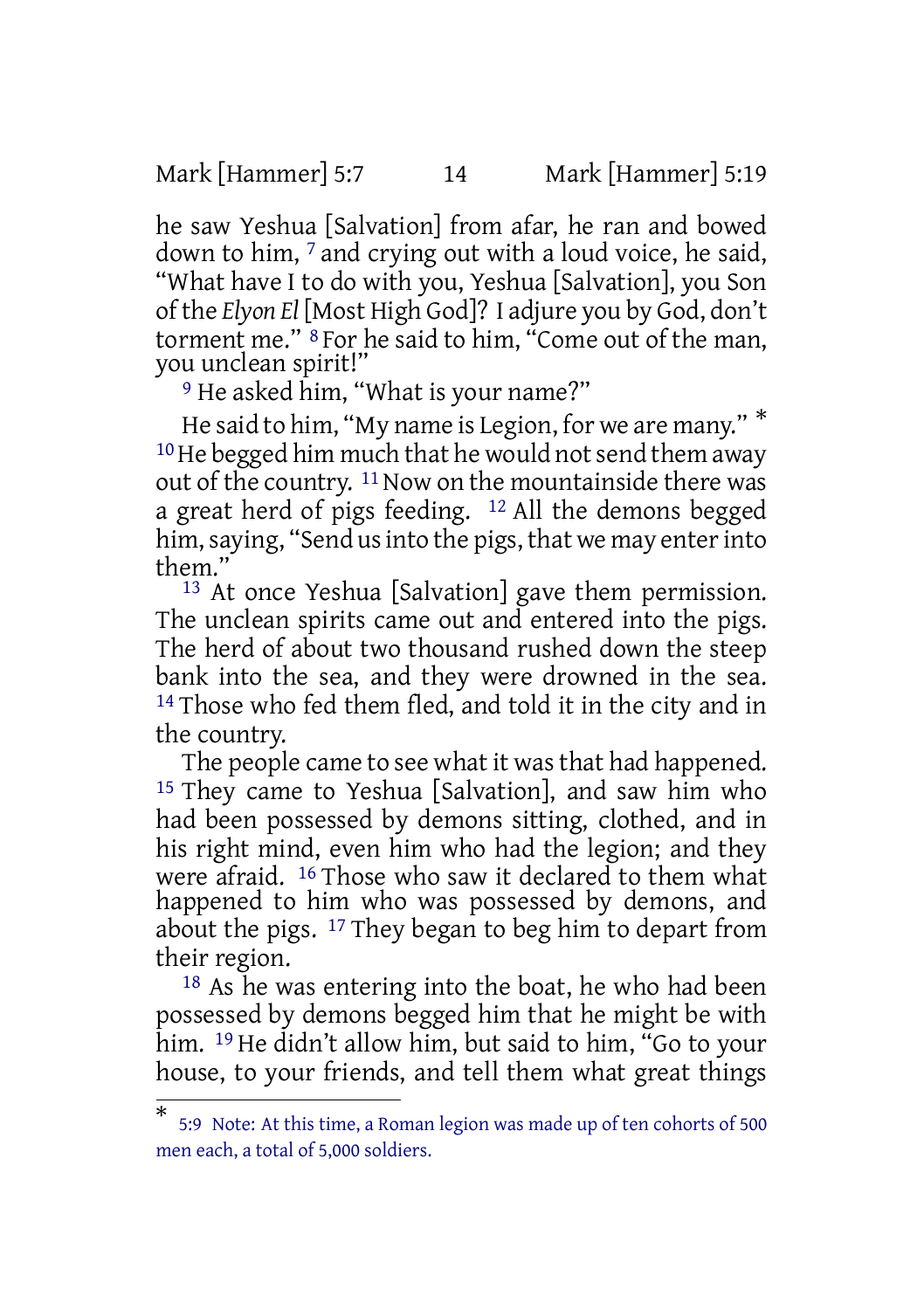*MarYah* [Master Yahweh] has done for you, and how he had mercy on you."

20 He went his way, and began to proclaim in Decapolis how Yeshua [Salvation] had done great things for him, and everyone marveled.

21 When Yeshua [Salvation] had crossed back over in the boat to the other side, a great multitude was gathered to him; and he was by the sea. 22 Behold, one of the rulers of the synagogue, Jairus by name, came; and seeing him, he fell at his feet, 23 and begged him much, saying, "My little daughter is at the point of death. Please come and lay your hands on her, that she may be made healthy, and live."

24 He went with him, and a great multitude followed him, and they pressed upon him on all sides. <sup>25</sup> A certain woman, who had an issue of blood for twelve years, 26 and had suffered many things by many physicians, and had spent all that she had, and was no better, but rather grew worse, <sup>27</sup> having heard the things concerning Yeshua [Salvation], came up behind him in the crowd, and touched his clothes. 28 For she said, "If I just touch his clothes, I will be made well." 29 Immediately the flow of her blood was dried up, and she felt in her body that she was healed of her affliction.

30 Immediately Yeshua [Salvation], perceiving in himself that the power had gone out from him, turned around in the crowd, and asked, "Who touched my clothes?"

31 His disciples said to him, "You see the multitude pressing against you, and you say, 'Who touched me?' "

<sup>32</sup> He looked around to see her who had done this thing. 33 But the woman, fearing and trembling, knowing what had been done to her, came and fell down before him, and told him all the truth.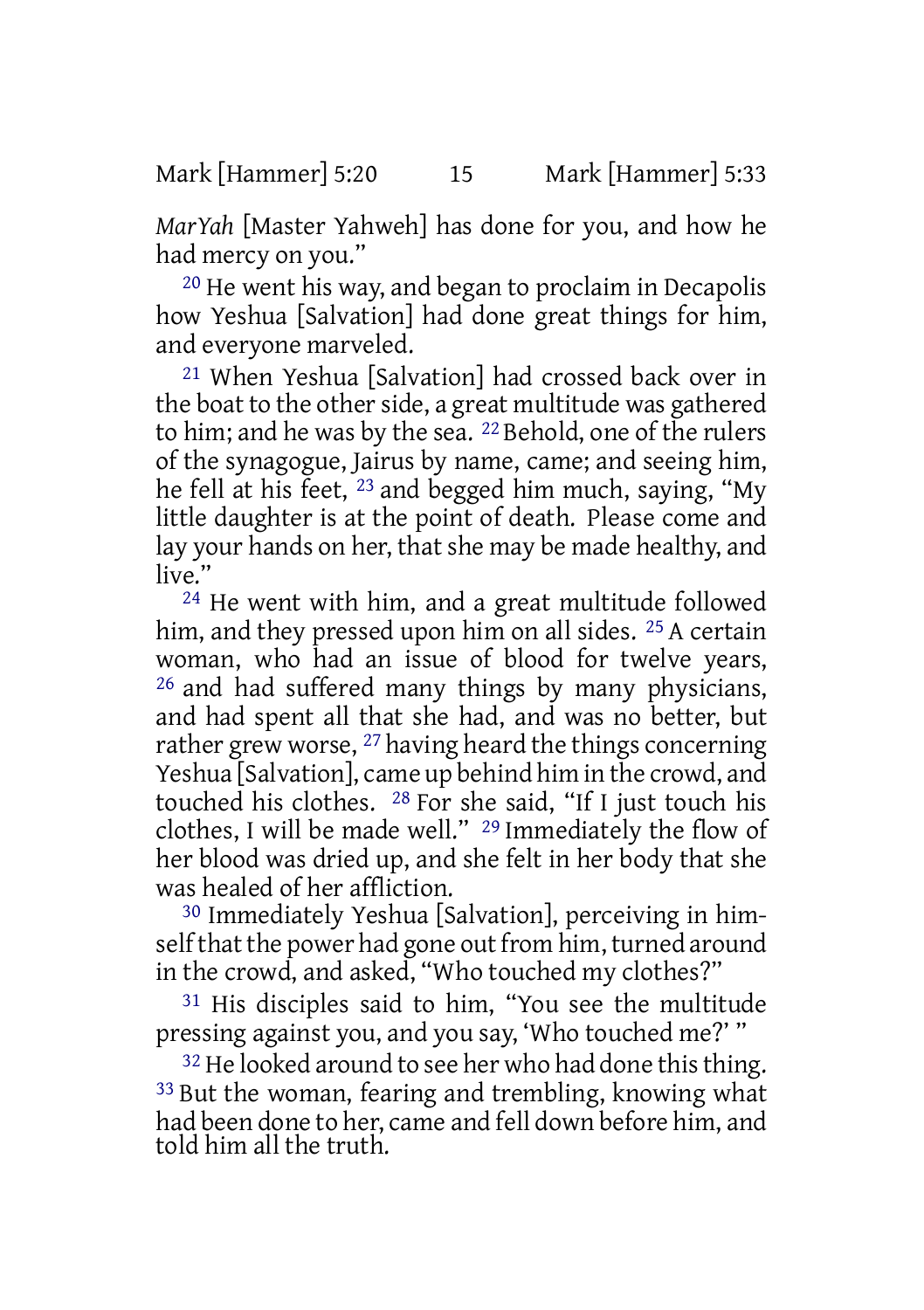34 He said to her, "Daughter, your trusting faith has made you well. Go in peace, and be cured of your disease."

35 While he was still speaking, people came from the synagogue ruler's house saying, "Your daughter is dead. Why bother the Teacher any more?"

36 But Yeshua [Salvation], when he heard the message spoken, immediately said to the ruler of the synagogue, "Don't be afraid, only believe." <sup>37</sup> He allowed no one to follow him, except Peter [Rock], James [Surplanter], and John [Yah is gracious] the brother of James [Surplanter].  $38$  He came to the synagogue ruler's house, and he saw an uproar, weeping, and great wailing. 39 When he had entered in, he said to them, "Why do you make an uproar and weep? The child is not dead, but is asleep."

40 They ridiculed him. But he, having put them all out, took the father of the child, her mother, and those who were with him, and went in where the child was lying. 41Taking the child by the hand, he said to her, "*Talita kumi*! ·Little girl, I tell you, get up·!" 42 Immediately the girl rose up and walked, for she was twelve years old. They were amazed with great amazement. 43 He strictly ordered them that no one should know this, and commanded that something should be given to her to eat.

6

<sup>1</sup> He went out from there. He came into his own country, and his disciples followed him. 2 When the *Sabbath* ·To cease· had come, he began to teach in the synagogue, and many hearing him were astonished, saying, "Where did this man get these things?" and, "What is the wisdom that is given to this man, that such mighty works come about by his hands?  $3$  Is not this the carpenter, the son of Mary [Rebellion], and brother of James [Surplanter],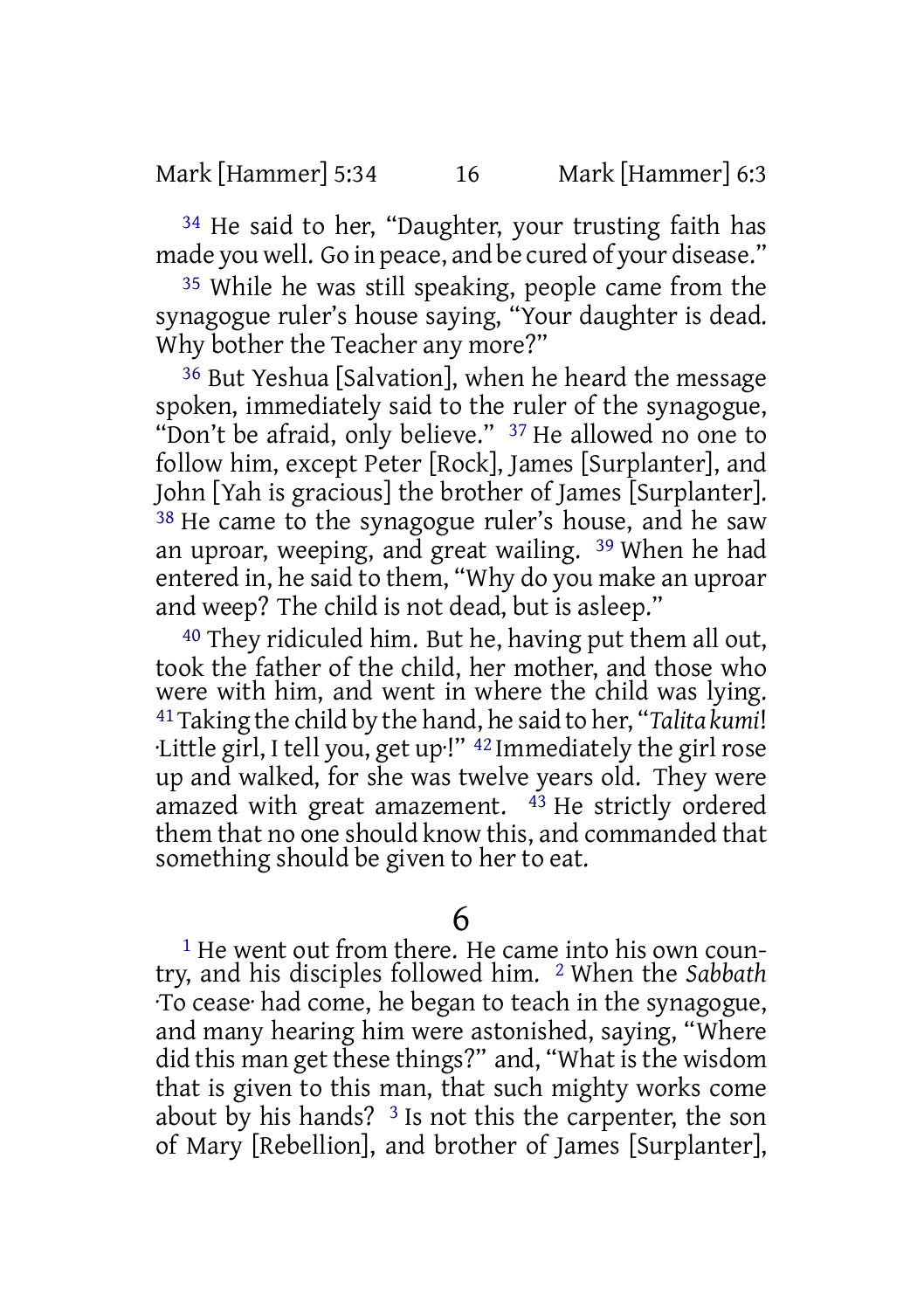Joses, Judah [Praised], and Simeon [Hearing]? Are not his sisters here with us?" They were offended at him.

4 Yeshua [Salvation] said to them, "A prophet is not without honor, except in his own country, and among his own relatives, and in his own house." 5 He could do no mighty work there, except that he laid his hands on a few sick people, and healed them. <sup>6</sup> He marveled because of their unbelief.

He went around the villages teaching.  $7$  He called to himself the twelve, and began to send them out two by two; and he gave them authority over the unclean spirits. 8 He commanded them that they should take nothing for their journey, except a staff only: no bread, no wallet, no brass coin money in their purse, <sup>9</sup> but to wear sandals, and not put on two tunics. 10 He said to them, "Wherever you enter into a house, stay there until you depart from there. 11 Whoever will not receive you nor hear you, as you depart from there, shake off the dust that is under your feet for a testimony against them. Assuredly, I tell you, it will be more tolerable for Sodom [Burning] and Gomorrah [Rebellious people, Tyrants] in the day of judgment than for that city!"

12 They went out and preached that people should *teshuvah* ·turn repent·. 13 They cast out many demons, and anointed many with oil who were sick, and healed them. 14 King Herod [Heroic] heard this, for his name had become known, and he said, "John [Yah is gracious] the Immerser has risen from the dead, and therefore these powers are at work in him." 15 But others said, "He is Elijah [My God Yah]." Others said, "He is a prophet, or like one of the prophets." <sup>16</sup> But Herod [Heroic], when he heard this, said, "This is John [Yah is gracious], whom I beheaded. He has risen from the dead." 17 For Herod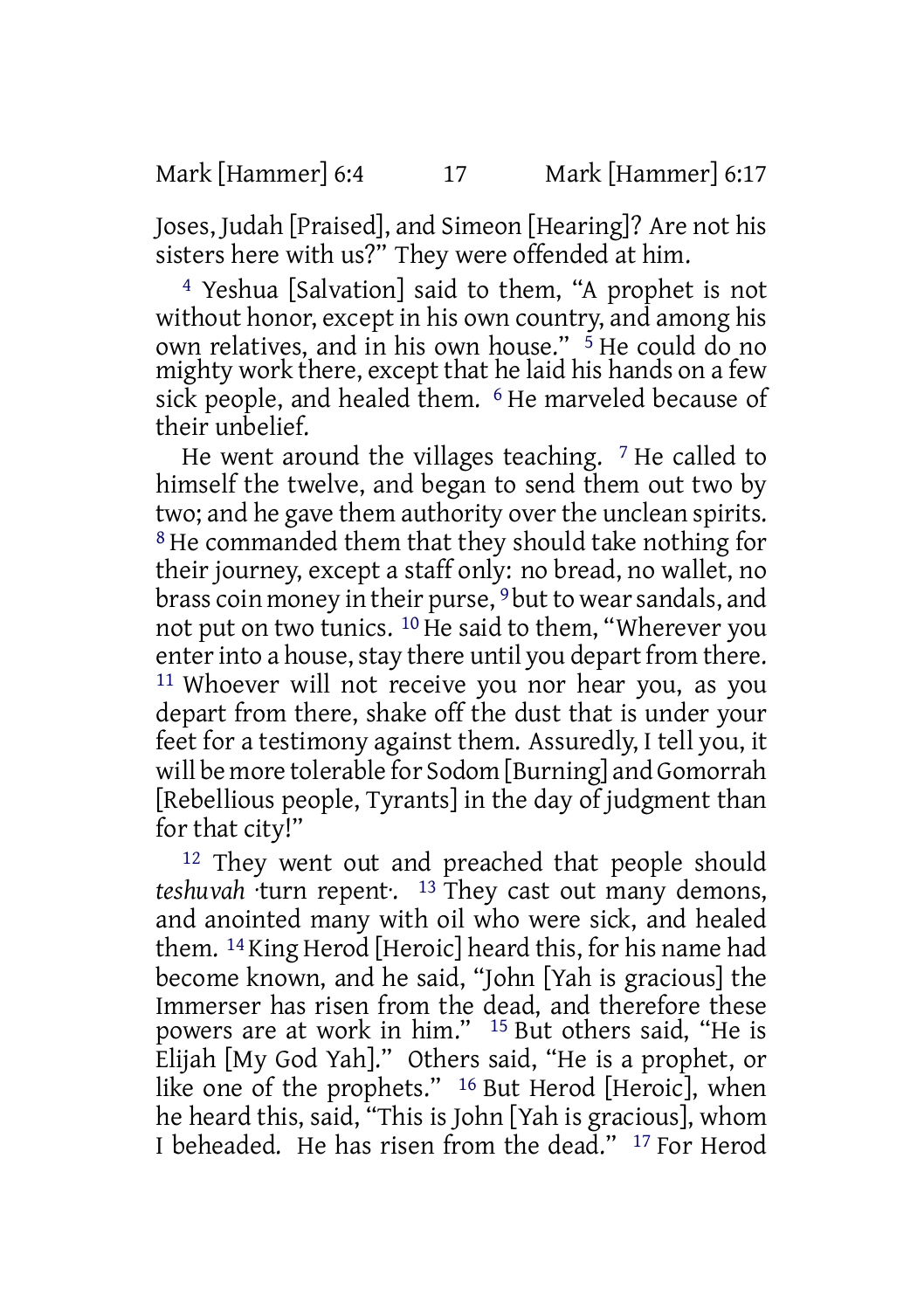[Heroic] himself had sent out and arrested John [Yah is gracious], and bound him in prison for the sake of Herodias, his brother Philip [Loves horses]'s wife, for he had married her. <sup>18</sup> For John [Yah is gracious] said to Herod [Heroic], "It violates the *Torah* ·Teaching· for you to marry your brother's wife." <sup>19</sup> Herodias set herself against him, and desired to kill him, but she couldn't, <sup>20</sup> for Herod [Heroic] feared John [Yah is gracious], knowing that he was a upright and holy man, and kept him safe. When he heard him, he did many things, and he heard him gladly.

 $21$  Then a convenient day came, that Herod [Heroic] on his birthday made a supper for his nobles, the high officers, and the chief men of Galilee [District, Circuit]. 22 When the daughter of Herodias herself came in and danced, she pleased Herod [Heroic] and those sitting with him. The king said to the young lady, "Ask me whatever you want, and I will give it to you." 23 He swore to her, "Whatever you shall ask of me, I will give you, up to half of my kingdom."

24 She went out, and said to her mother, "What shall I ask?"

She said, "The head of John [Yah is gracious] the Immerser."

<sup>25</sup> She came in immediately with haste to the king, and asked, "I want you to give me right now the head of John [Yah is gracious] the Immerser on a platter."

26 The king was exceedingly sorry, but for the sake of his oaths, and of his dinner guests, he didn't wish to refuse her. <sup>27</sup> Immediately the king sent out a soldier of his guard, and commanded to bring John [Yah is gracious]'s head, and he went and beheaded him in the prison, <sup>28</sup> and brought his head on a platter, and gave it to the young lady; and the young lady gave it to her mother.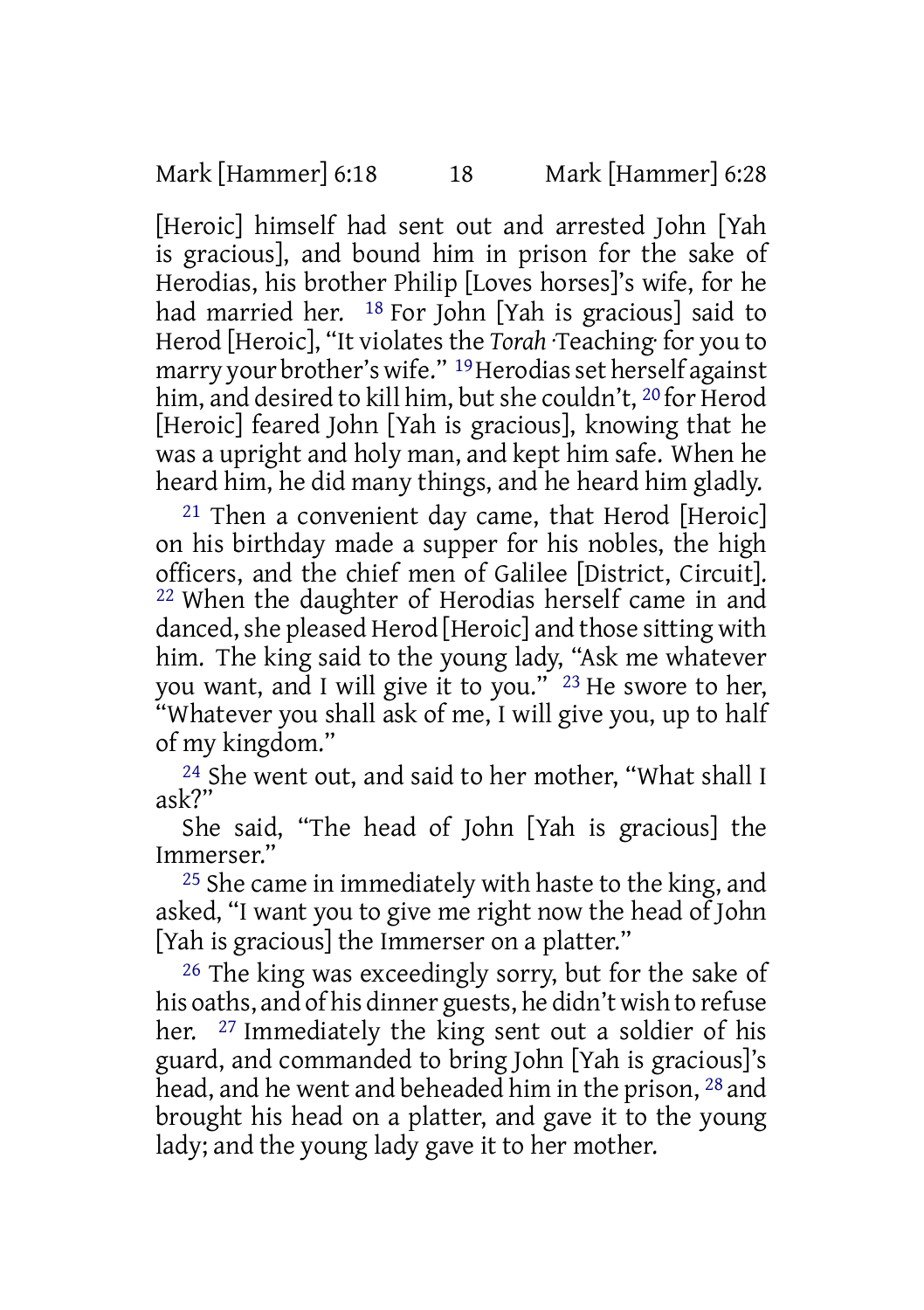29 When his disciples heard this, they came and took up his corpse, and laid it in a tomb.

<sup>30</sup> The apostles gathered themselves together to Yeshua [Salvation], and they told him all things, whatever they had done, and whatever they had taught. 31 He said to them, "You come apart into a deserted place, and rest awhile." For there were many coming and going, and they had no leisure so much as to eat.  $3\overline{2}$  They went away in the boat to a deserted place by themselves. 33 They saw them going, and many recognized him and ran there on foot from all the cities. They arrived before them and came together to him. 34 Yeshua [Salvation] came out, saw a great multitude, and he had compassion on them, because they were like sheep without a shepherd, and he began to teach them many things. 35 When it was late in the day, his disciples came to him, and said, "This place is deserted, and it is late in the day. 36 Send them away, that they may go into the surrounding country and villages, and buy themselves bread, for they have nothing to eat."

37 But he answered them, "You give them something to eat."

They asked him, "Shall we go and buy two hundred denarii (200 days wages) worth of bread, and give them something to eat?"

38 He said to them, "How many loaves do you have? Go see."

When they knew, they said, "Five, and two fish."

39 He commanded them that everyone should sit down in groups on the green grass. 40They sat down in ranks, by hundreds and by fifties. <sup>41</sup> He took the five loaves and the two fish, and looking up to heaven, he blessed and broke the loaves, and he gave to his disciples to set before them, and he divided the two fish among them all. 42 They all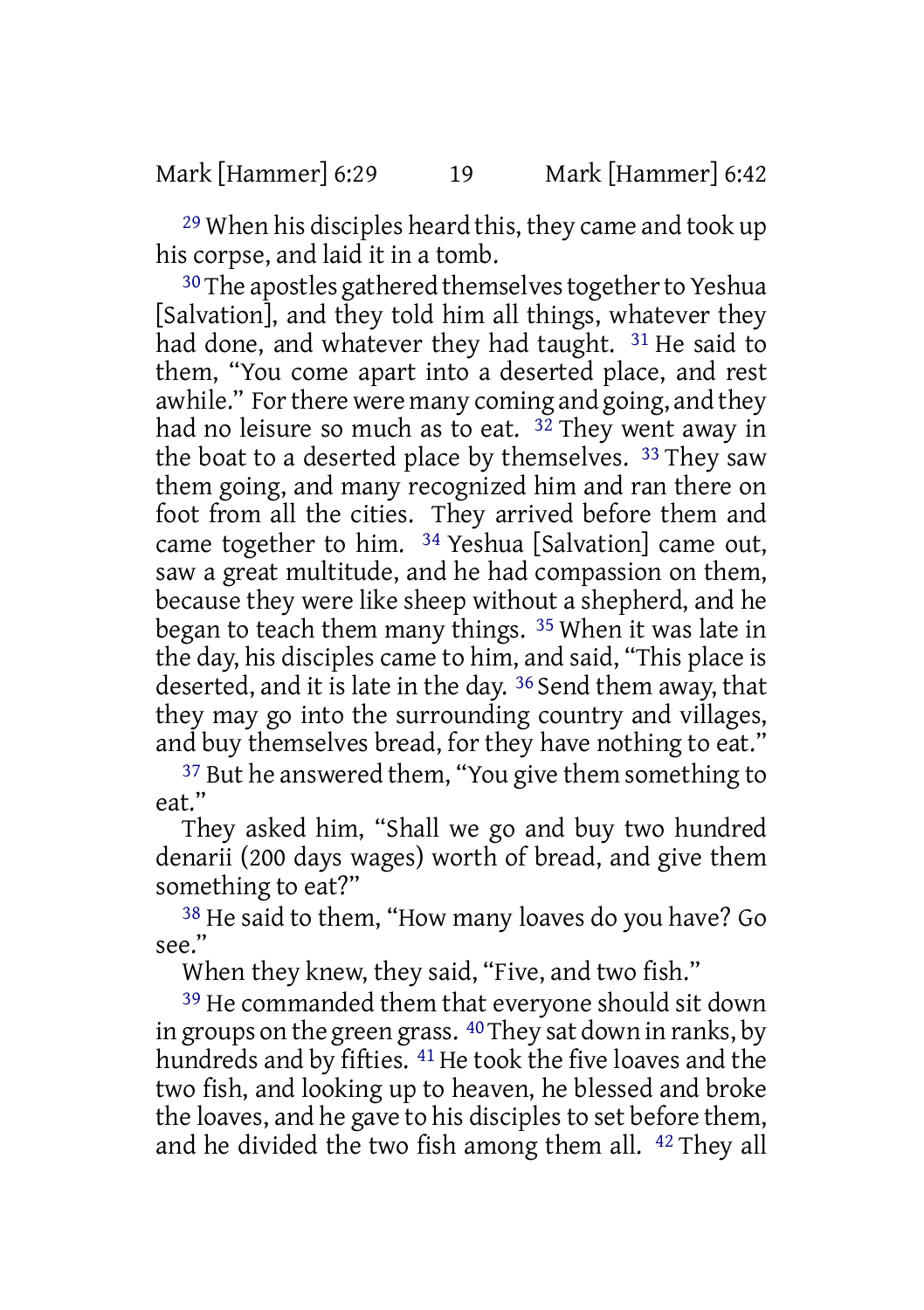ate, and were filled. 43 They took up twelve baskets full of broken pieces and also of the fish. 44 Those who ate the loaves were five thousand men.

45 Immediately he made his disciples get into the boat, and to go ahead to the other side, to Bethsaida, while he himself sent the multitude away. <sup>46</sup> After he had taken leave of them, he went up the mountain to pray.

47 When evening had come, the boat was in the middle of the sea, and he was alone on the land. 48 Seeing them distressed in rowing, for the wind was contrary to them, about 4 o'clock in the morning he came to them, walking on the sea, and he would have passed by them, 49 but they, when they saw him walking on the sea, supposed that it was a ghost, and cried out; 50 for they all saw him, and were troubled. But he immediately spoke with them, and said to them, "Take heart! *Ena Na* [I AM (the Living God)]! Don't be afraid."  $51$  He got into the boat with them; and the wind ceased, and they were very amazed among themselves, and marveled; 52 for they hadn't understood about the loaves, but their hearts were hardened.

53 When they had crossed over, they came to land at Gennesaret, and moored to the shore. 54 When they had come out of the boat, immediately the people recognized him, <sup>55</sup> and ran around that whole region, and began to bring those who were sick, on their mats, to where they heard he was. 56 Wherever he entered, into villages, or into cities, or into the country, they laid the sick in the marketplaces, and begged him that they might touch just the fringe of his garment; and as many as touched him were made well.

7

1 Then the Pharisees [Separated] and some of the Torah-Teachers gathered together to him, having come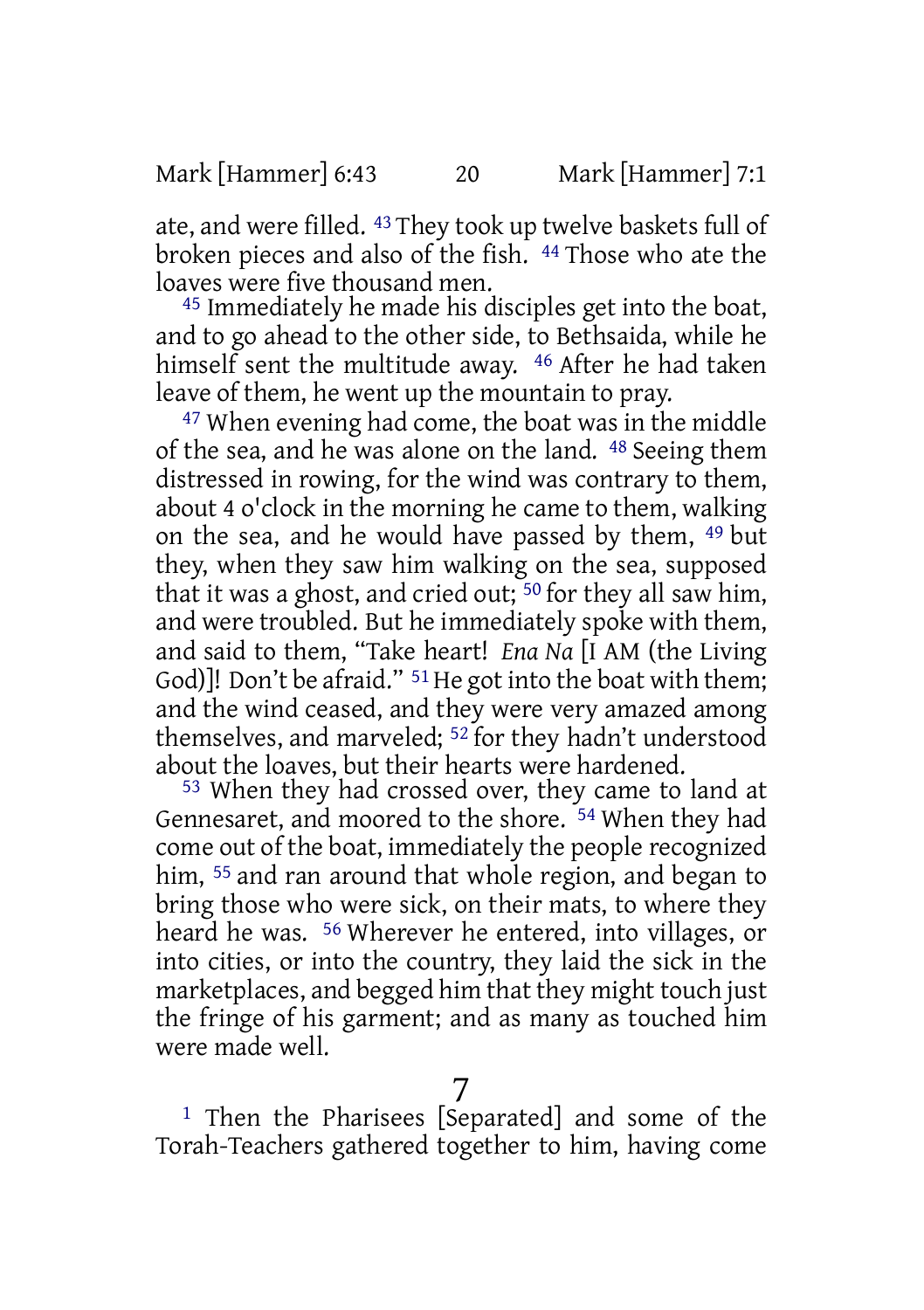Mark [Hammer] 7:2 21 Mark [Hammer] 7:13

from Jerusalem [City of peace].  $2$  Now when they saw some of his disciples eating bread with defiled, that is unwashed, hands, they found fault.  $3$  (For the Pharisees [Separated] and all the Jews [Praisers], don't eat unless they wash their hands and forearms, holding to the tradition of the elders. 4 They don't eat when they come from the marketplace unless they bathe themselves, and there are many other things, which they have received to hold to: washings of cups, pitchers, bronze vessels, and couches.) 5 The Pharisees [Separated] and the Torah-Teachers asked him, "Why don't your disciples walk according to the tradition of the elders, but eat their bread with unwashed hands?"

 $6$  He answered them, "Well did Isaiah [Salvation of Yah] prophesy of you hypocrites, as it is written,

*'This people honors me with their lips,*

*but their heart is far from me.*

7 *But they worship me in vain,*

*teaching as doctrines the commandments of men.'* \*

8 "For you set aside the commandment of God, and hold tightly to the tradition of men— the washing of pitchers and cups, and you do many other such things." <sup>9</sup> He said to them, "Full well do you reject the commandment of God, that you may keep your tradition. 10 For Moses [Drawn out]said, *'Honor yourfather and your mother;'* † and, *'Hewho speaksevil of father or mother, let him be putto death.'* ‡ <sup>11</sup>But you say, 'If a man tells hisfather or his mother, "Whatever profit you might have received from me is Corban, that is to say, given to God" '; 12 then you no longer allow him to do anything for his father or his mother, 13 making void

<sup>\*</sup> 7:7 Quoted from Is 29:13 † 7:10 Quoted from Ex 20:12; Deut 5:16; Prov 20:20 ‡ 7:10 Quoted from Ex 21:17; Lev 20:9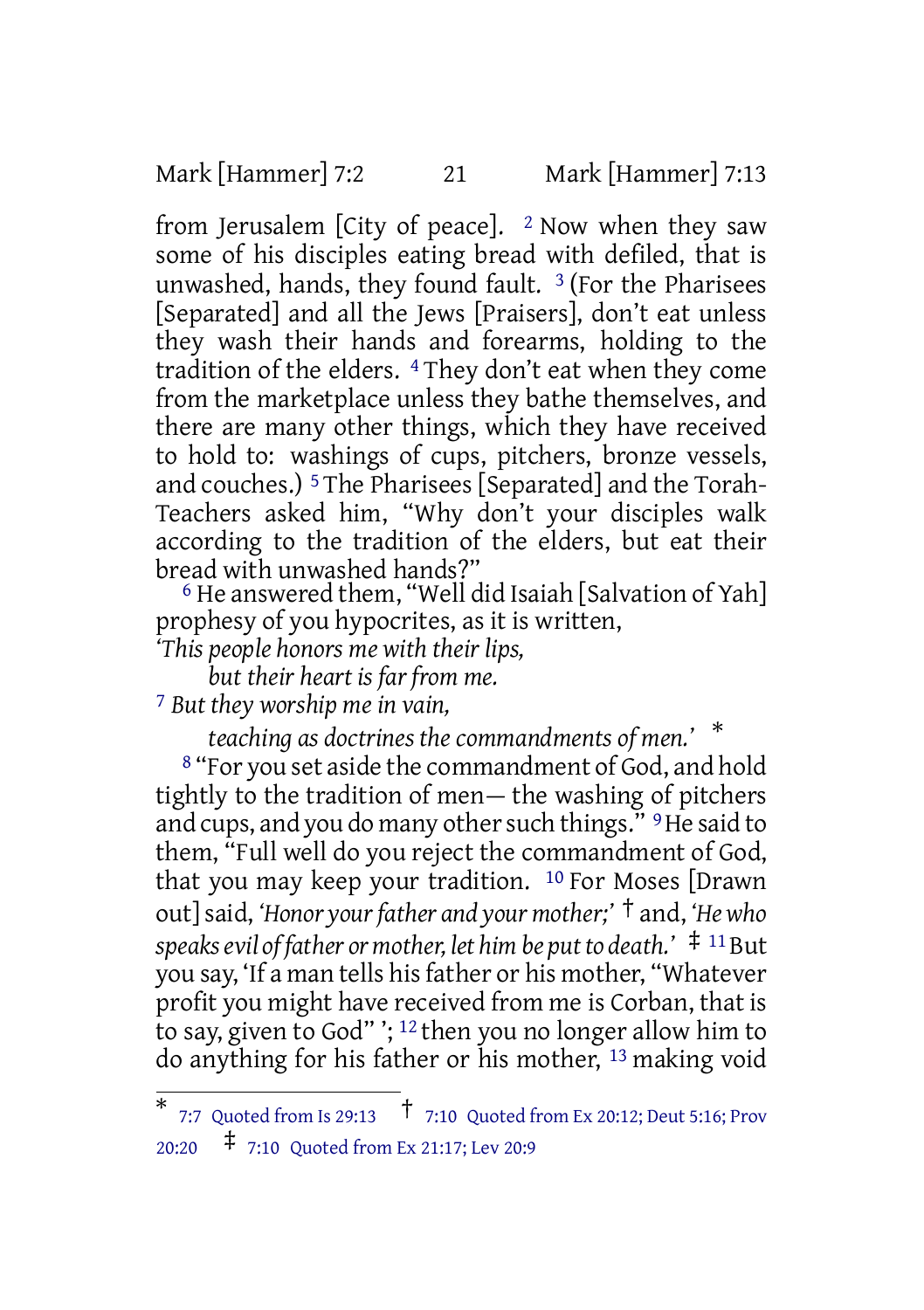*ha D'var Elohim* · the Word of God· by your tradition, which you have handed down. You do many things like this."

14 He called all the multitude to himself, and said to them, "Hear me, all of you, and understand. 15 There is nothing from outside of the man, that going into him can defile him; but the things which proceed out of the man are those that defile the man. 16 If anyone has earsto hear, let him *sh'ma* ·hear obey·!"

<sup>17</sup> When he had entered into a house away from the multitude, his disciples asked him about the parable. 18 He said to them, "Are you also without understanding? Don't you perceive that whatever goes into the man from outside can't defile him, 19 because it does not go into his heart, but into his stomach, then into the latrine, thus purifying all foods?" 20 He said, "That which proceeds out of the man, that defiles the man. 21 For from within, out of the hearts of men, proceed evil thoughts, *moicheiai* ·adulteries·, *porhneia* ·sexual immorality·, murders, thefts, 22 covetings, wickedness, deceit, lustful desires, an evil eye, blasphemy, pride, and foolishness. 23 All these evil things come from within, and defile the man."

<sup>24</sup> From there he arose, and went away into the borders of Tyre and Sidon. He entered into a house, and didn't want anyone to know it, but he couldn't escape notice. 25 For a woman, whose little daughter had an unclean spirit, having heard of him, came and fell down at his feet.  $^{26}$  Now the woman was a Greek, a Syrophoenician by race. She begged him that he would cast the demon out of her daughter. 27 But Yeshua [Salvation] said to her, "Let the children be filled first, for it is not appropriate to take the children's bread and throw it to the dogs."

28 But she answered him, "Yes, Lord. Yet even the dogs under the table eat the children's crumbs."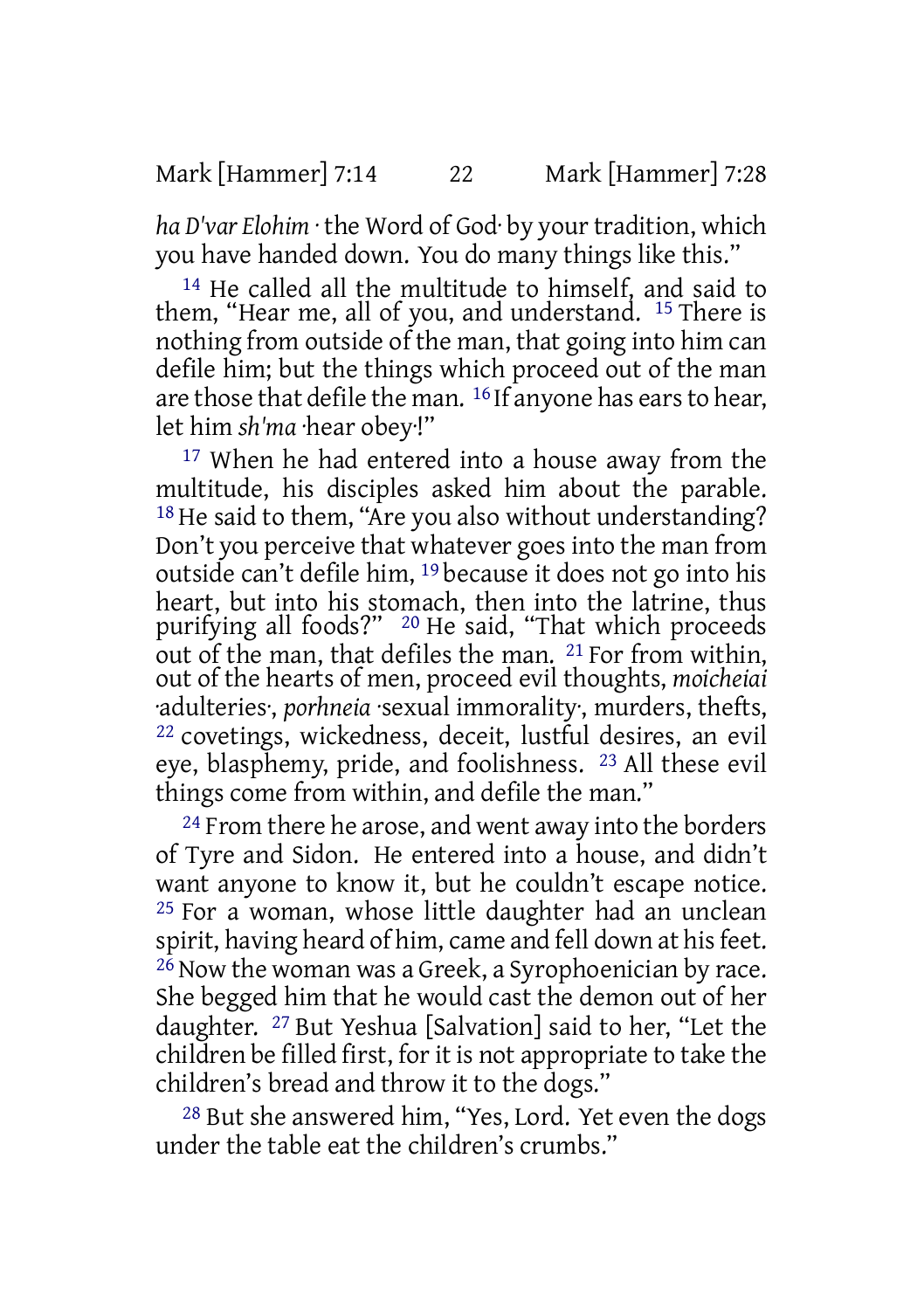#### Mark [Hammer] 7:29 23 Mark [Hammer] 8:3

29 He said to her, "For this saying, go your way. The demon has gone out of your daughter.'

30 She went away to her house, and found the child having been laid on the bed, with the demon gone out.

31 Again he departed from the borders of Tyre and Sidon, and came to the sea of Galilee [District, Circuit], through the middle of the region of Decapolis.  $32 \text{ }\frac{\text{S}}{\text{S}}$ \* They brought to him one who was deaf and had an impediment in his speech. They begged him to lay his hand on him. <sup>33</sup> He took him aside from the multitude, privately, and put his fingers into his ears, and he spat, and touched his tongue.  $34$  Looking up to heaven, he sighed, and said to him, " *Hippatach*! ·Be opened·!" 35 Immediately his ears were opened, and the impediment of his tongue was released, and he spoke clearly. 36 He commanded them that they should tell no one, but the more he commanded them, so much the more widely they proclaimed it. 37 They were astonished beyond measure, saying, "He has done all things well. He makes even the deaf hear, and the mute speak!"

### 8

<sup>1</sup> In those days, when there was a very great multitude, and they had nothing to eat, Yeshua [Salvation] called his disciples to himself, and said to them, 2 "I have compassion on the multitude, because they have stayed with me now three days, and have nothing to eat.  $3$  If I send them away fasting to their home, they will faint on the way, for some of them have come a long way."

<sup>§</sup> 7:32 MP: Messiah will heal deaf and blind. (See also Is 35:5). (Is 29:18)

<sup>\*</sup> 7:32 MP: Deaf ears are opened. (Examples includes speech). (See also Is 29:18-19). (Is 35:5)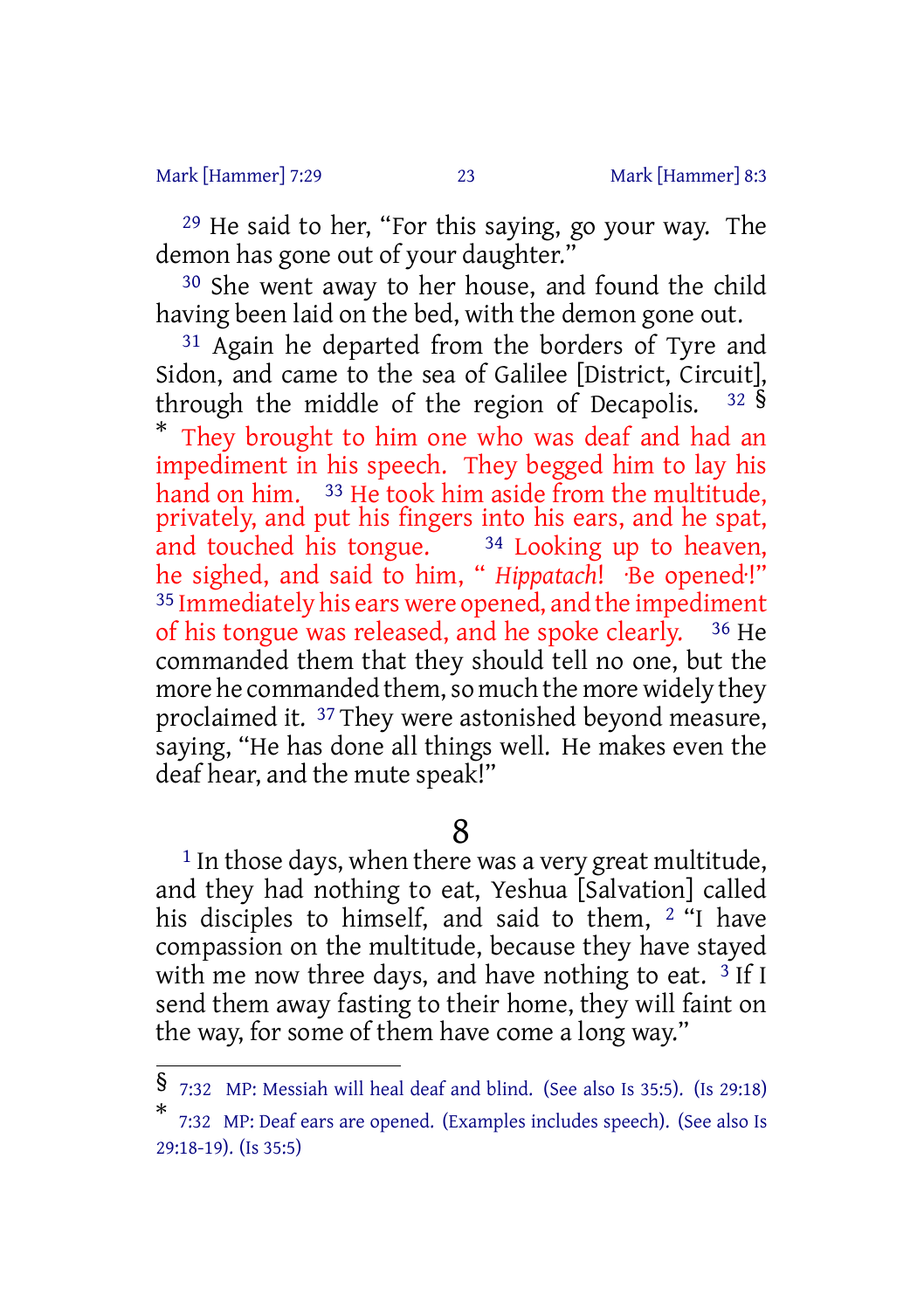4 His disciples answered him, "From where could one satisfy these people with bread here in a deserted place?"

5 He asked them, "How many loaves do you have?"

They said, "Seven."

6 He commanded the multitude to sit down on the ground, and he took the seven loaves. Having given thanks, he broke them, and gave them to his disciples to serve, and they served the multitude.  $7$  They had a few small fish. Having blessed them, he said to serve these also. 8 They ate, and were filled. They took up seven baskets of broken pieces that were left over. 9 Those who had eaten were about four thousand. Then he sent them away.

10 Immediately he entered into the boat with his disciples, and came into the region of Dalmanutha. 11 The Pharisees [Separated] came out and began to question him, seeking from him a sign from heaven, and testing him. <sup>12</sup> He sighed deeply in his spirit, and said, "Why does this generation seek a sign? Most certainly I tell you, no sign will be given to this generation."

13 He left them, and again entering into the boat, departed to the other side. <sup>14</sup> They forgot to take bread; and they didn't have more than one loaf in the boat with them.  $15$  He warned them, saying, "Take heed: beware of the yeast of the Pharisees [Separated] and the yeast of Herod [Heroic]."

16 They reasoned with one another, saying, "It's because we have no bread."

17 Yeshua [Salvation], perceiving it, said to them, "Why do you reason that it's because you have no bread? Don't you perceive yet, neither understand? Is your heart still hardened? <sup>18</sup> Having eyes, don't you see? Having ears, don't you hear? Don't you remember? 19When I broke the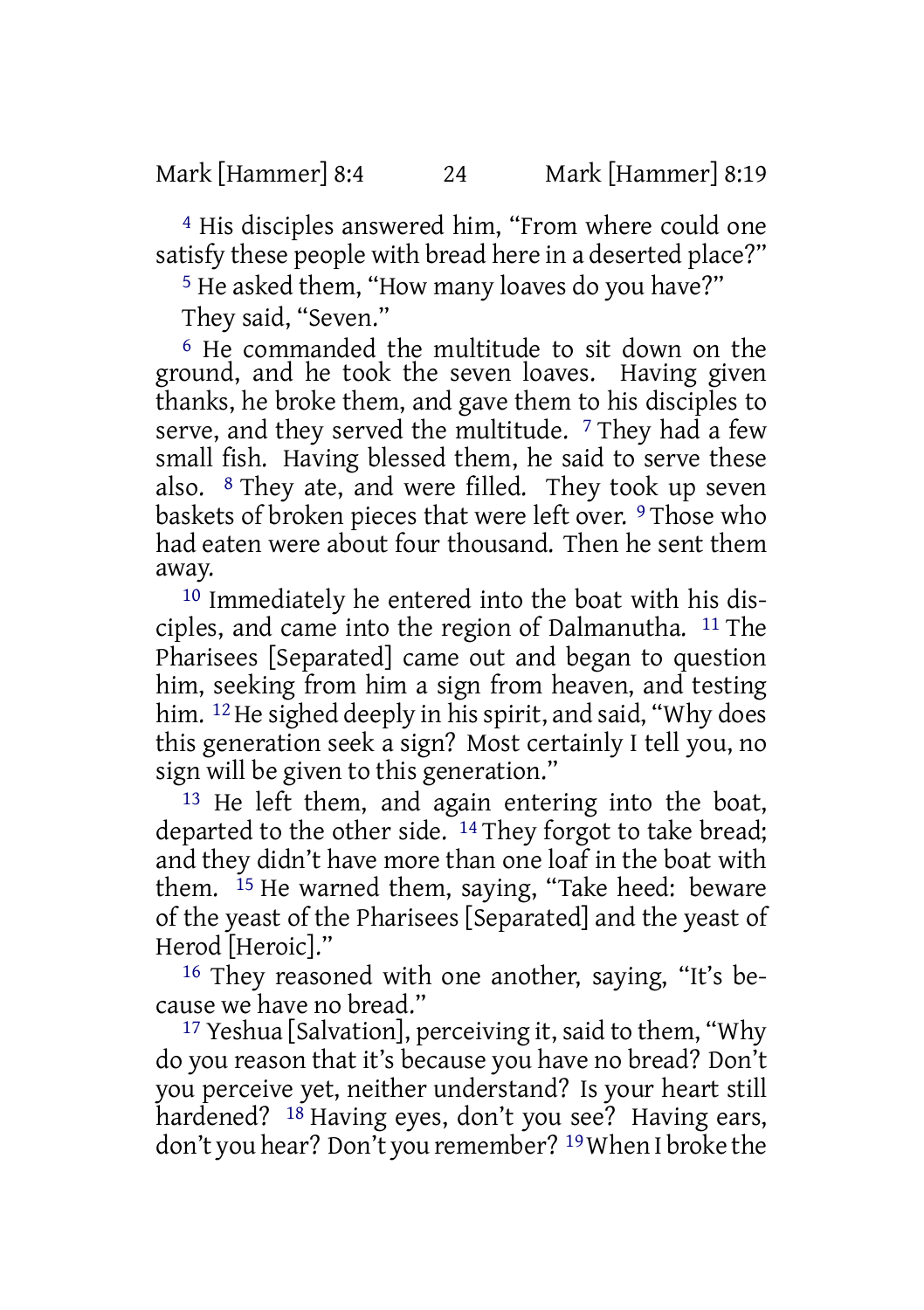Mark [Hammer] 8:20 25 Mark [Hammer] 8:31

five loaves among the five thousand, how many baskets full of broken pieces did you take up?"

They told him, "Twelve."

20 "When the seven loaves fed the four thousand, how many baskets full of broken pieces did you take up?"

They told him, "Seven."

21 He asked them, "Don't you understand, yet?"

 $22$ <sup>\*</sup> He came to Bethsaida. They brought a blind man to him, and begged him to touch him.  $23$  He took hold of the blind man by the hand, and brought him out of the village. When he had spit on his eyes, and laid his hands on him, he asked him if he saw anything.

<sup>24</sup> He looked up, and said, "I see men; for I see them like trees walking."

25 Then again he laid his hands on his eyes. He looked intently, and was restored, and saw everyone clearly. <sup>26</sup> He sent him away to his house, saying, "Don't enter into the village, nor tell anyone in the village."

27 Yeshua [Salvation] went out, with his disciples, into the villages of Caesarea Philippi [Ruler Loves horses]. On the way he asked his disciples, "Who do men say that I am?"

 $28$  They told him, "John [Yah is gracious] the Immerser, and others say Elijah [My God Yah], but others: one of the prophets."

29 He said to them, "But who do you say that I am?"

Peter[Rock] answered, "You are the Messiah [Anointed one]."

30 He commanded them that they should tell no one about him. 31 He began to teach them that the Son of Man must suffer many things, and be rejected by the

<sup>\*</sup> 8:22 MP: Blind eyes are opened. (See also Is 29:18-19). (Is 35:5)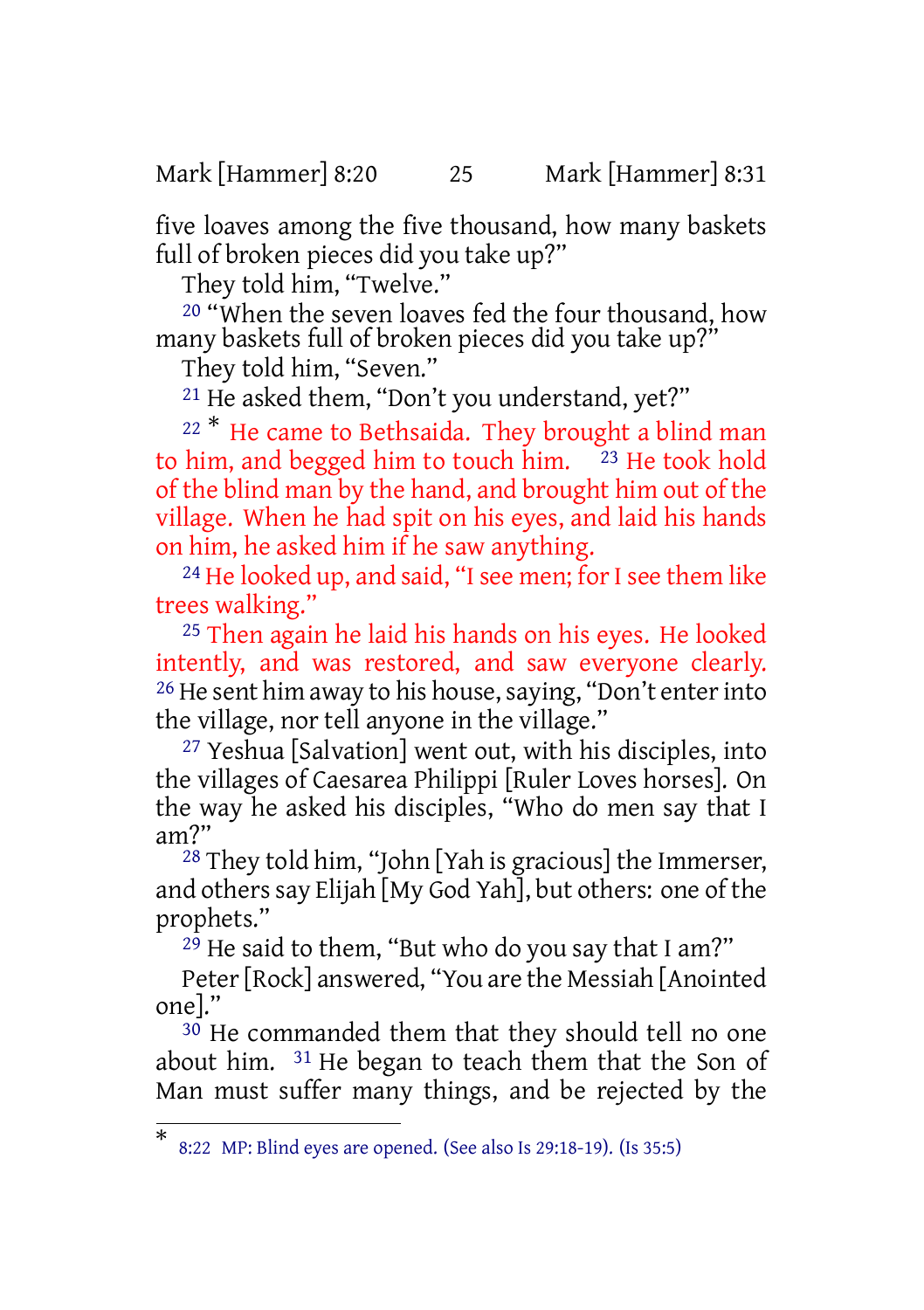elders, the chief priests, and the Torah-Teachers, and be killed, and after three days rise again. 32 He spoke to them openly. Peter [Rock] took him, and began to rebuke him. <sup>33</sup> But he, turning around, and seeing his disciples, rebuked Peter [Rock], and said, "Get behind me, *Satan* [Adversary]! For you have in mind not the things of God, but the things of men."

34 He called the multitude to himself with his disciples, and said to them, "Whoever wants to come after me, let him deny himself, and take up his execution-stake, and follow me. 35 For whoever wants to save his life will lose it; and whoever will lose his life for my sake and the sake of the Good News will save it. <sup>36</sup> For what does it profit a man, to gain the whole world, and forfeit his life? <sup>37</sup> For what will a man give in exchange for his life? <sup>38</sup> For whoever will be ashamed of me and of my words in this adulterous and sinful generation, the Son of Man also will be ashamed of him, when he comes in *'Aviv* ·his Father·'s glory, with the holy angels."

9

1 He said to them, "Most certainly I tell you, there are some standing here who will in no way taste death until they see God's Kingdom come with power."

2 After six days Yeshua [Salvation] took with him Peter [Rock], James [Surplanter], and John [Yah is gracious], and brought them up onto a high mountain privately by themselves, and he was changed into another form in front of them.  $3$  His clothing became glistening, exceedingly white, like snow, such as no launderer on earth can whiten them. 4 Elijah [My God Yah] and Moses [Drawn out] appeared to them, and they were talking with Yeshua [Salvation].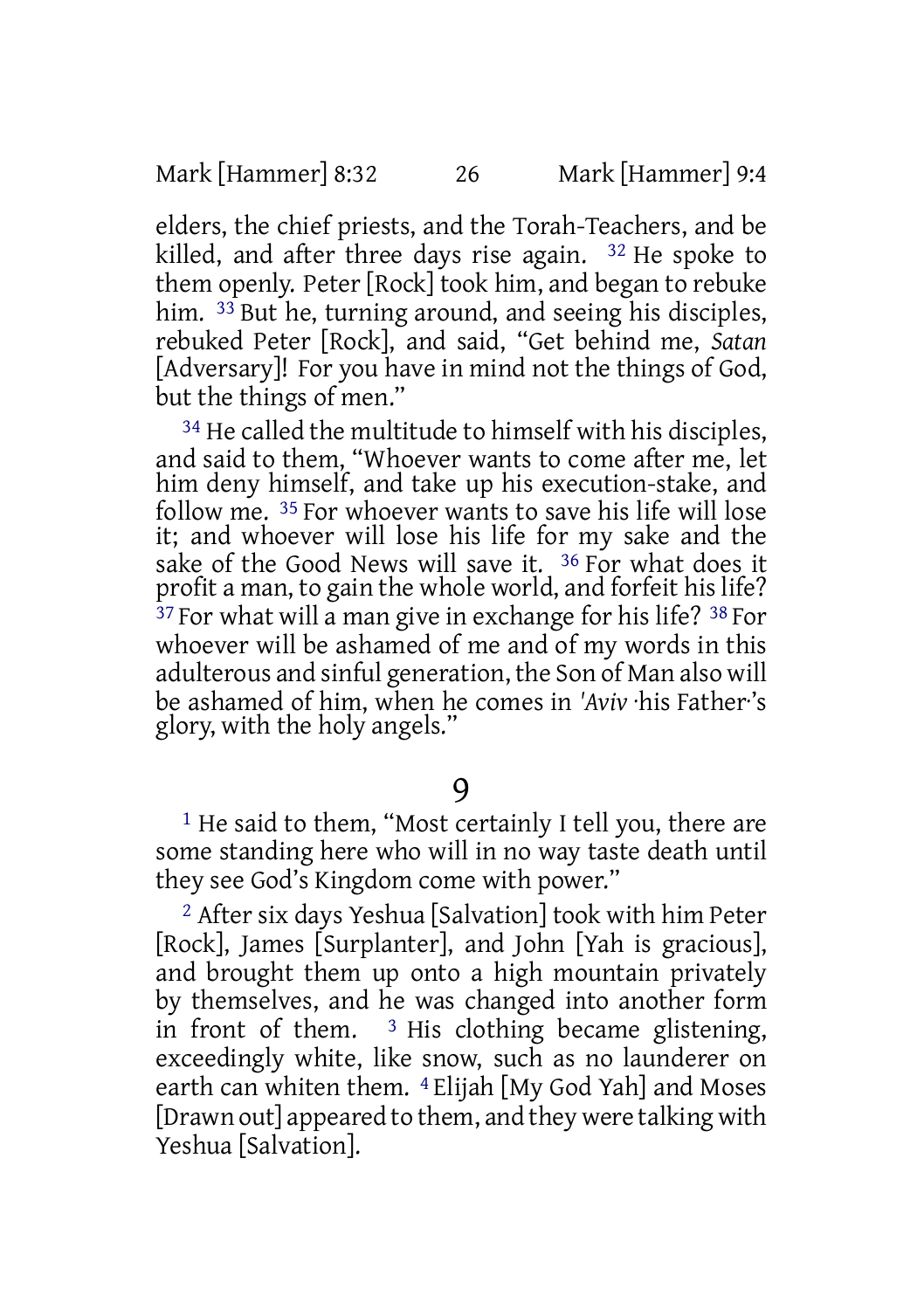Mark [Hammer] 9:5 27 Mark [Hammer] 9:18

5 Peter [Rock] answered Yeshua [Salvation], "*Rabbi* ·Teacher·, it is good for us to be here. Let's make three tents: one for you, one for Moses [Drawn out], and one for Elijah [My God Yah]." <sup>6</sup> For he didn't know what to say, for they were very afraid.

<sup>7</sup> A cloud came, overshadowing them, and a voice came out of the cloud, "This is my *agapetos* ·beloved, esteemed· Son. Listen to him."

8 Suddenly looking around, they saw no one with them any more, except Yeshua [Salvation] only.

<sup>9</sup> As they were coming down from the mountain, he commanded them that they should tell no one what things they had seen, until after the Son of Man had risen from the dead. 10 They kept this saying to themselves, questioning what the "rising from the dead" meant.

<sup>11</sup> They asked him, saying, "Why do the Torah-Teachers" say that *Elijah [My God Yah]* \* must come first?"

12 He said to them, "Elijah [My God Yah] indeed comes first, and restores all things. How is it written about the Son of Man, that he should suffer many things and be despised? 13 But I tell you that Elijah [My God Yah] has come, and they have also done to him whatever they wanted to, even as it is written about him."

14 Coming to the disciples, he saw a great multitude around them, and Torah-Teachers questioning them. 15 Immediately all the multitude, when they saw him, were greatly amazed, and running to him greeted him. 16 He asked the Torah-Teachers, "What are you asking them?"

17 One of the multitude answered, "Teacher, I brought to you my son, who has a mute spirit; 18 and wherever it seizes him, it throws him down, and he foams at the

<sup>\*</sup> 9:11 Quoted from Mal 4:5 (Heb Bible 3:23)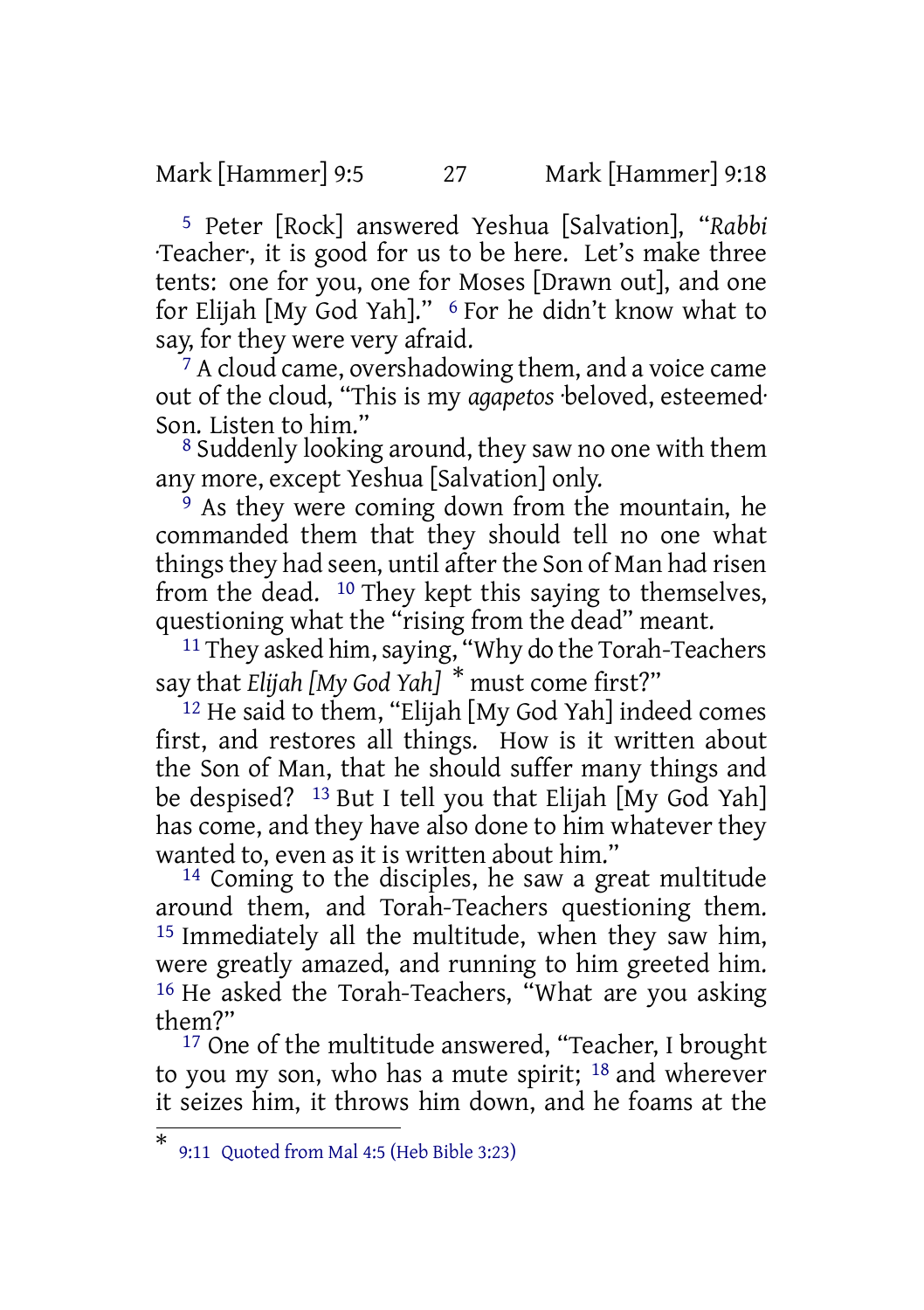Mark [Hammer] 9:19 28 Mark [Hammer] 9:30

mouth, and grinds his teeth, and wastes away. I asked your disciples to cast it out, and they were not able."

19 He answered him, "Unbelieving generation, how long shall I be with you? How long shall I bear with you? Bring him to me."

 $20$  They brought him to him, and when he saw him, immediately the spirit convulsed him, and he fell on the ground, wallowing and foaming at the mouth.

21 He asked *'Aviv* [his father], "How long has it been since this has come to him?"

He said, "From childhood. 22 Often it has cast him both into the fire and into the water, to destroy him. But if you can do anything, have compassion on us, and help us."

23 Yeshua [Salvation] said to him, "If you can believe, all things are possible to him who believes."

<sup>24</sup> † Immediately the *Abba* father of the child cried out with tears, "I believe. Help my unbelief!"

25 When Yeshua [Salvation] saw that a multitude came running together, he rebuked the unclean spirit, saying to him, "You mute and deaf spirit, I command you, come out of him, and never enter him again!"

26 Having cried out, and convulsed greatly, it came out of him. The boy became like one dead; so much that most of them said, "He is dead." <sup>27</sup> But Yeshua [Salvation] took him by the hand, and raised him up; and he arose.

28 When he had come into the house, his disciples asked him privately, "Why couldn't we cast it out?" <sup>29</sup> He said to them, "This kind can come out by nothing, except by prayer and fasting."

 $30$  They went out from there, and passed through Galilee [District, Circuit]. He didn't want anyone to know

<sup>†</sup> 9:24 MP: Deaf ears are opened. (Examples includes speech). (See also Is 29:18-19). (Is 35:5)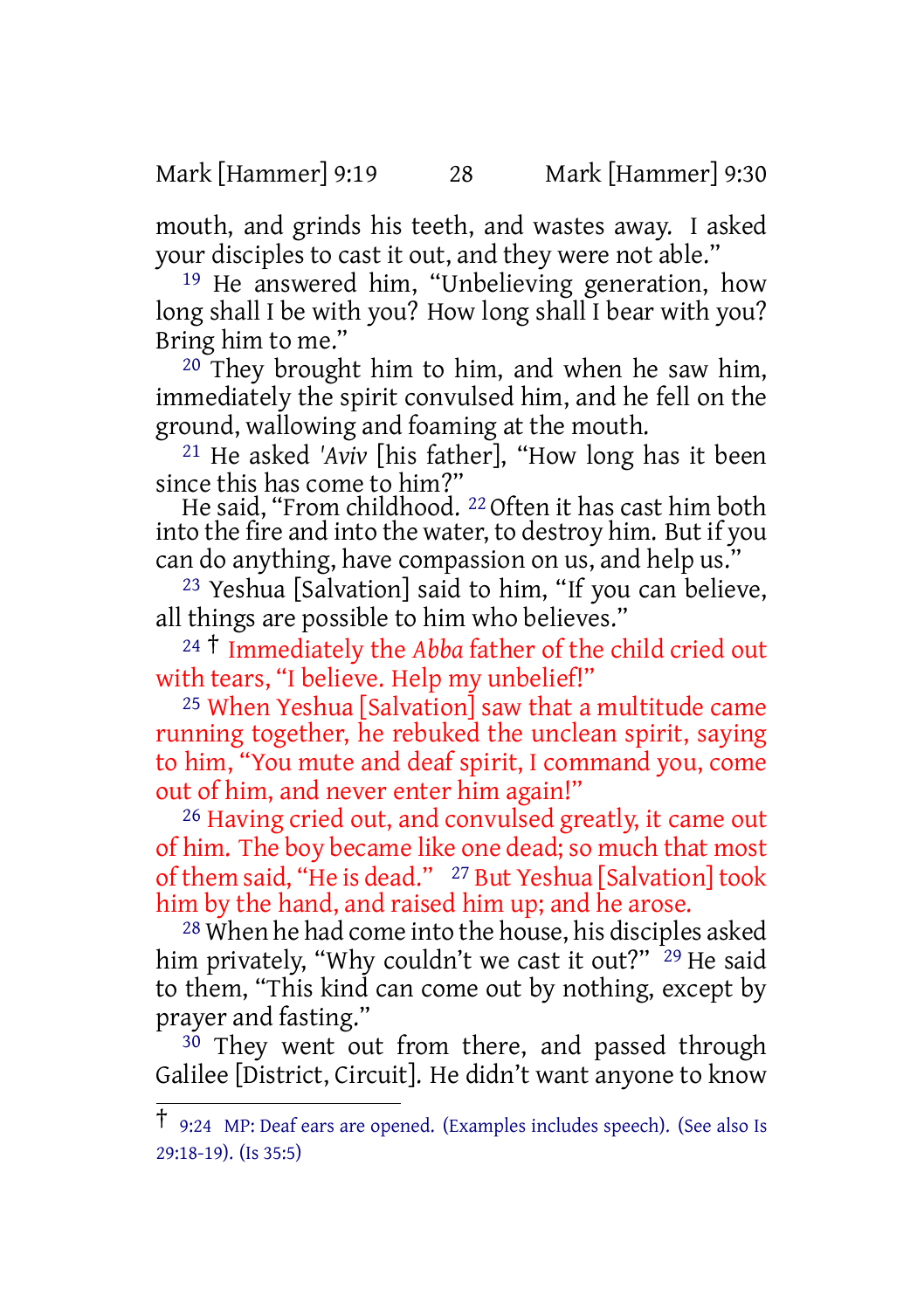it. 31 For he was teaching his disciples, and said to them, "The Son of Man is being handed over to the hands of men, and they will kill him; and when he is killed, on the third day he will rise again."

32 But they didn't understand the saying, and were afraid to ask him.

33 He came to Capernaum [Village-Comfort, Village-Compassion], and when he was in the house he asked them, "What were you arguing among yourselves on the way?"

<sup>34</sup> But they were silent, for they had disputed one with another on the way about who was the greatest.

35 He sat down, and called the twelve; and he said to them, "If any man wants to be first, he shall be last of all, and servant of all." 36 He took a little child, and set him in the middle of them. Taking him in his arms, he said to them, 37 "Whoever receives one such little child in my name, receives me, and whoever receives me, does not receive me, but him who sent me."

38 John [Yah is gracious] said to him, "Teacher, we saw someone who does not follow us casting out demons in your name; and we forbade him, because he does not follow us."

39 But Yeshua [Salvation] said, "Don't forbid him, for there is no one who will do a mighty work in my name, and be able quickly to speak evil of me. 40 For whoever is not against us is on our side. 41 For whoever will give you a cup of water to drink in my name, because you are Messiah [Anointed one]'s, most certainly I tell you, he will in no way lose his reward. 42 Whoever will cause one of these little ones who believe in me to stumble, it would be better for him if he were thrown into the sea with a millstone hung around his neck. 43 If your hand causes you to stumble, cut it off. It is better for you to enter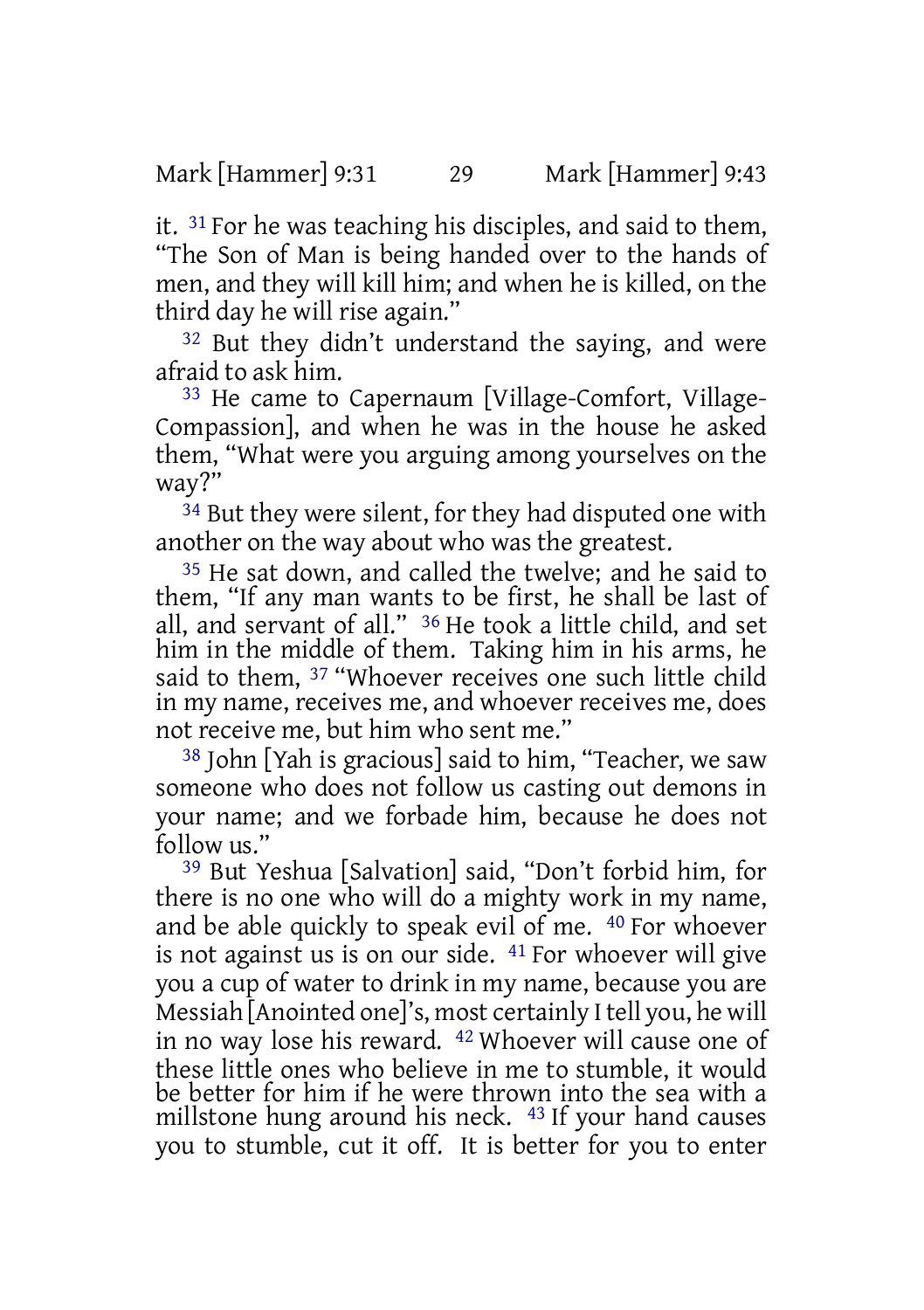Mark [Hammer] 9:44 30 Mark [Hammer] 10:4

into life maimed, rather than having your two hands to go into *Gehenna* (Place of fiery torment forthe dead), into the unquenchable fire, 44 *'wheretheir worm does not die, and the fire is not quenched.'*  $\pm$  <sup>45</sup> If your foot causes you to stumble, cut it off. It is better for you to enter into life lame, rather than having your two feet to be cast into Gehenna (Place of fiery torment for the dead), into the fire that will never be quenched— 46 'where their worm does not die, and the fire is not quenched.' 47 If your eye causes you to stumble, cast it out. It is better for you to enter into God's Kingdom with one eye, rather than having two eyes to be cast into the *Gehenna* (Place of fiery torment for the dead) of fire, 48 *'where their worm does not die, and the fire is not quenched.'* § <sup>49</sup> For everyone will be salted with fire, and every sacrifice will be seasoned with salt. 50 Salt is good, but if the salt has lost its saltiness, with what will you season it? Have salt in yourselves, and be at peace with one another."

# 10

<sup>1</sup> He arose from there and came into the borders of Judea [Praise] and beyond the Jordan [Descender]. Multitudes came together to him again. As he usually did, he was again teaching them. 2 Pharisees [Separated] came to him testing him, and asked him, "Does the *Torah* ·Teaching· permit a man to divorce his wife?"

3 He answered, "What did Moses [Drawn out] enjoin unto you?"

4 They said, "Moses [Drawn out] allowed a *certificate of divorce* to be *written* , \* and to divorce her."

 $\ddagger$  9:44 Quoted from Is 66:24  $\,$   $\frac{\$}{\$}$  9:48 Quoted from Is 66:24  $\,$   $\frac{\$}{\$}$  10:4 Quoted from Deut 24:1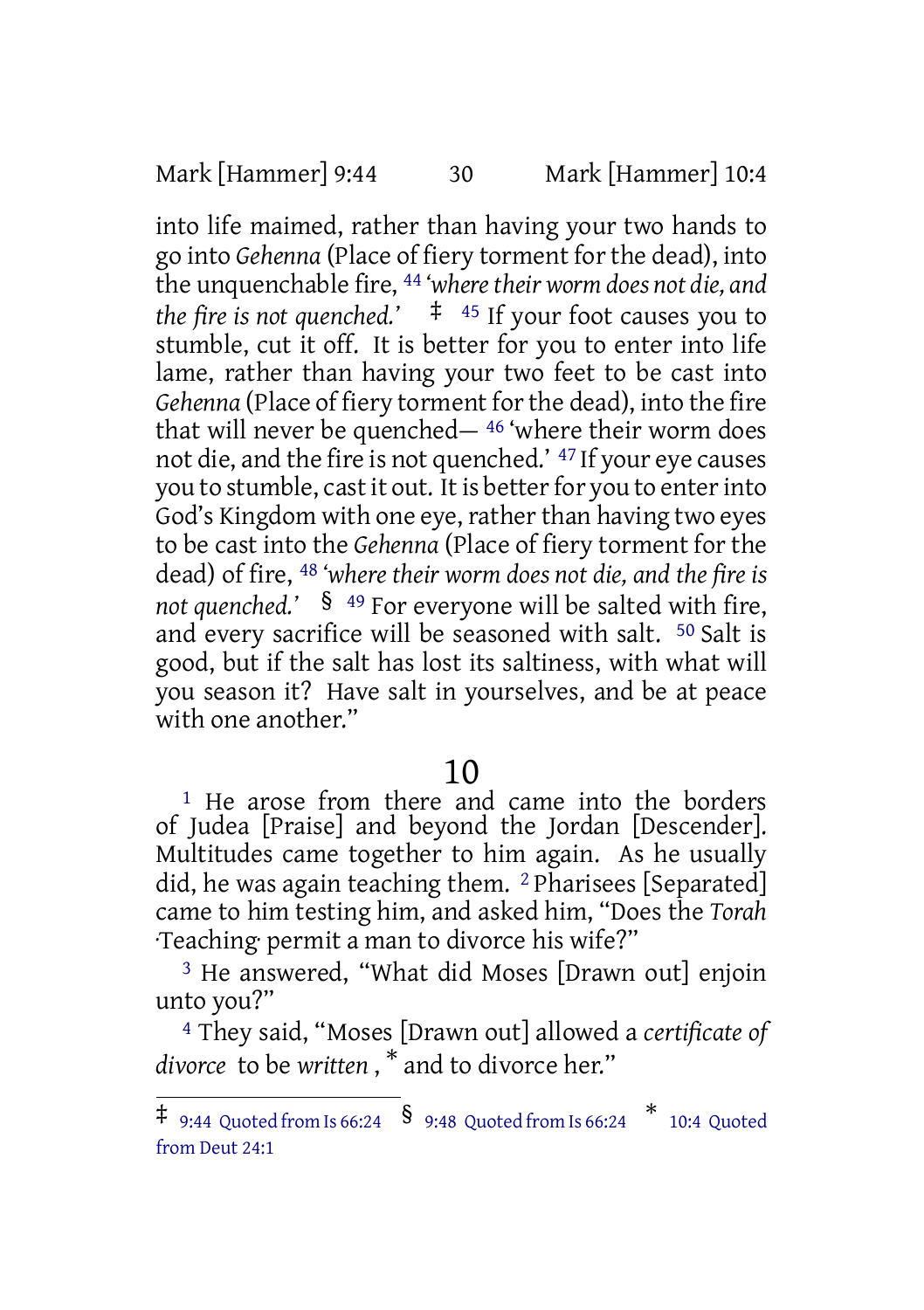Mark [Hammer] 10:5 31 Mark [Hammer] 10:17

5 But Yeshua [Salvation] said to them, "For your hardness of heart, he wrote you this commandment. 6 But from the beginning of the creation, God *made them male and female.* † <sup>7</sup> *For this cause a man will leave his father and mother, and will join to his wife,* 8 *and the two will become one flesh, so that they are no longer two, but one flesh.* ‡ <sup>9</sup> What therefore God has joined together, let no man separate."

10 In the house, his disciples asked him again about the same matter. <sup>11</sup> He said to them, "Whoever divorces his wife, and marries another, commits *moichao* ·act of adultery· against her. 12 If a woman herself divorces her husband, and marries another, she commits *moichao* ·act of adultery:

13 They were bringing to him little children, that he should touch them, but the disciples rebuked those who were bringing them. <sup>14</sup> But when Yeshua [Salvation] saw it, he was moved with indignation, and said to them, "Allow the little children to come to me! Don't forbid them, for God's Kingdom belongs to such as these. <sup>15</sup> Most certainly I tell you, whoever will not receive God's Kingdom like a little child, he will in no way enter into it." 16 He took them in his arms, and blessed them, laying his hands on them.

<sup>17</sup> § As he was going out into the way, one ran to him,

<sup>†</sup> 10:6 Quoted from Gen 1:27, 5:2 ‡ 10:8 Quoted from Gen 2:24 § 10:17 MPr: "I will take you, O King Messiah, and make you to go up into my Temple. There you shall teach me to tremble before Yahweh, and to walk in His ways. There we shall hold the Feast of Leviathan, and drink the old wine, which has been kept in its grapes from the day the world was created, and eat of the pomegranates and of the fruits which are prepared forthe just in the Garden of Eden." (Targum Song of Songs 8:1) A prominent tradition in Judaism is, Leviathan's purpose is to be the main course in the feast of righteous at the Garden of Eden. (Talmud Baba Batra 75). (Song of Songs 8:1)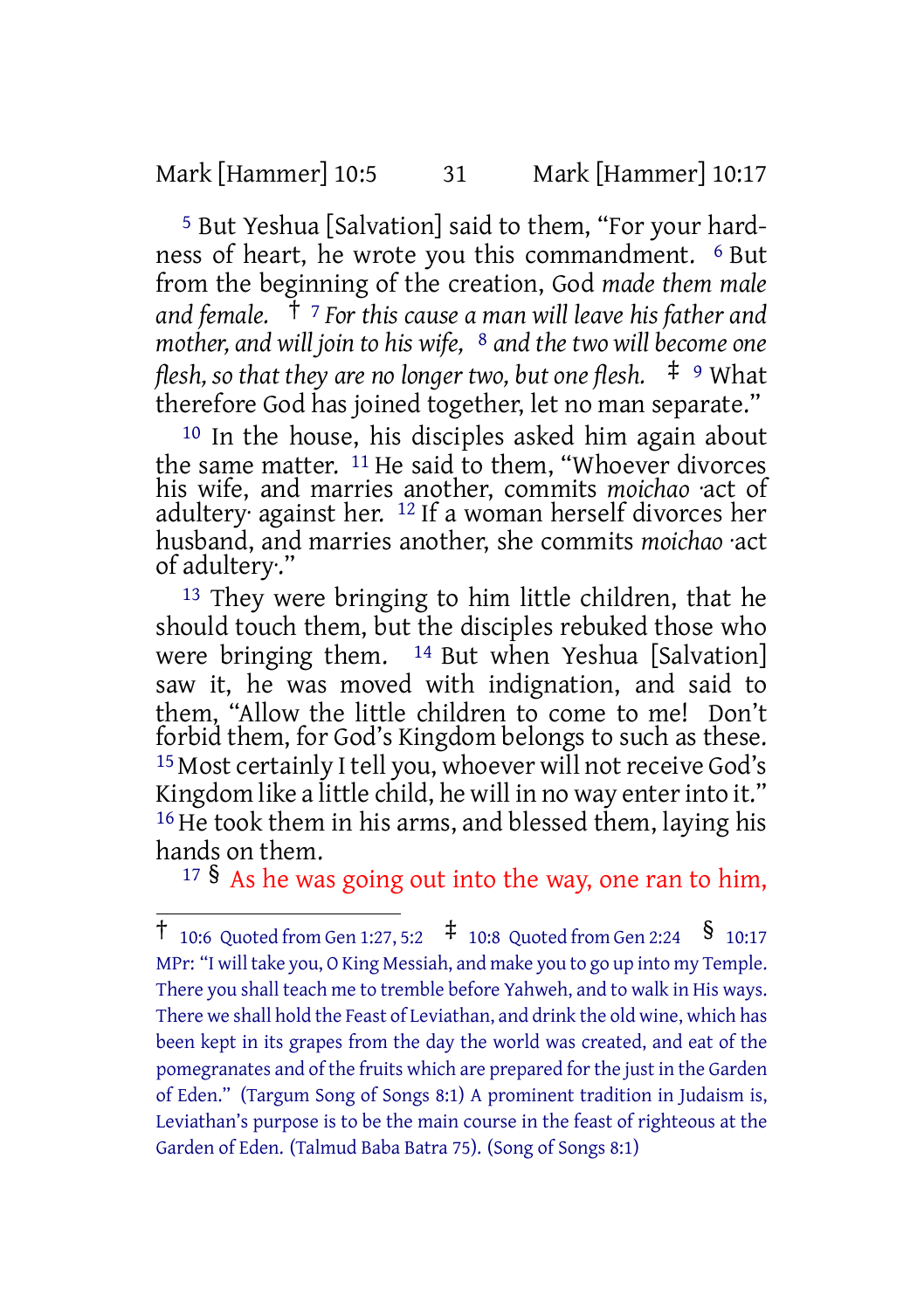### Mark [Hammer] 10:18 32 Mark [Hammer] 10:26

knelt before him, and asked him, "Good Teacher, what shall I do that I may inherit eternal life?"

18 Yeshua [Salvation] said to him, "Why do you call me good? No one is good except one— God's *Torah* ·Teaching·. \* <sup>19</sup>You know the *mitzvot* ·instructions·: *'Do not murder,' 'Do*

*not moicheuo ·commit adultery·,' 'Do notsteal,' 'Do not givefalse testimony,' 'Do not defraud,' 'Honor your father and mother.' "* †

 $20 \div$  He said to him, "Teacher, I have observed all these things from my youth."

21 Looking at him, Yeshua [Salvation] felt *agapao* ·total devoted love· towards him, and said to him, "One thing you lack. Go,sell whatever you have, and give to the poor, and you will have treasure in heaven; and come, follow me, taking up the execution-stake."

22 But his face fell at that saying, and he went away sorrowful, for he was one who had great possessions. 23 Yeshua [Salvation] looked around, and said to his disciples, "How difficult it is for those who have riches to enter into God's Kingdom!"

24 The disciples were amazed at his words. But Yeshua [Salvation] answered again, "Children, how hard is it for those who trust in riches to enter into God's Kingdom!  $25$  It is easier for a camel to go through a needle's eye than for a rich man to enter into God's Kingdom."

26 They were exceedingly astonished, saying to him, "Then who can be saved?"

<sup>\*</sup> 10:18 See note on Matt 19:6-18 † 10:19 Quoted from Ex 20:12-16; Deut 5:16-20  $\uparrow$  10:20 MPr: The King Messiah will be revealed to the congregation of Israel. And the children of Israel shall say to Him, "Come and be a brother to us, and let us go up to Jerusalem. And there we will together suck the meaning of Torah, as an infant its mother's breast." (Targum Song of Songs 8:1). (Song of Songs 8:1)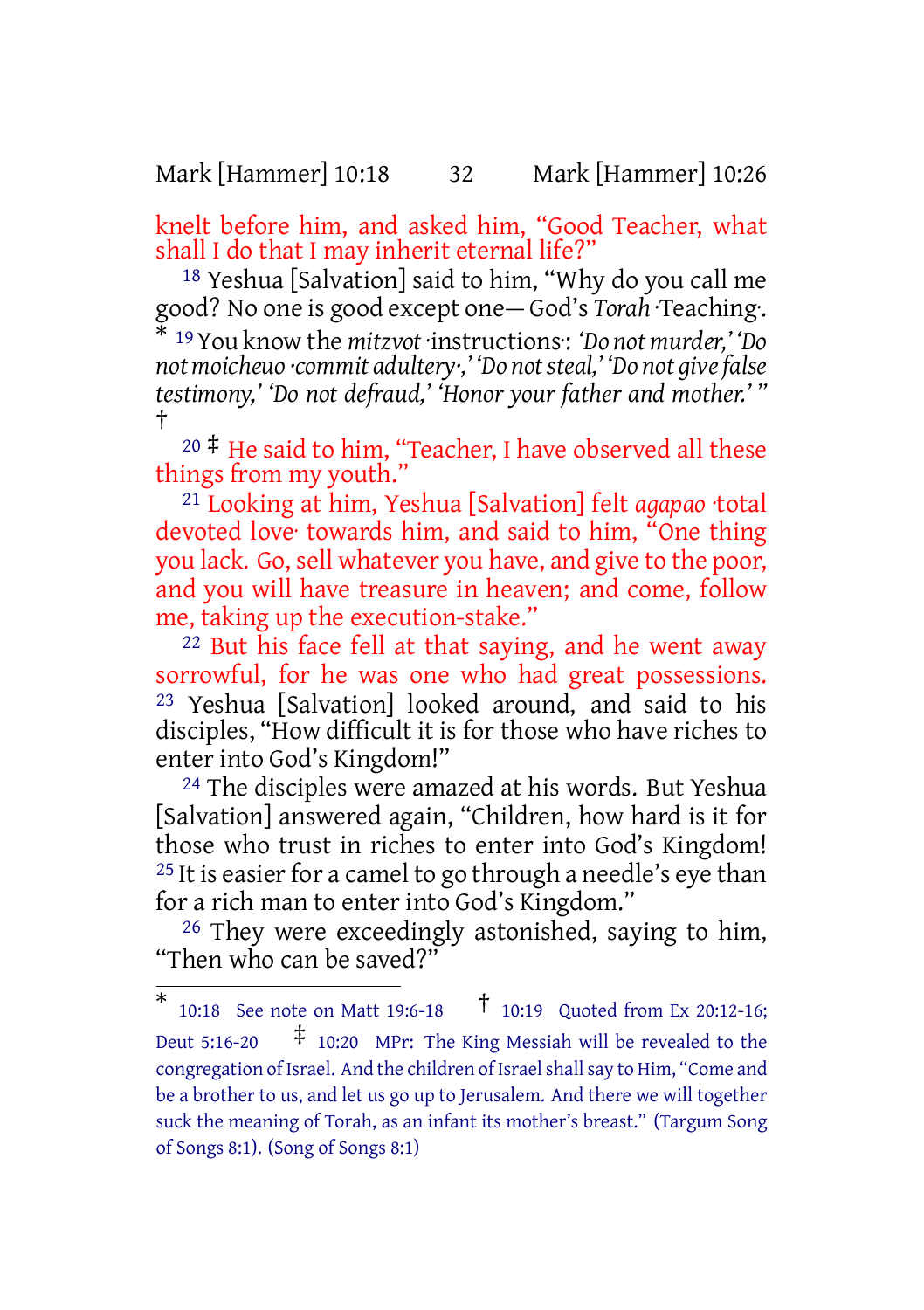Mark [Hammer] 10:27 33 Mark [Hammer] 10:37

27 Yeshua [Salvation], looking at them, said, "With men it is impossible, but not with God, for all things are possible with God."

28 Peter [Rock] began to tell him, "Behold, we have left all, and have followed you."

29 Yeshua [Salvation] said, "Most certainly I tell you, there is no one who has left house, or brothers, or sisters, or father, or mother, or wife, or children, or land, for my sake, and for the sake of the Good News, 30 but he will receive one hundred times more now in this time, houses, brothers, sisters, mothers, children, and land, with persecutions; and in the age to come eternal life. <sup>31</sup> But many who are first will be last; and the last first."

<sup>32</sup> They were on the way, going up to Jerusalem [City of peace]; and Yeshua [Salvation] was going in front of them, and they were amazed; and those who followed were afraid. He again took the twelve, and began to tell them the things that were going to happen to him. <sup>33</sup> "Behold, we are going up to Jerusalem [City of peace]. The Son of Man will be delivered to the chief priests and the Torah-Teachers. They will condemn him to death, and will deliver him to the Gentiles. 34They will *mock him, spit* on him, *scourge him,* § and kill him. *On thethird day he will rise* \* again."

35 James [Surplanter] and John [Yah is gracious], the sons of Zebedee [Bestowed by Yah], came near to him, saying, "Teacher, we want you to do for us whatever we will ask."

36 He said to them, "What do you want me to do for you?"

<sup>37</sup> They said to him, "Grant to us that we may sit, one at your right hand, and one at your left hand, in your glory."

<sup>§</sup> 10:34 Quoted from Is 50:6 \* 10:34 Quoted from Hos 6:2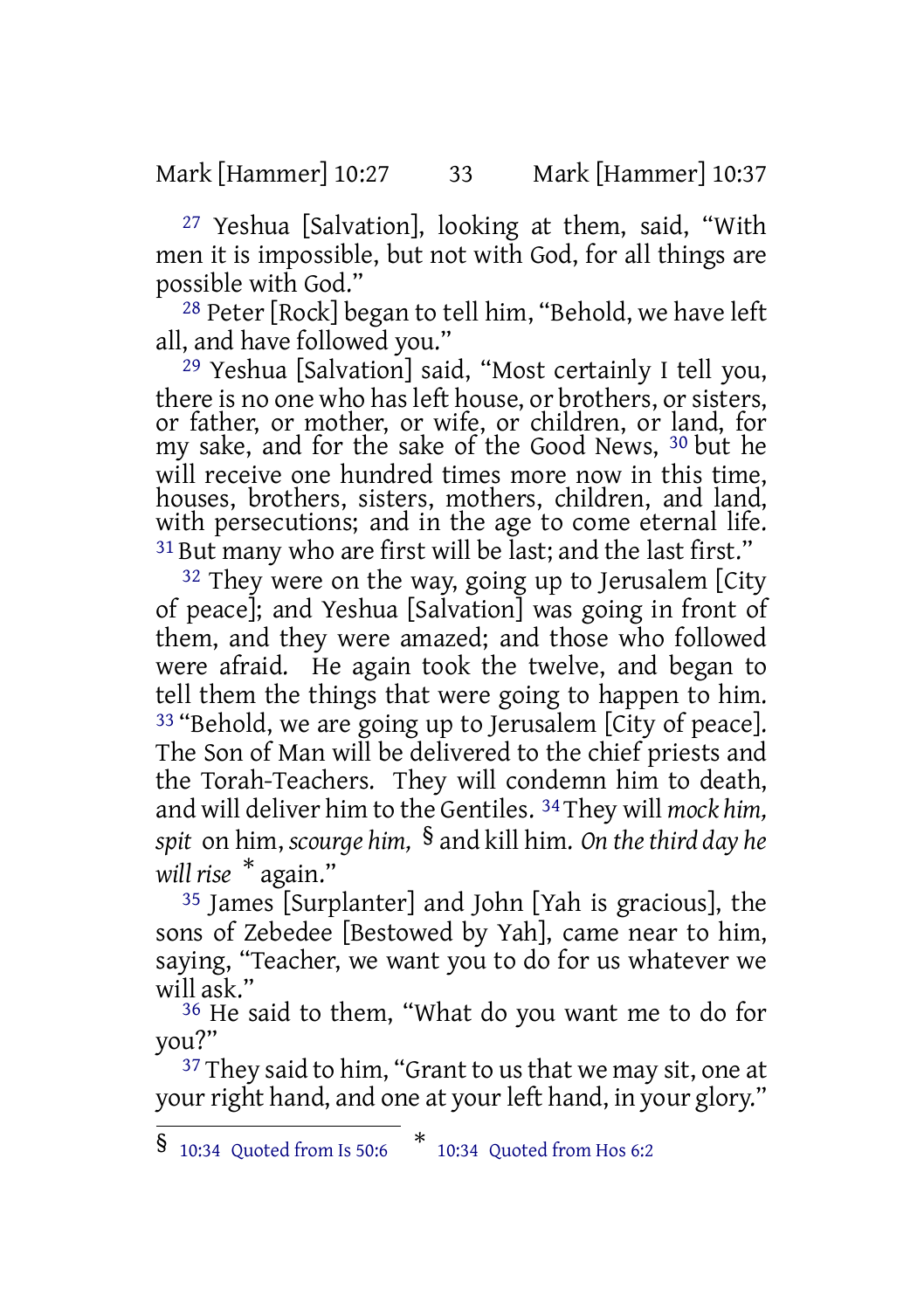38 But Yeshua [Salvation]said to them, "You don't know what you are asking. Are you able to drink the cup that I drink, and to be baptized with the baptism that I am baptized with?"

<sup>39</sup> They said to him, "We are able."

Yeshua [Salvation] said to them, "You shall indeed drink the cup that I drink, and you shall be baptized with the baptism that I am baptized with; 40 but to sit at my right hand and at my left hand is not mine to give, but for whom it has been prepared."

41 When the ten heard it, they began to be indignant towards James [Surplanter] and John [Yah is gracious].

42 Yeshua [Salvation] summoned them, and said to them, "You know that they who are recognized as rulers over the nations lord it over them, and their great ones exercise authority over them. 43 But it shall not be so among you, but whoever wants to become great among you shall be your servant. 44 Whoever of you wants to become first among you, shall be bond-servant of all. 45 For the Son of Man also came not to be served, but to serve, and to give his life as a ransom for many."

46 They came to Jericho [Fragrant, Moon]. As he went out from Jericho [Fragrant, Moon], with his disciples and a great multitude, Bartimaeus the son of Timaeus, a blind beggar, was sitting by the road.  $47$  When he heard that it was Yeshua [Salvation] the Nazarene [person from Branch, Separated one], he began to cry out, and say, "Yeshua [Salvation], you son of David [Beloved], have mercy on me!" 48 Many rebuked him, that he should be quiet, but he cried out much more, "You son of David [Beloved], have mercy on me!"

49 Yeshua [Salvation] stood still, and said, "Call him."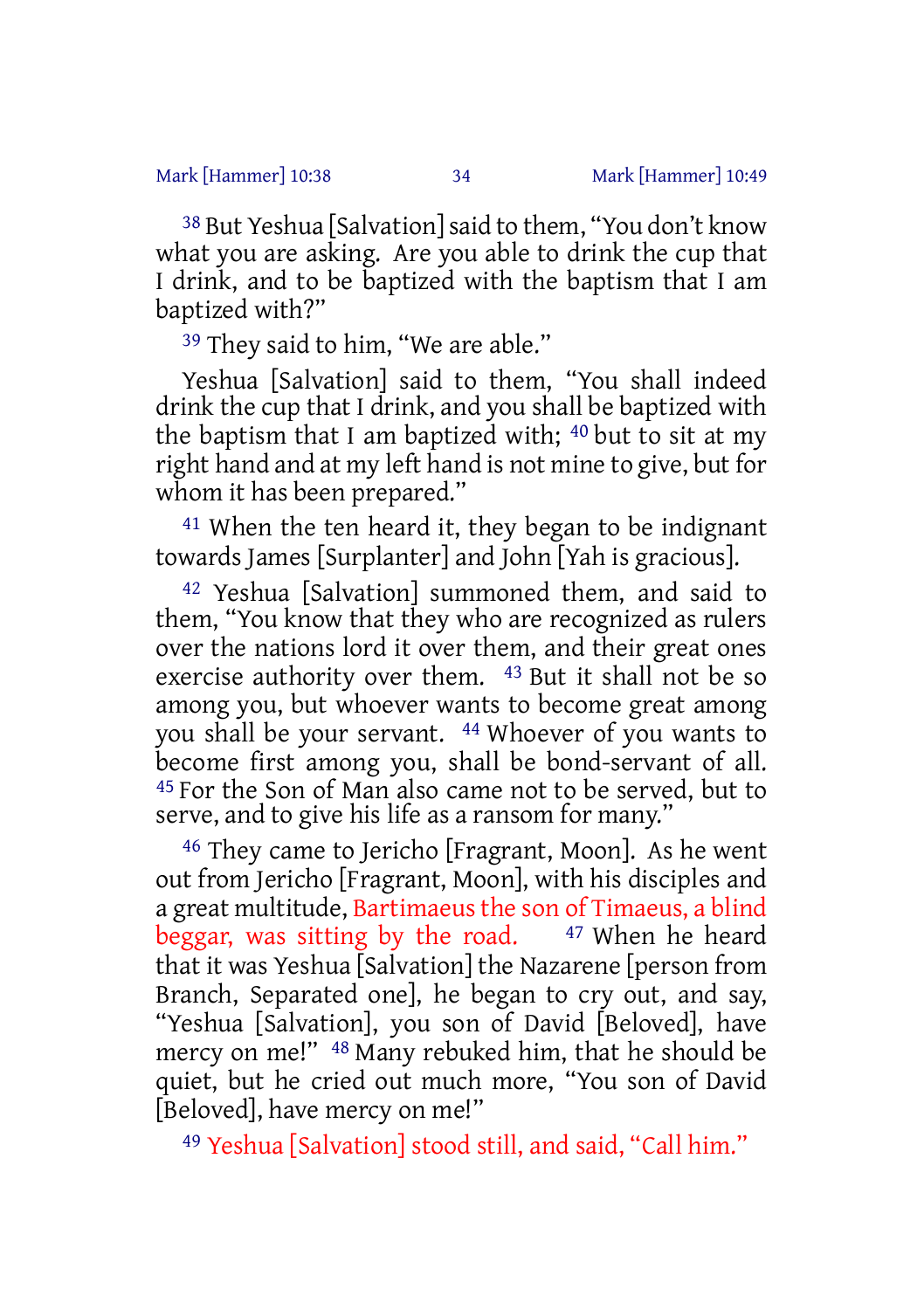Mark [Hammer] 10:50 35 Mark [Hammer] 11:7

They called the blind man, saying to him, "Cheer up! Get up. He is calling you!"

50 He, casting away his cloak, sprang up, and came to Yeshua [Salvation].

51 Yeshua [Salvation] asked him, "What do you want me to do for you?"

The blind man said to him, " *Rabboni* ·My teacher!· I want to see again."

52 Yeshua [Salvation] said to him, "Go your way. Your trusting faith has made you well." Immediately he received hissight, and followed Yeshua [Salvation] on the way.

### 11

<sup>1</sup> When they came near to Jerusalem [City of peace], to Bethsphage and Bethany [House of affliction], at the Mount of Olives, he sent two of his disciples, 2 and said to them, "Go your way into the village that is opposite you. Immediately as you enter into it, you will find a young donkey tied, on which no one has sat. Untie him, and bring him. 3 If anyone asks you, 'Why are you doing this?' say, 'The Lord needs him;' and immediately he will send him back here."

4 They went away, and found a young donkey tied at the door outside in the open street, and they untied him. <sup>5</sup> Some of those who stood there asked them, "What are you doing, untying the young donkey?" 6 They said to them just as Yeshua [Salvation] had enjoined unto them, and they let them go.

<sup>7</sup> \* They brought the young donkey to Yeshua [Salvation], and threw their garments on it, and Yeshua

<sup>\*</sup> 11:7 MP: Triumphal entry into Jerusalem is accomplished by Messiah. (Zech 9:9)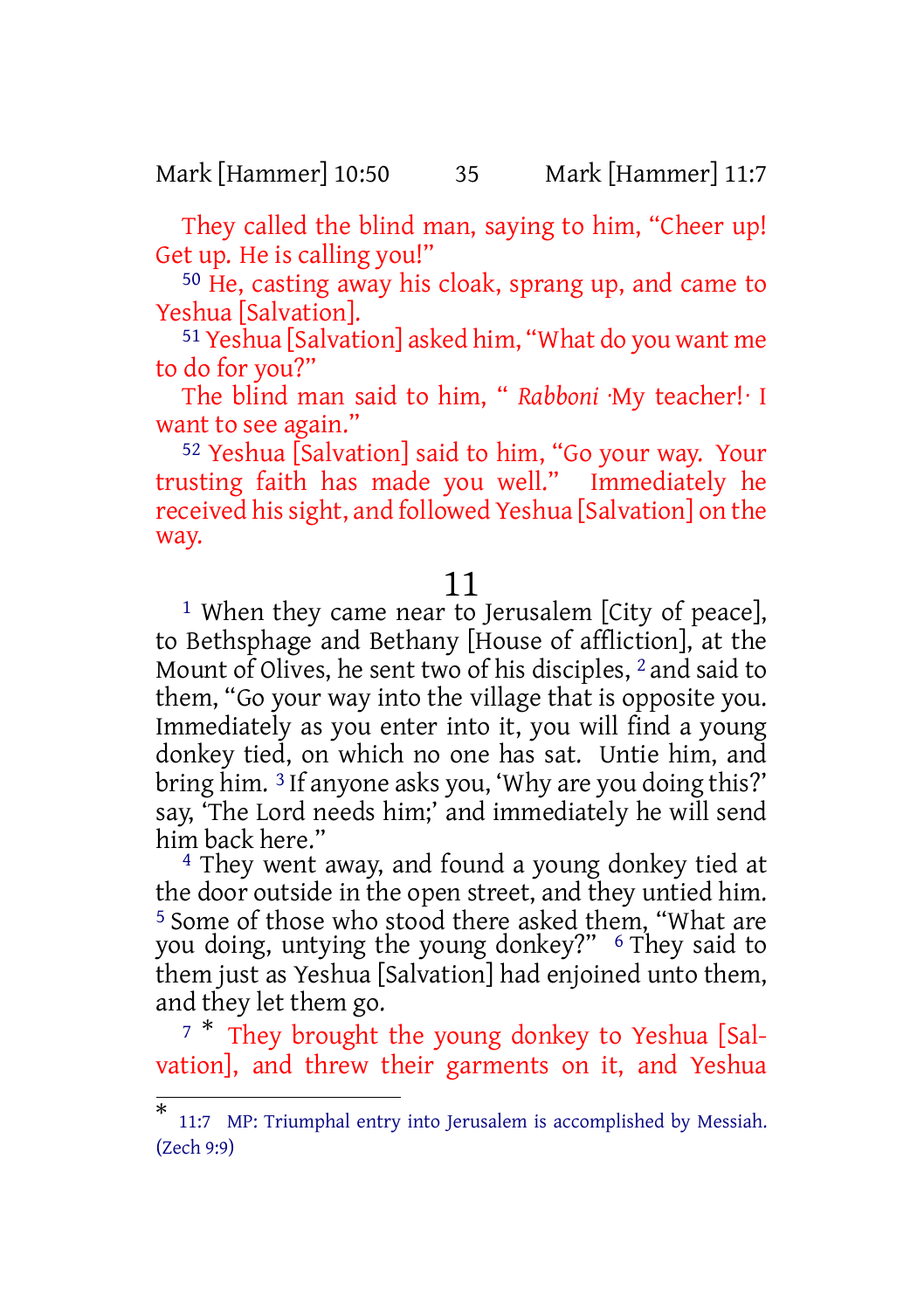Mark [Hammer] 11:8 36 Mark [Hammer] 11:17

[Salvation] sat on it.  $8 \t{1}$  Many people carpeted the road with their garments, while others spread out green branches which they had cut in the fields. <sup>9</sup> Those who went in front, and those who followed, cried out, *" Hosanna! ·Save now!· Blessed is he who comes in the name of MarYah [Master Yahweh]!* 10 Blessed is the kingdom of *Avinu* ·our Father· David [Beloved] that is coming in the name of ADONAI ! *Hosanna ·Save now·* ‡ in the highest!"

11 Yeshua [Salvation] entered into the temple in Jerusalem [City of peace]. When he had looked around at everything, it being now evening, he went out to Bethany [House of affliction] with the twelve.

 $12$  The next day, when they had come out from Bethany [House of affliction], he was hungry.  $13$  Seeing a fig tree afar off having leaves, he came to see if perhaps he might find anything on it. When he came to it, he found nothing but leaves, for it was not the season for figs. 14 Yeshua [Salvation] told it, "May no one ever eat fruit from you again!" and his disciples heard it.

<sup>15</sup> They came to Jerusalem [City of peace], and Yeshua [Salvation] entered into the temple, and began to throw out those who sold and those who bought in the temple, and overthrew the tables of the money changers, and the seats of those who sold the doves. <sup>16</sup> He would not allow anyone to carry a container through the temple. <sup>17</sup> He taught, saying to them, "Is not it written in the *Tanakh* ·Torah Prophets Writings·, *'My house will becalled a house of*

<sup>†</sup> 11:8 MPr: "Whatever time of year the Messiah was to appear, the Jews were to greet and hail Him by taking of the Lulav (Lev 23:40 – Palm, Willow, Myrtle and good fruits) clusters and singing Hosannas [Save Now] to him as the *haKadosh Isra'el* [the Holy One of God prevails]." (Midrash Peskita de-Rabbi Kahana 27:3). (Lev 23:40; Willow Matt 21:8; Myrtle Mark 11:8; Good fruits Luke 19:35-36; Palm John 12:12-13)  $\pm$  11:10 Quoted from Ps 118:25-26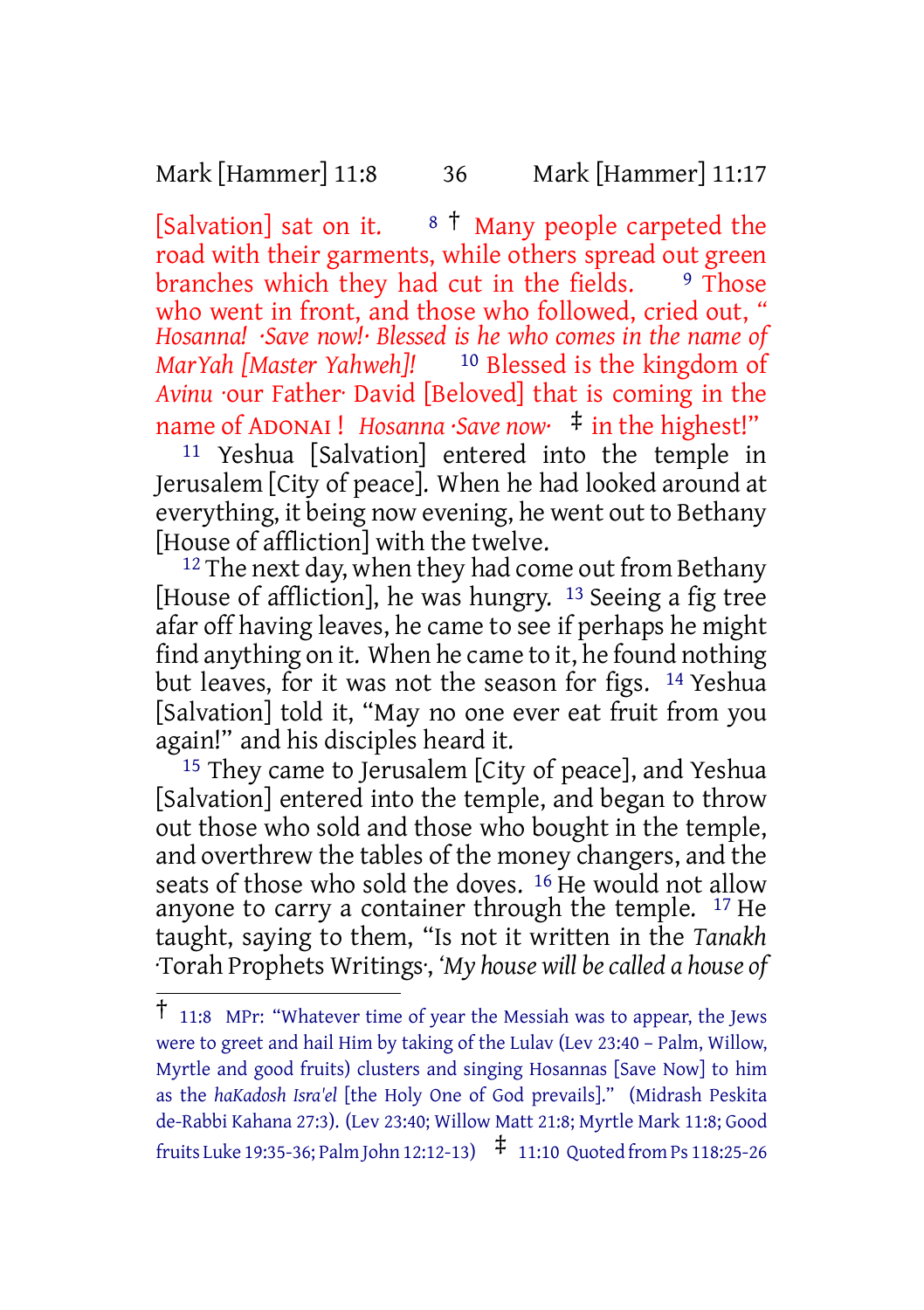Mark [Hammer] 11:18 37 Mark [Hammer] 11:29

*prayer for all the nations?'* § But you have made it a *den of robbers!"* \*

18 The chief priests and the Torah-Teachers heard it, and sought how they might destroy him. For they feared him, because all the multitude was astonished at his teaching.

19 When evening came, he went out of the city. 20 As they passed by in the morning, they saw the fig tree withered away from the roots. <sup>21</sup> Peter [Rock], remembering, said to him, "*Rabbi* ·Teacher·, look! The fig tree which you cursed has withered away."

22 Yeshua [Salvation] answered them, "Have trusting faith in God. 23 For most certainly I tell you, whoever may tell this mountain, 'Be taken up and cast into the sea,' and does not doubt in his heart, but believes that what he says is happening; he shall have whatever he says. 24 Therefore I tell you, all things whatever you pray and ask for, believe that you have received them, and you shall have them. 25 Whenever you stand praying, forgive, if you have anything against anyone; so that *'Avikah* ·your Father·, who is in heaven, may also forgive you your transgressions. 26 But if you do not forgive, neither will *'Avikah shebashamayim* ·your Fatherin Heaven· forgive your transgressions."

<sup>27</sup> They came again to Jerusalem [City of peace], and as he was walking in the temple, the chief priests, and the Torah-Teachers, and the elders came to him, 28 and they began saying to him, "By what authority do you do these things? Or who gave you this authority to do these things?"

29 Yeshua [Salvation] said to them, "I will ask you one question. Answer me, and I will tell you by what authority

<sup>§</sup> 11:17 Quoted from Is 56:7 \* 11:17 Quoted from Jer 7:11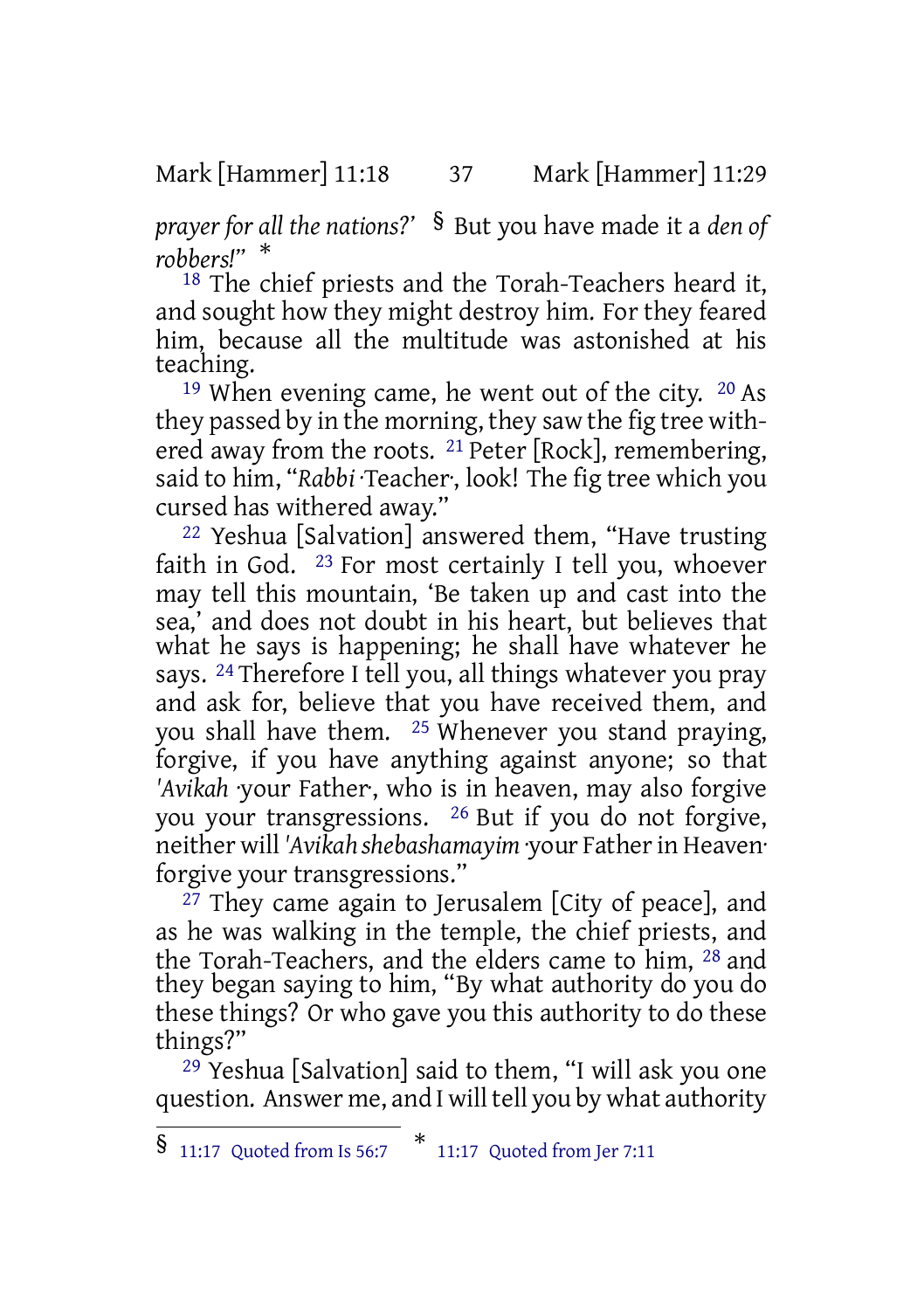Mark [Hammer] 11:30 38 Mark [Hammer] 12:7

I do these things. 30 The baptism of John— was it from heaven, or from men? Answer me."

 $31$  They reasoned with themselves, saying, "If we should say, 'From heaven;' he will say, 'Why then did you not believe him?'  $32$  If we should say, 'From men'  $\ddot{v}$  they feared the people, for all held John [Yah is gracious] to really be a prophet. 33 They answered Yeshua [Salvation], "We don't know."

Yeshua [Salvation] said to them, "Neither do I tell you by what authority I do these things."

### 12

<sup>1</sup> He began to speak to them in parables. "A man planted a *vineyard,* put a hedge around it, dug a pit forthe *wine press,* built a *tower,* \* rented it out to a farmer, and went into another country. 2 When it was time, he sent a servant to the farmer to get from the farmer his share of the fruit of the vineyard. 3 They took him, beat him, and sent him away empty. <sup>4</sup> Again, he sent another servant to them; and they threw stones at him, wounded him in the head, and sent him away shamefully treated. <sup>5</sup> Again he sent another; and they killed him; and many others, beating some, and killing some. <sup>6</sup> † Therefore still having one, his *agapetos* ·beloved, esteemed· son, he sent him last to them, saying, 'They will respect my son.'  $\frac{7}{7}$  But those farmers said among themselves, 'This is the heir. Come,

<sup>\*</sup> 12:1 Quoted from Is 5:1-2  $\uparrow$  12:6 MPr: "Against God, and His Messiah," (Ps 2:2) is likened to a robber (Satan) who stands defiantly behind the palace of the king, and says, If I shall find the son of the king, I shall lay hold on him, and crucify him, and kill him with a cruel death. But the Holy Spirit mocks at him, "He that sits in the heavens shall laugh" (Ps 2:4, 37:13). (Ps 92:11 Midrash Pirke de-Rabbi Eliezer c.28, Midrash Pirke de-Rabbi Eliezer c. 28, and Yalkut vol. ii. par. 620, p. 90A). (Ps 2:2, 2:4)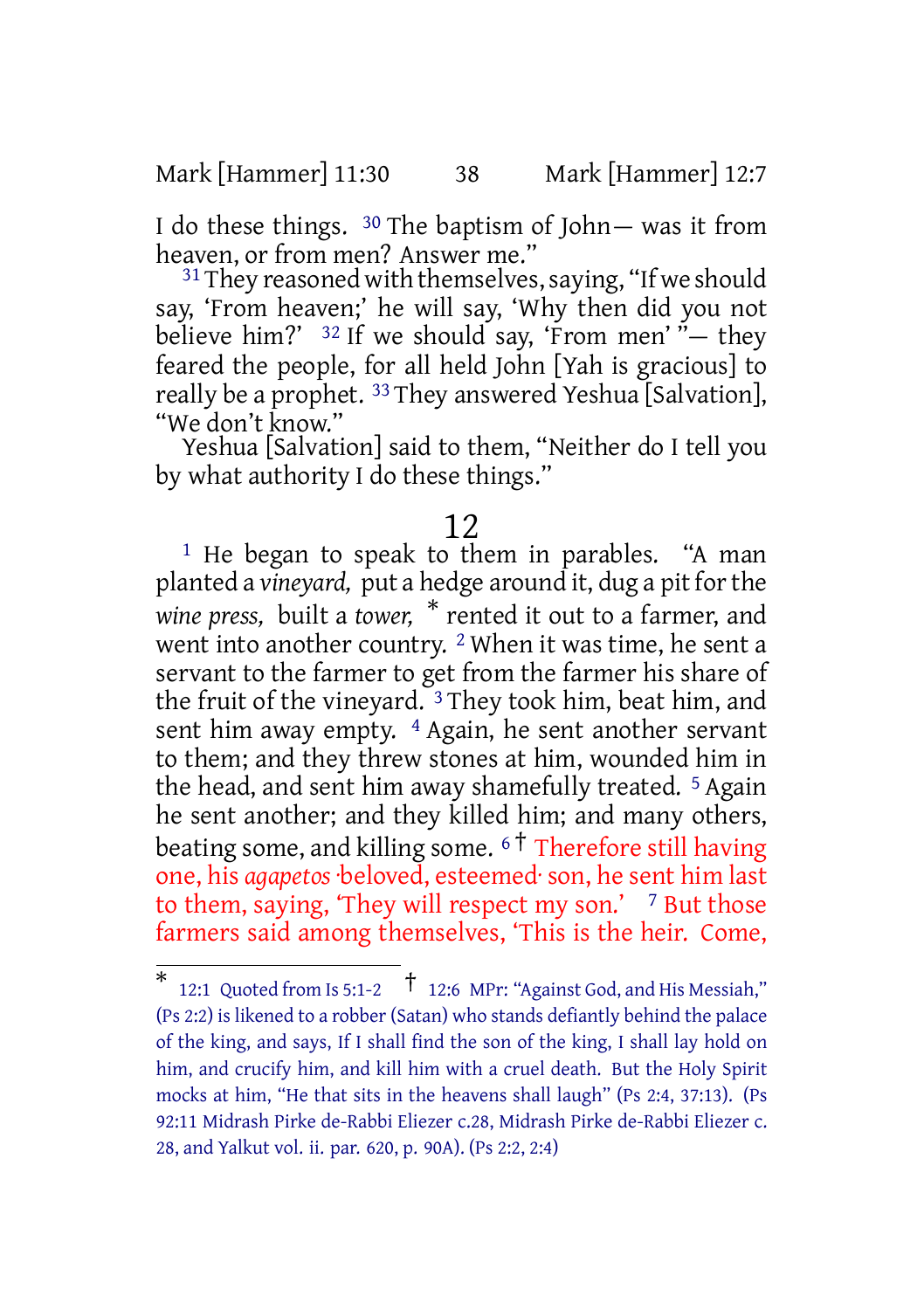Mark [Hammer] 12:8 39 Mark [Hammer] 12:18

let's kill him, and the inheritance will be ours.' <sup>8</sup> They took him, killed him, and cast him out of the vineyard. 9 What therefore will the lord of the vineyard do? He will come and destroy the farmers, and will give the vineyard to others. 10 Haven't you even read this Scripture: *'The stone which the builders rejected,*

*the same was made the head of the corner.*

11 *This was from MarYah [Master Yahweh],*

*it is marvelous in our eyes'?"* ‡

12 They tried to seize him, but they feared the multitude; for they perceived that he spoke the parable against them. They left him, and went away. 13 They sent some of the Pharisees [Separated] and of the Herodians to him, that they might trap him with words.  $14$  When they had come, they asked him, "Teacher, we know that you are honest, and don't defer to anyone; for you are not partial to anyone, but truly teach the way of God. Does *Torah* ·Teaching·say to pay taxesto Caesar[Ruler], or not? 15 Shall we give, or shall we not give?"

But he, knowing their hypocrisy, said to them, "Why do you test me? Bring me a denarius [one day's wage], that I may see it."

16 They brought it.

He said to them, "Whose is this image and inscription?" They said to him, "Caesar's [Ruler]'s."

17 Yeshua [Salvation] answered them, "Render to Caesar [Ruler] the things that are Caesar's, and to God the things that are God's."

They marveled greatly at him.

18 There came to him Sadducees [Morally-upright], who say that there is no resurrection. They asked him,

<sup>‡</sup> 12:11 Quoted from Ps 118:22-23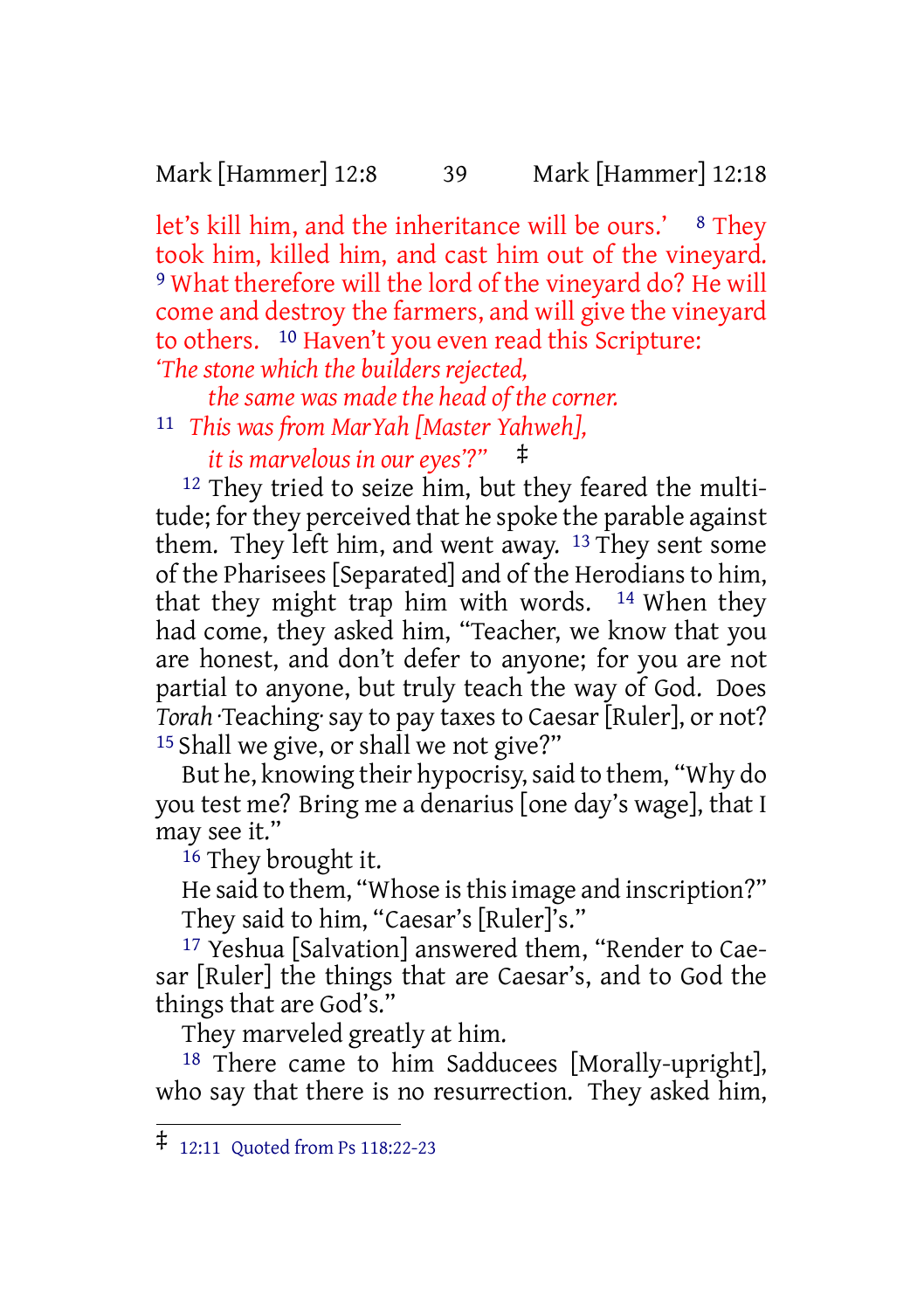Mark [Hammer] 12:19 40 Mark [Hammer] 12:30

saying, 19 "Teacher, Moses [Drawn out] wrote to us, *'If a man's brother dies, and leaves a wife behind him, and leaves no children, that his brother should take his wife, and raise up offspring for his brother.'* § <sup>20</sup> There were seven brothers. The first took a wife, and dying left no offspring. 21 The second took her, and died, leaving no children behind him. The third likewise; <sup>22</sup> and the seven took her and left no children. Last of all the woman also died. <sup>23</sup> In the resurrection, when they rise, whose wife will she be of them? For the seven had her as a wife."

24 Yeshua [Salvation] answered them, "Is not this because you are mistaken, not knowing the Scriptures, nor the power of God? 25 For when they will rise from the dead, they neither marry, nor are given in marriage, but are like angels in heaven. 26 But about the dead, that they are raised; haven't you read in the book of Moses [Drawn out], about the Bush, how God spoke to him, saying, *'I am the God of Abraham [Father of a multitude], the God of Isaac [Laughter], and the God of Jacob [Supplanter]'?* \* <sup>27</sup> He is not the God of the dead, but of the living. You are therefore badly mistaken."

 $28$  One of the Torah-Teachers came, and heard them questioning together. Knowing that he had answered them well, asked him, "Which *mitzvah* ·instruction· is the most important of them all?"

29 Yeshua [Salvation] answered, "The greatest is, *'Hear, Israel [God prevails], MarYah [Master Yahweh] our God, MarYah [Master Yahweh] is echad ·one unity·:* 30 *you shall have agapao ·total devotion love· to MarYah [Master Yahweh] your God with all your heart, and with all your soul, and with all your mind, and with all your strength.'* † This is the

 $\frac{12:19}{2:12}$  Quoting from Deut 25:5-6  $\frac{*}{12:26}$  Quoting from Ex 3:6  $\frac{+}{12:30}$ Quoting from Deut 6:4-5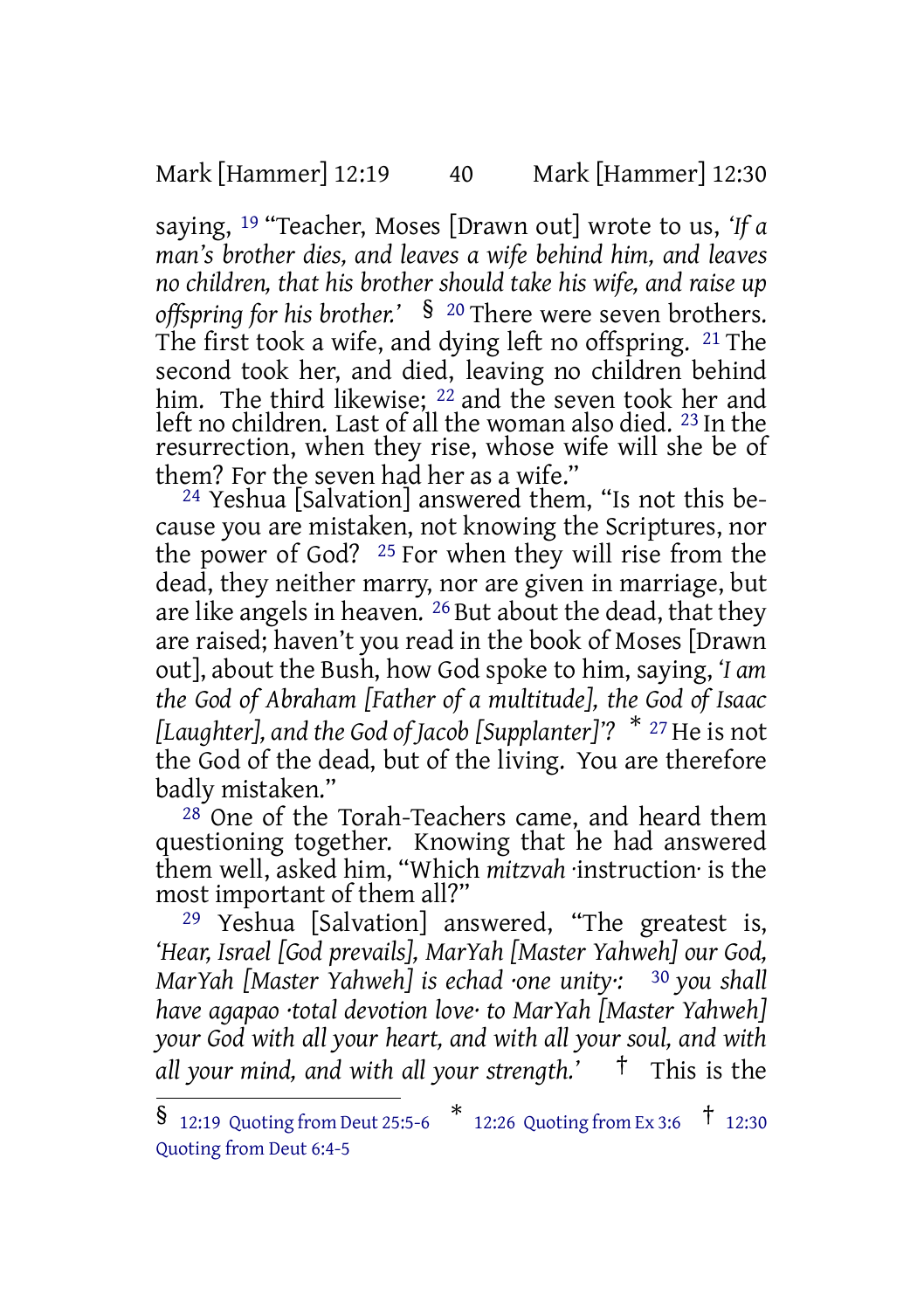Mark [Hammer] 12:31 41 Mark [Hammer] 12:40

first commandment. 31 The second is like this, *'You shall showagapao ·total devoted love·to your neighbor as yourself.'* ‡ There is no other *mitzvah* instruction· greater than these."

<sup>32</sup> The scribe said to him, "Truly, teacher, you have said well that *he is echad ·one unity·,* § and there is none other besides him, \* <sup>33</sup> and to have *agapao* ·totally devoted love· to him with all the heart, and with all the understanding, with all the soul, and with all the strength, and to show *agapao ·totally devoted love·* to *his neighbor as himself,* † *is* more important *than* all whole burnt offerings and *sacrifices."* ‡

34 When Yeshua [Salvation] saw that he answered wisely, he said to him, "You are not far from God's Kingdom."

No one dared ask him any question after that. 35 Yeshua [Salvation] responded, as he taught in the temple, "How is it that the Torah-Teachers say that the Messiah [Anointed one] is the son of David [Beloved]? 36 For David [Beloved] himself said in *Ruach haKodesh* [Spirit of the Holiness], *'Yahweh said to adoni [my Lord],*

*"Sit at my right hand,*

*until I* put *your enemies* under *your feet." '* §

37 Therefore David [Beloved] himself calls him Lord, so how can he be his son?"

The common people heard him gladly. <sup>38</sup> In his teaching he said to them, "Beware of the Torah-Teachers, who like to walk in long robes, and to get greetings in the marketplaces, <sup>39</sup> and the best seats in the synagogues, and the best places at feasts: 40 those who devour widows'

 $\ddagger$  12:31 Quoted from Lev 19:18  $\,$   $\frac{\$}$  12:32 Quoted from Deut 6:4  $\,$   $\,$   $\,$   $\,$  12:32 Quoted from Deut 4:35, 4:39 † 12:33 Quoted from Lev 19:18 ‡ 12:33 Quoted from 1 Sam 15:22  $\frac{\$}$  12:36 Quoted from Ps 110:1 all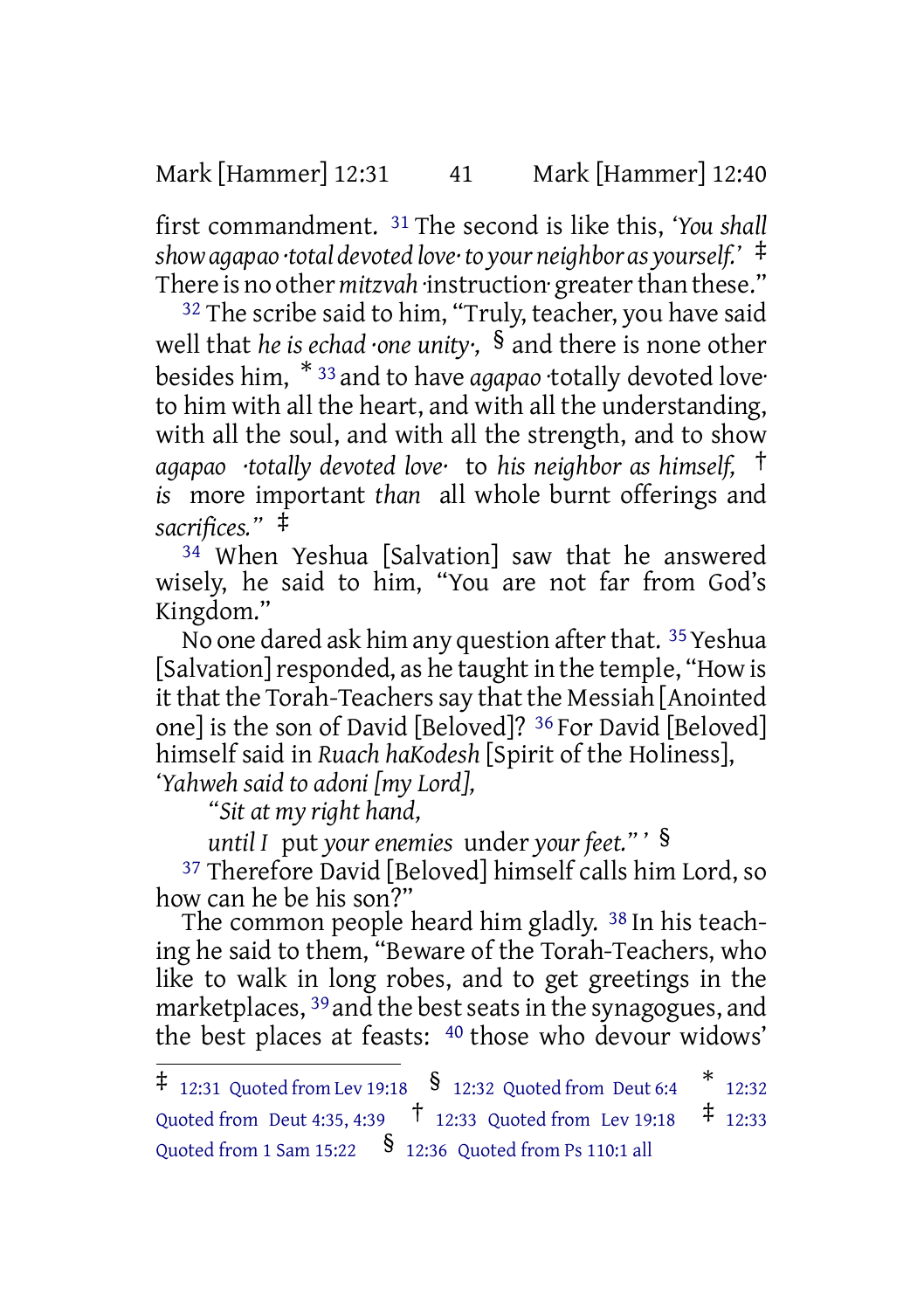Mark [Hammer] 12:41 42 Mark [Hammer] 13:6

houses, and for a pretense make long prayers. These will receive greater condemnation."

<sup>41 \*</sup> Yeshua [Salvation] sat down opposite the treasury, and saw how the multitude cast brass coins into the treasury. Many who were rich cast in much. poor widow came, and she cast in two small bronze coins, which equal a quadrans coin (Roman quarter coin about  $3/8$  of a cent).  $\hat{ }$  <sup>43</sup> He called his disciples to himself, and said to them, "Most certainly I tell you, this poor widow gave more than all those who are giving into the treasury, <sup>44</sup> for they all gave out of their abundance, but she, out of her poverty, gave all that she had to live on."

### 13

<sup>1</sup> As he went out of the temple, one of his disciples said to him, "Teacher, see what kind of stones and what kind of buildings!"

2 Yeshua [Salvation] said to him, "Do you see these great buildings? There will not be left here one stone on another, which will not be thrown down."

 $3$  As he sat on the Mount of Olives opposite the temple, Peter [Rock], James [Surplanter], John [Yah is gracious], and Andrew [Manly] asked him privately, 4 "Tell us, when will these things be? What is the sign that these things are all about to be fulfilled?"

<sup>5</sup> Yeshua [Salvation], answering, began to tell them, "Be carefulthat no one *leads you astray.* \* <sup>6</sup>For many will come in my name, saying, '*Ena Na* [I AM (the Living God)], I am he!' and will lead many astray.

<sup>\*</sup> 12:41 MP: Messiah has spiritual quickening, meaning discernment, to fear God rather than people, thus making right judgments based on God's instructions (Lev 19:15). (Consider also Is 42:1, 42:1). (Is 11:3-4) \* 13:5 Quoted from Jer 29:8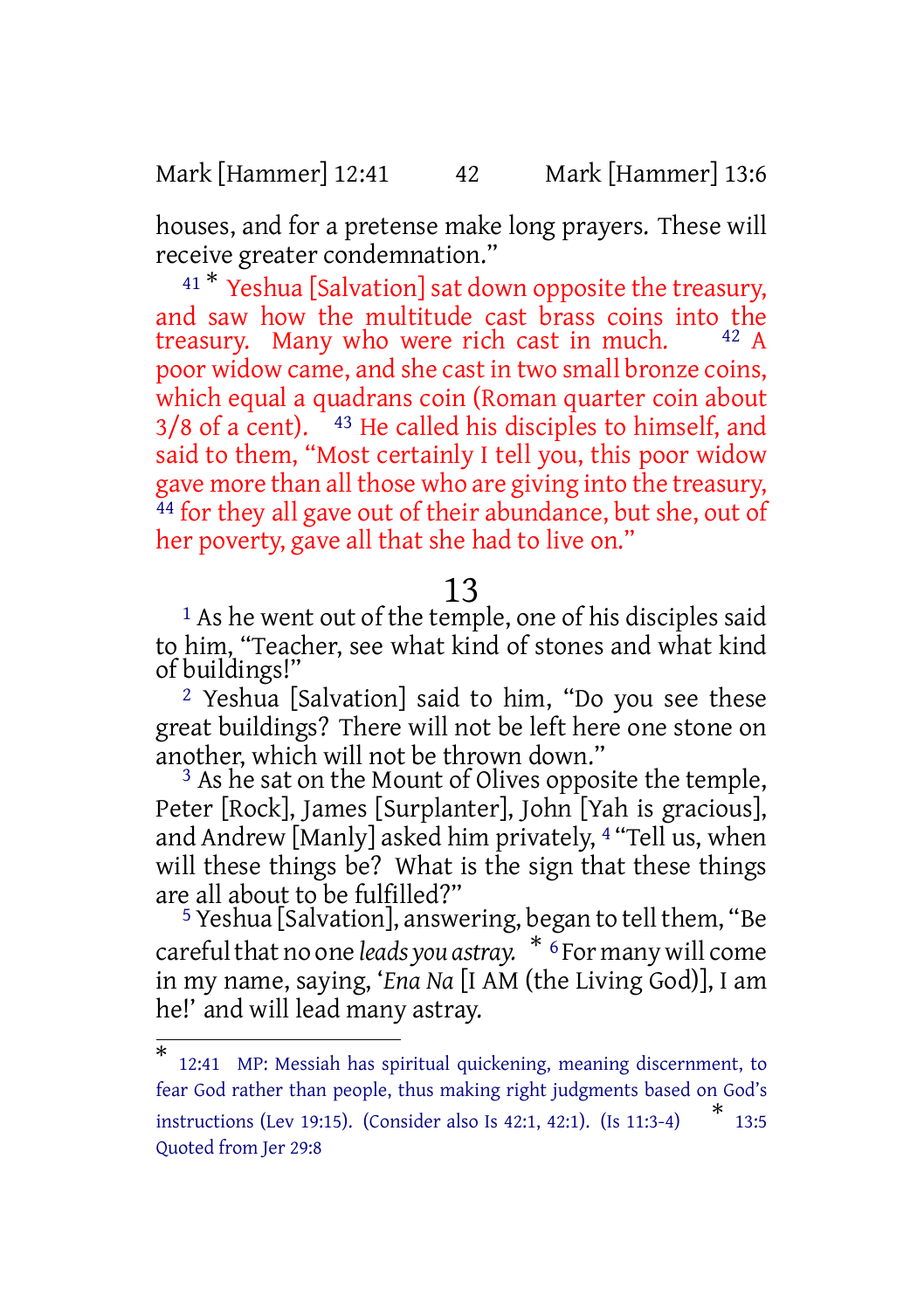#### Mark [Hammer] 13:7 43 Mark [Hammer] 13:19

7 "When you hear of wars and rumors of wars, don't be troubled. For those must happen, but the end is not yet. 8 For nation will rise against nation, and kingdom against kingdom. There will be earthquakes in various places. There will be famines and troubles. These things are the beginning of birth pains. <sup>9</sup> But watch yourselves, for they will deliver you up to councils. You will be beaten in synagogues. You will stand before rulers and kings for my sake, for a testimony to them. 10 The Good News must first be preached to all the nations.  $11$  When they lead you away and deliver you up, don't be anxious beforehand, or premeditate what you will say, but say whatever will be given you in that hour. For it is not you who speak, but *Ruach haKodesh* [Spirit of the Holiness].

12 "Brother will deliver up brother to death, and the *father* his child. *Children will rise up against parents,* † and cause them to be put to death. 13 You will be hated by all men for my name's sake, but he who endures to the end, the same will be saved. 14 But when you see the *abomination of desolation,* ‡ spoken of by Daniel [My judge is God] the prophet, standing where it ought not (let the reader understand), then let those who are in Judea [Praise] flee to the mountains, 15 and let him who is on the housetop not go down, nor enter in, to take anything out of his house. 16 Let him who is in the field not *teshuvah* ·completely return· back to take his cloak. 17 But woe to those who are with child and to those who nurse babies in those days! 18 Pray that your flight won't be in the winter. 19 For in those days *there will be oppression, such as there has not been thelikefrom the beginning of thecreation*

<sup>&</sup>lt;sup>†</sup> 13:12 Paraphrase Quoted from Mic 7:6  $\pm$  13:14 Quoted from Dan 8:13, 9:27, 11:31, 12:11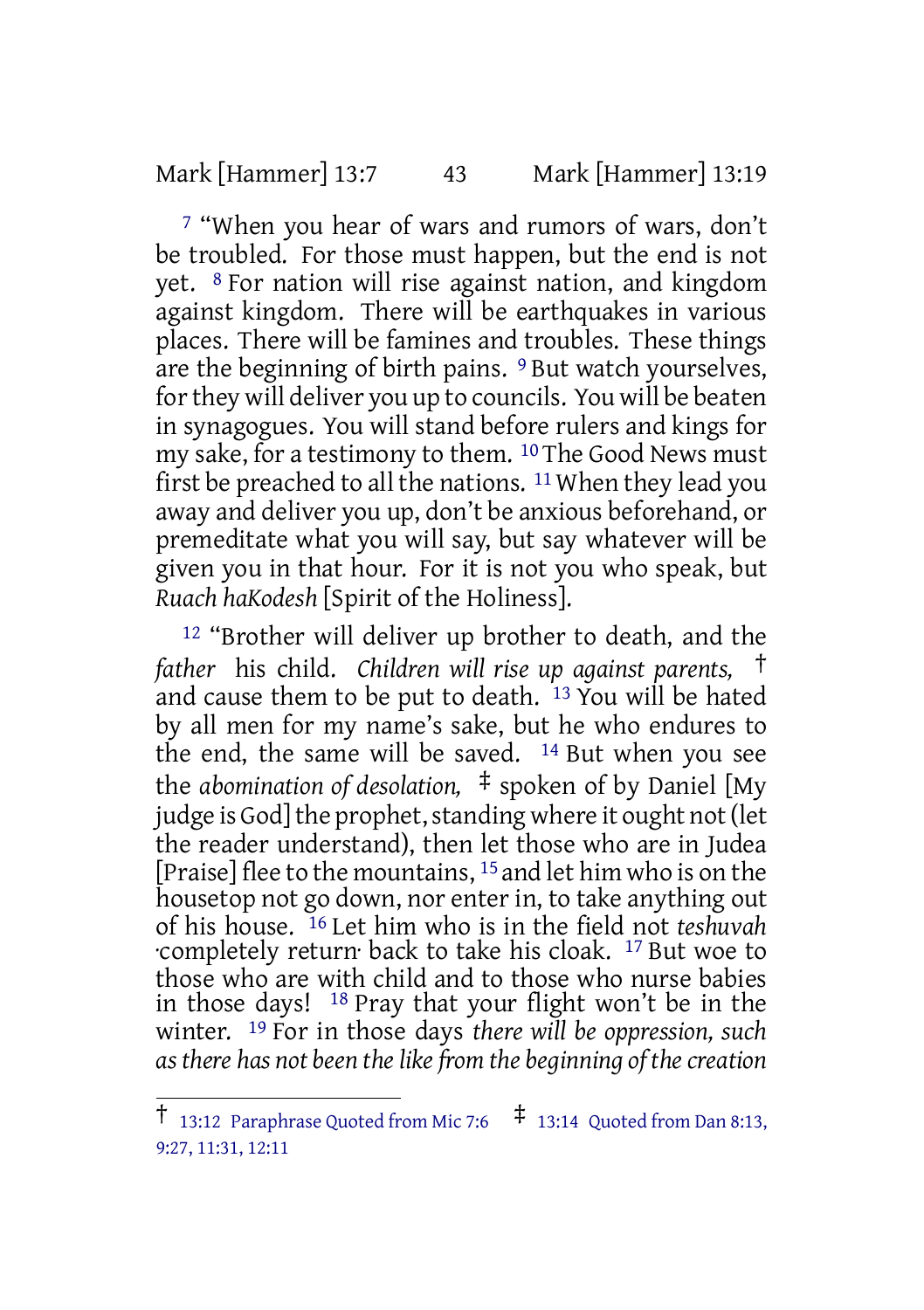Mark [Hammer] 13:20 44 Mark [Hammer] 13:32

*which God created until now, and never will be.* § <sup>20</sup> Unless *MarYah* [Master Yahweh] had shortened the days, no flesh would have been saved; but for the sake of the chosen ones, whom he picked out, he shortened the days. 21Then if anyone tells you, 'Look, here is the Messiah [Anointed one]!' or, 'Look, there!' don't believe it. 22 For there will arise false Messiahs [Anointed ones] and false prophets, and will show signs and wonders, that they may lead astray, if possible, even the chosen ones. <sup>23</sup> But you watch.

"Behold, I have told you all things beforehand. <sup>24</sup> But in those days, after that oppression, *the sun will be darkened, the moon* will not give its light,  $*$  <sup>25</sup> the stars will be falling from *thesky,* † *and the powersthat arein the heavenswill beshaken.* ‡ § <sup>26</sup> Then they will see the *Son of Man coming in clouds* \* with great power and glory. <sup>27</sup> Then he will send out his angels, and will gather together his chosen ones from the four winds, from the ends of the earth to the ends of the sky.

<sup>28</sup> "Now from the fig tree, learn this parable. When the branch has now become tender, and produces its leaves, you know that the summer is near;  $29$  even so you also, when you see these things coming to pass, know that it is near, at the doors.  $\frac{30}{9}$  Most certainly I say to you, this generation will not pass away until all these things happen. 31Heaven and earth will pass away, but my *words*  $\dagger$  will not pass away. <sup>32</sup> But of that day or that hour no one knows, not even the angels in heaven, nor the Son,

<sup>§</sup> 13:19 Quoted from Joel 2:2; Dan 12:1 \* 13:24 Quoted from Is 13:10; Joel 2:10, 2:31 (Heb Bible 3:4), 3:15 (Heb Bible 4:15) † 13:25 Quoted from Is 34:4  $\ddagger$  13:25 Quoted from Hag 2:6, 2:21  $\frac{\$}$  13:25 Quoted from Is 13:10; Eze 32:7; Joel 2:10; 2:31 (Heb Bible 3:4); 3:15 (Heb Bible 4:15) \* 13:26 Quoted from Dan 7:13 † 13:31 Quoted from Is 40:8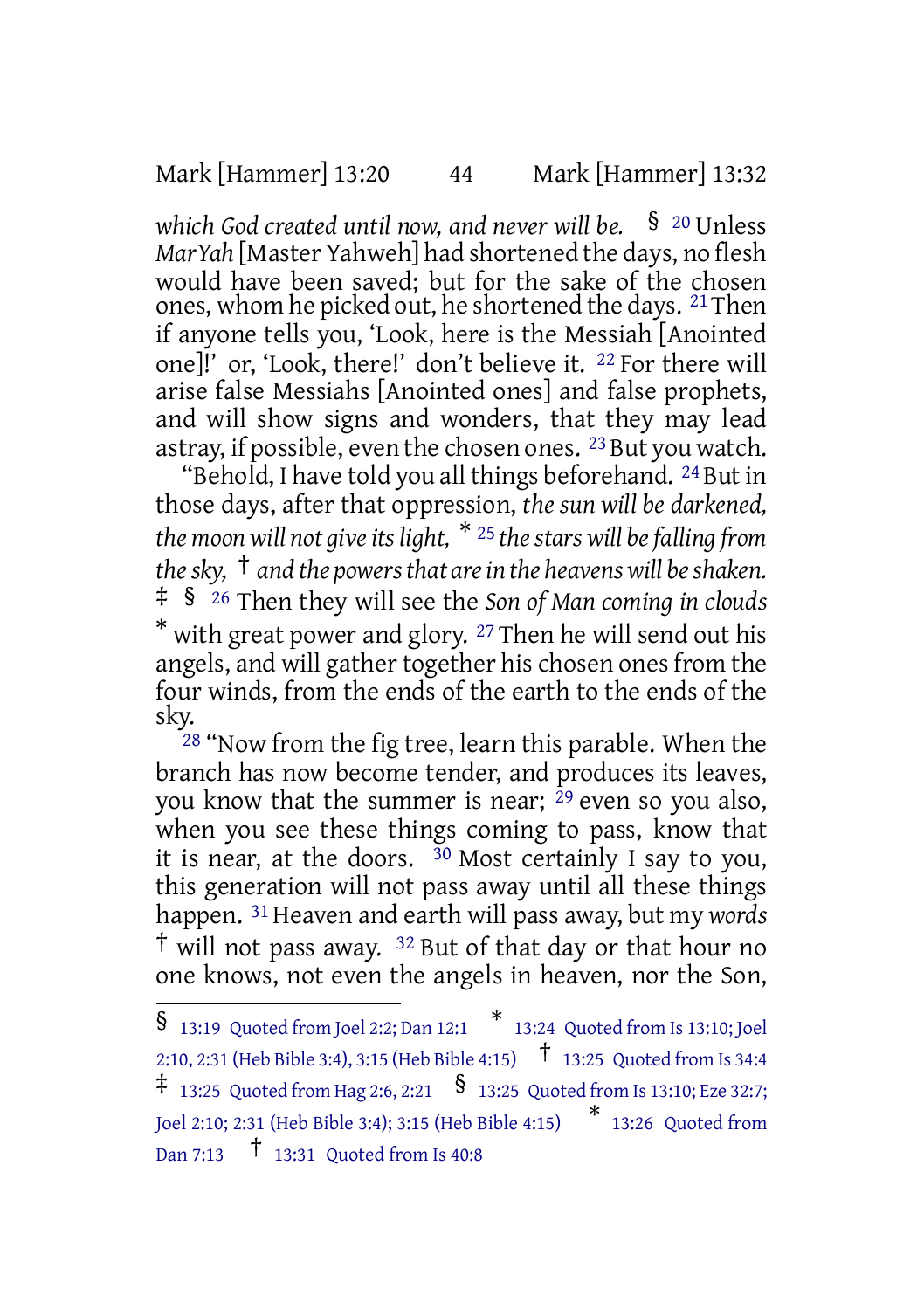Mark [Hammer] 13:33 45 Mark [Hammer] 14:7

but only the *Abba* Father. 33 Watch, keep alert, and pray; for you don't know when the time is.

 $34$  "It is like a man, traveling to another country, having left his house, and given authority to his servants, and to each one his work, and also enjoined the doorkeeper to keep watch. 35 Watch therefore, for you don't know when the lord of the house is coming, whether at evening, or at midnight, or when the rooster crows, or in the morning; 36 lest coming suddenly he might find you sleeping. <sup>37</sup> What I tell you, I tell all: Watch.'

#### 14

1 It was now two days before the festival of the *Pesac* ·Passover· (Nissan 12), also called the festival of *Matzah* ·Unleavened bread·, and the chief priests and the Torah-Teachers sought how they might seize him by deception, and kill him.  $\frac{2}{3}$  For they said, "Not during the feast, because there might be a riot of the people."

3 While he was at Bethany [House of affliction], in the house of Simeon [Hearing] the leper, as he sat at the table, a woman came having an alabaster jar of \* ointment of pure nard— very costly. She broke the jar, and poured it over his head. <sup>4</sup> But there were some who were indignant among themselves, saying, "Why has this ointment been wasted? <sup>5</sup> For this might have been sold for more than three hundred denarii (300 days wages), and given to the poor." They grumbled against her.

6 But Yeshua [Salvation]said, "Leave her alone. Why do you trouble her? She has done a good work for me. 7 For you always have the poor with you, and whenever you

<sup>\*</sup> 14:3 MPr: The anointing oil used by Aaron and Levites in the Tabernacle anointing is appropriate to use on the King Messiah. (Ex 40:9, 40:11 in Targum Pseudo-Jon). (Ex 40:9, 40:11)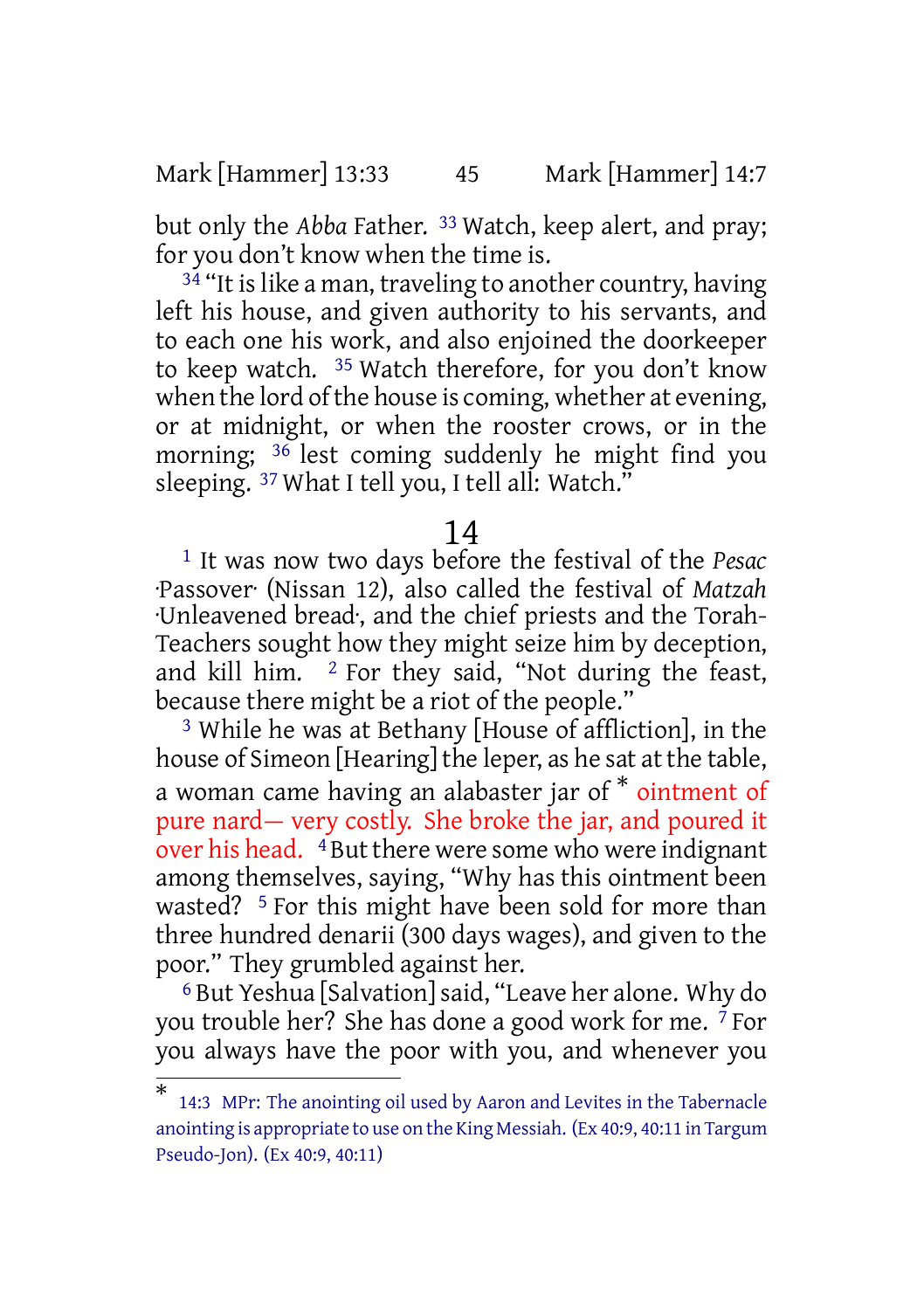Mark [Hammer] 14:8 46 Mark [Hammer] 14:18

want to, you can do them good; but you will not always have me. <sup>8</sup> She has done what she could. She has anointed<br>my body beforehand for the burying. <sup>9</sup> Most certainly my body beforehand for the burying. I tell you, wherever this Good News may be preached throughout the whole world, that which this woman has done will also be spoken of for a memorial of her."

10 Judas Iscariot [Praised Dagger-man], who was one of the twelve, went away to the chief priests, that he might deliver him to them. 11 They, when they heard it, were glad, and promised to give him money. He sought how he might conveniently deliver him.  $12$  On the first day of *Matzah* ·Unleavened bread· (Nissan 14), when they sacrificed the *Pesac* ·Passover· lamb, his disciples asked him, "Where do you want us to go and prepare your *Seder* ·Order / Passover meal·?"

13 He sent two of his disciples, and said to them, "Go into the city, and there you will meet a man carrying a pitcher of water. Follow him, 14 and wherever he entersin, tell the master of the house, 'The Teacher says, "Where is the guest room, where I may eat the *Pesac* ·Passover· with my disciples?" ' <sup>15</sup> He will himself show you a large upper room furnished and ready. Get ready for us there."

16 His disciples went out, and came into the city, and found things as he had said to them, and they prepared the *Seder* · Order / Passover meal·.

 $17 \text{ } \dagger$  When it was evening he came with the twelve. 18 As they sat and were eating, Yeshua [Salvation] said,

<sup>†</sup> 14:17 MP: The Messiah's betrayer is <sup>a</sup> friend whom he breaks bread with. Consider more details about this betrayal: sold for 30 pieces of silver (Ex 21:32; Zech 11:12; Matt 26:15); the money is thrown down in God's house (Zech 11:13; Matt 27:5); the price used to buy potter's field for strangers' burial graves (Zech 11:13; Matt 27:7). (See also Ps 55:12-14; Zech 11:12-13). (Ps 41:9)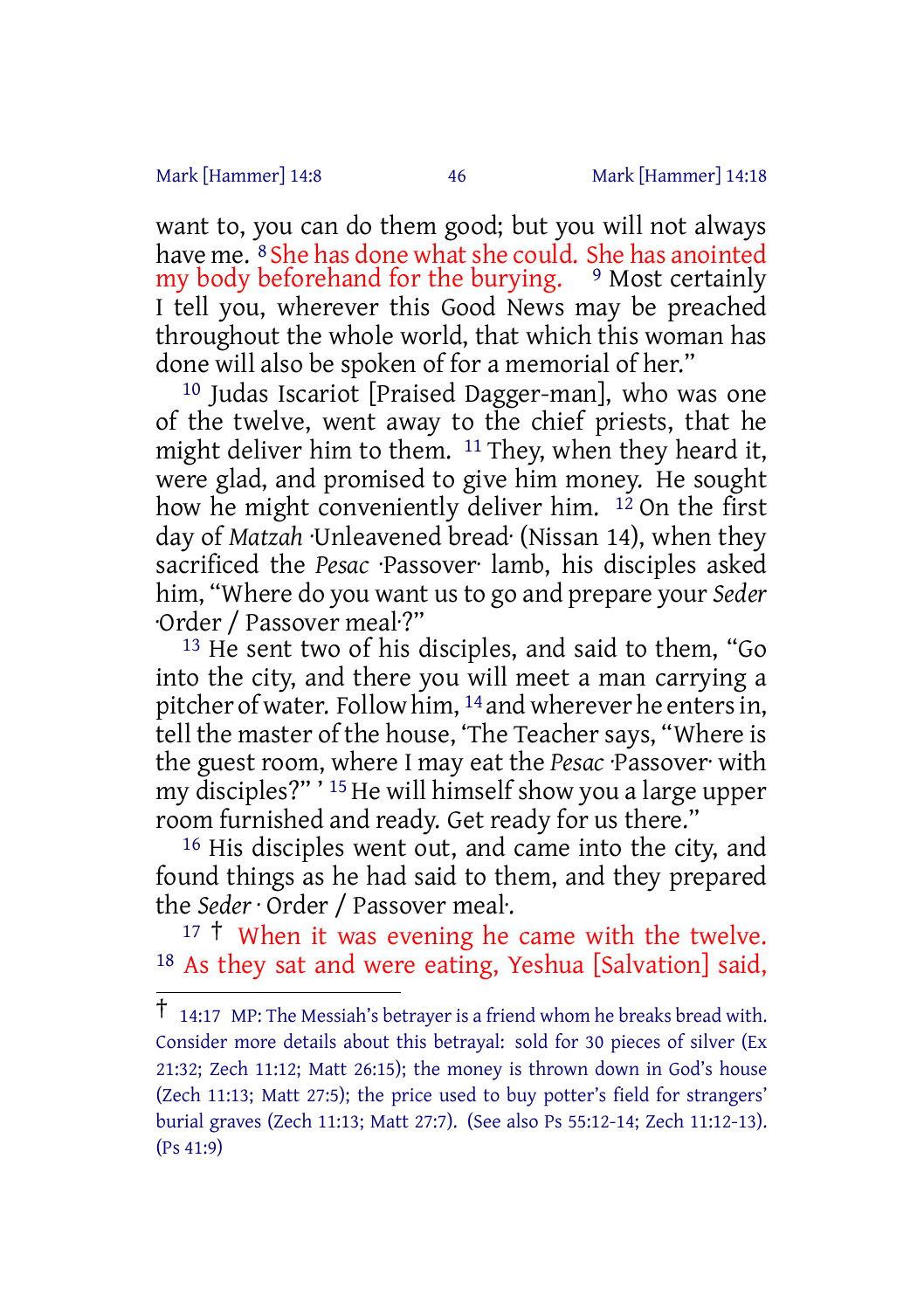Mark [Hammer] 14:19 47 Mark [Hammer] 14:30

"Most certainly I tell you, one of you will betray me— he who eats with me."

19 They began to be sorrowful, and to ask him one by one, "Surely not I?" And another said, "Surely not I?"

20 He answered them, "It is one of the twelve, he who dips *matzah* ·unleavened bread· with me in the dish (of bitter herbs).  $21$  For the Son of Man goes, even as it is written about him, but woe to that man by whom the Son of Man is betrayed! It would be better for that man if he had not been born."

22 As they were eating, Yeshua [Salvation] took *matzah* ·unleavened bread·, and when he had blessed, he broke it, and gave to them, and said, "Take, eat. This is my body."

23 He took the (third) cup, and when he had given thanks, he gave to them. They all drank of it. 24 He said to them, "This is my blood of the new covenant ·binding contract between two or more parties·, which is poured out for many. 25 Most certainly I tell you, I will no more drink of the fruit of the vine, until that day when I drink it anew in God's Kingdom." 26 When they had sung a hymn, they went out to the Mount of Olives.

27 Yeshua [Salvation] said to them, "All of you will be made to stumble because of me tonight, for it is written, 'I will *strike the shepherd, and the sheep will be scattered.'* ‡ 28 However, after I am raised up, I will go before you into Galilee [District, Circuit]."

29 But Peter [Rock] said to him, "Although all will be offended, yet I will not."

30 Yeshua [Salvation] said to him, "Most certainly I tell you, that you today, even this night, before the rooster crows twice, you will deny me three times."

<sup>‡</sup> 14:27 Quoted from Zec 13:7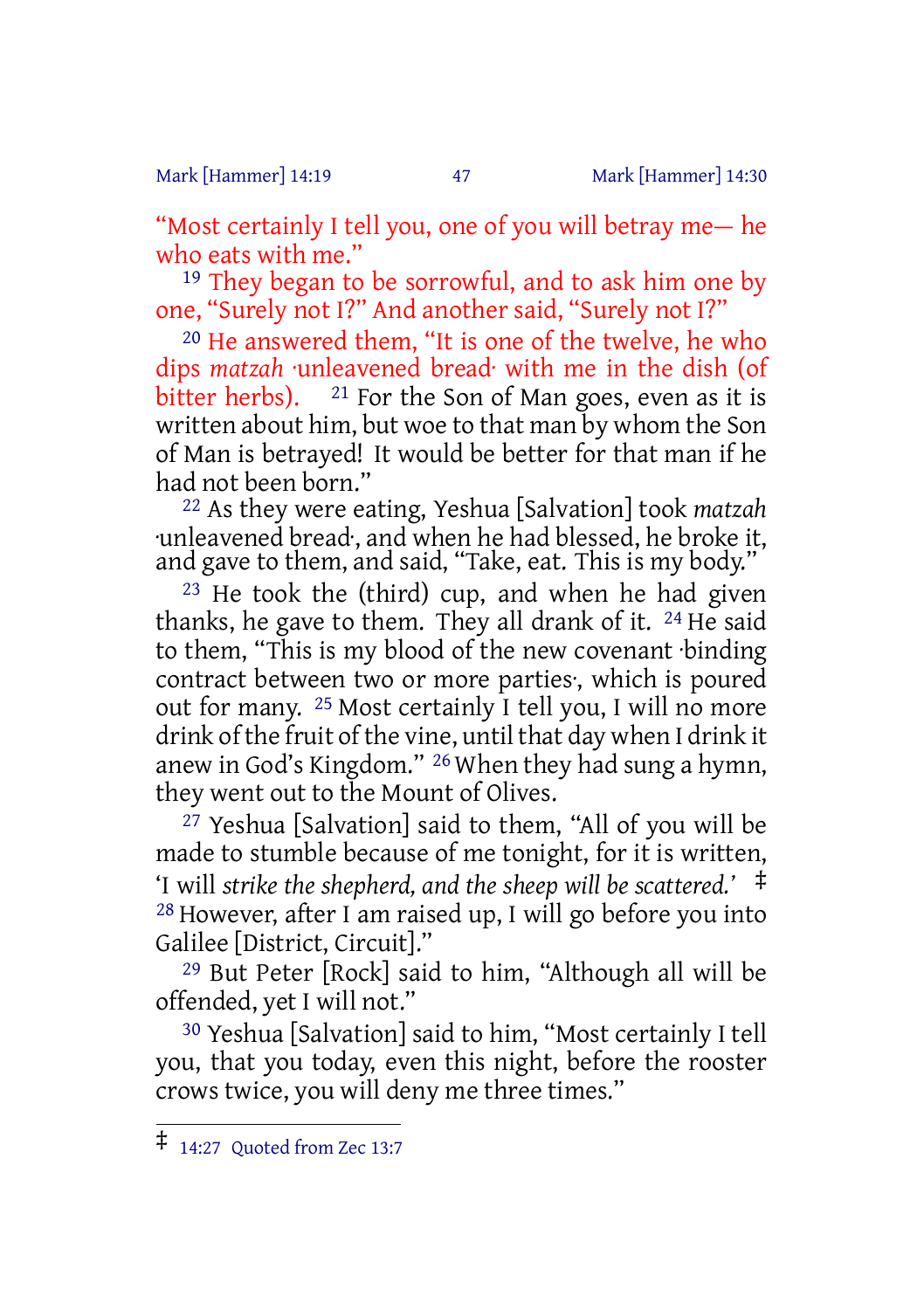Mark [Hammer] 14:31 48 Mark [Hammer] 14:42

31 But he spoke all the more, "If I must die with you, I will not deny you." They all said the same thing.

<sup>32</sup> They came to a place which was named Gethsemane [Olive oil press]. He said to his disciples, "Sit here, while I pray." <sup>33</sup> § He took with him Peter [Rock], James [Surplanter], and John [Yah is gracious], and began to be greatly troubled and distressed. 34 He said to them, "My soul is exceedingly sorrowful, even to death. Stay here, and watch."

35 He went forward a little, and fell on the ground, and prayed that, if it were possible, the hour might pass away from him. 36 He said, " *Abba*, Dear Dad, all things are possible to you. Please remove this cup from me. However, not what I desire, but what you desire."

37 He came and found them sleeping, and said to Peter [Rock], "Simeon [Hearing], are you sleeping? Couldn't you watch one hour?  $38$  Watch and pray, that you may not enter into temptation. The spirit indeed is willing, but the flesh is weak."

<sup>39</sup> Again he went away, and prayed, saying the same words. 40 Again he *teshuvah* ·completely returned·, and found them sleeping, for their eyes were very heavy, and they didn't know what to answer him. <sup>41</sup> \* He came the third time, and said to them, "Sleep on now, and take your rest. It is enough. The hour has come. Behold, the Son of Man is betrayed into the hands of sinners. 42 Arise, let us be going. Behold, he who betrays me is at hand."

<sup>§</sup> 14:33 MP: The Messiah's disciples will fail him in his time of need. (Ps 69:20) \* 14:41 MPr: Messiah is slain by Robbers (Satan) but this becomes his downfall and Messiah overcomes(Ps 2). Also commented; in the last days Gog and Magog will fight against the Messiah and be defeated. (Ps 2:1 in Talmud Berach. 7B, Talmud Abhod. Zarah 3B, and Midrash Psalms 2). (Ps 2:1)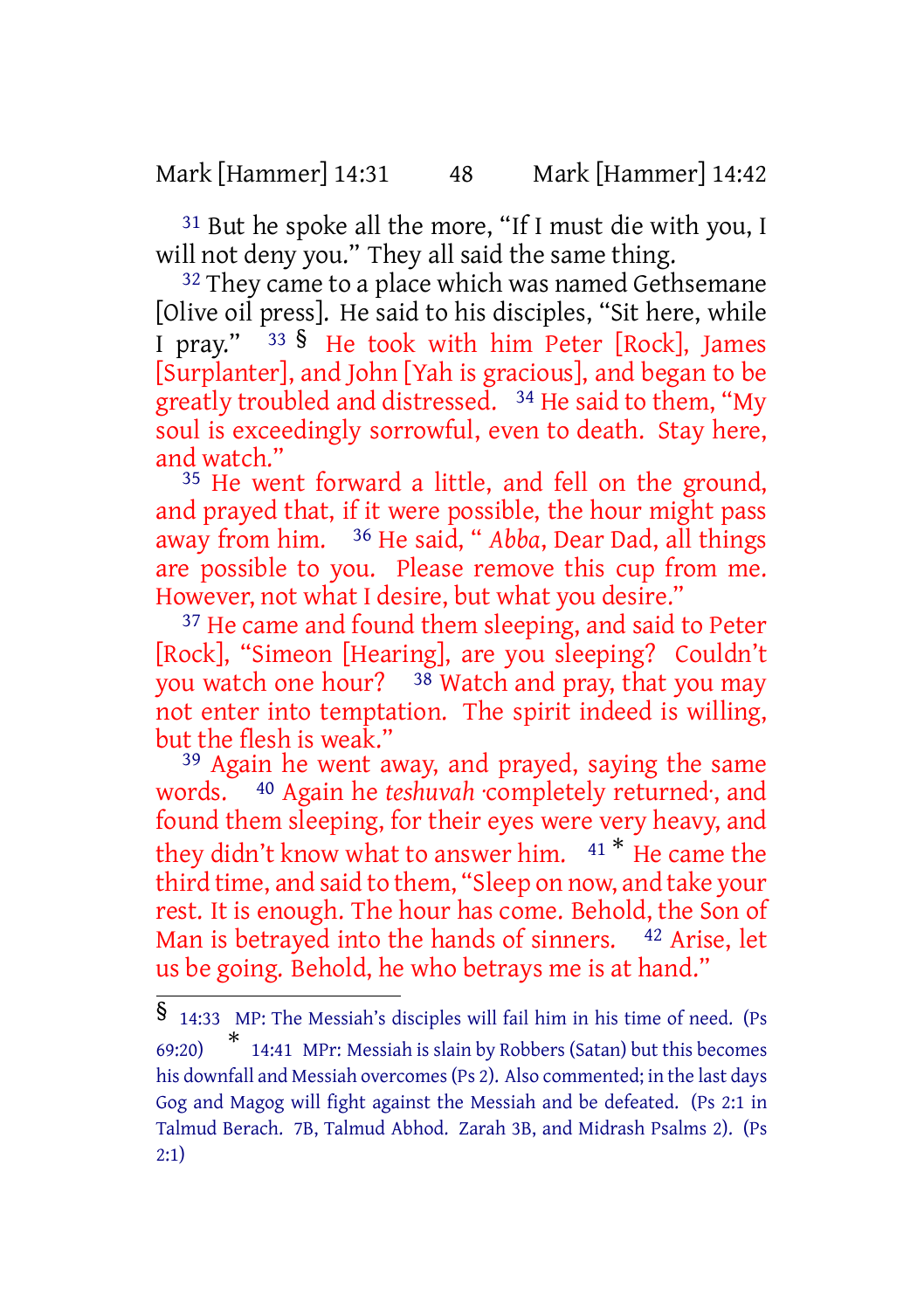Mark [Hammer] 14:43 49 Mark [Hammer] 14:55

43 Immediately, while he was still speaking, Judas [Praised], one of the twelve, came — and with him a multitude with swords and clubs, from the chief priests, the Torah-Teachers, and the elders. 44 Now he who betrayed him had given them a sign, saying, "Whomever I will *phileo* ·affectionate love, kiss·, he is the one. Seize him, and lead him away safely." <sup>45</sup> When he had come, immediately he came to him, and said, "*Rabbi, Rabbi*! ·Teacher, Teacher·!" and kissed him. 46 They laid their hands on him, and seized him. <sup>47</sup> But a certain one of those who stood by drew his sword, and struck the servant of the high priest, and cut off his ear.

48 Yeshua [Salvation] answered them, "Have you come out, as against a robber, with swords and clubs to seize me? 49 I was daily with you in the temple teaching, and you didn't arrest me. But this is so that the Scriptures might be fulfilled."

 $50 \text{ t}$  They all left him, and fled.  $51 \text{ A certain young}$ man followed him, having a linen cloth thrown around himself, over his naked body. The young men grabbed him, <sup>52</sup> but he left the linen cloth, and fled from them naked.  $53 \div$  They led Yeshua [Salvation] away to the high priest. All the chief priests, the elders, and the Torah-Teachers came together with him.

54 Peter [Rock] had followed him from a distance, until he came into the court of the high priest. He was sitting with the officers, and warming himself in the light of the fire. <sup>55</sup> § Now the chief priests and the whole council sought \* witnesses against Yeshua [Salvation] to put

<sup>†</sup> 14:50 MP: Men would hide their faces from Messiah. (Is 53:3) ‡ 14:53 MP: Messiah is confined and oppressed without opposition. (Is 53:8)

<sup>§</sup> 14:55 MP: False witnesses come forward. (See also Is 53:7). (Ps 35:11)

<sup>\*</sup> 14:55 MP: The Messiah is accused by false witnesses. (Ps 27:12)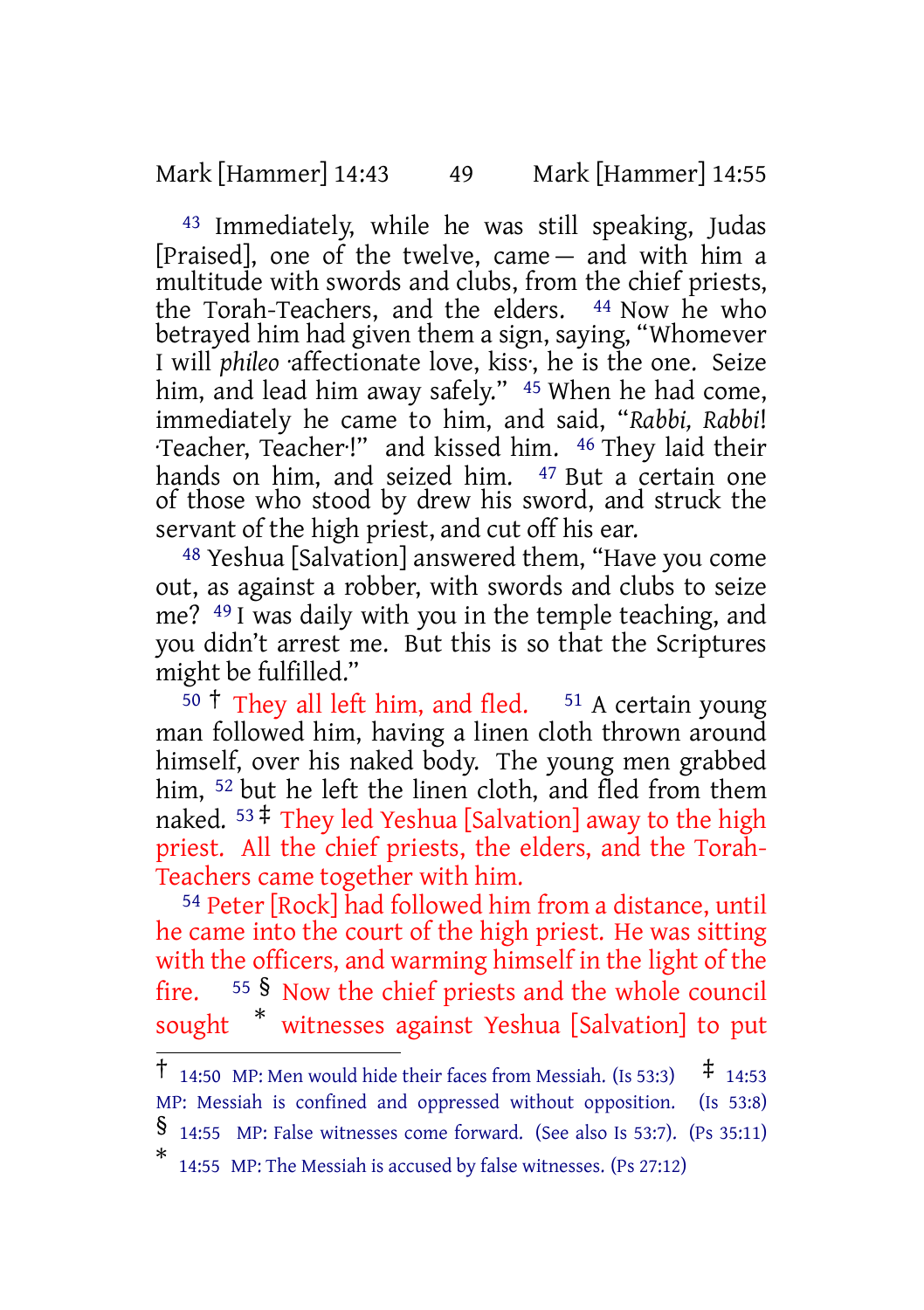Mark [Hammer] 14:56 50 Mark [Hammer] 14:64

him to death, and found none. <sup>56</sup> For many gave false testimony against him, and their testimony didn't agree with each other.  $57 \text{ } \frac{1}{2}$  Some stood up, and gave false testimony against him, saying, 58 "We heard him say, 'I will destroy this temple that is made with hands, and in three days I will build another made without hands.' " 59 Even so, their testimony did not agree.

60 The high priest stood up in the middle, and asked Yeshua [Salvation], "Have you no answer? What is it which these testify against you?"  $61$  But he stayed quiet, and answered nothing. Again the high priest asked him, "Are you the Messiah [Anointed one], the Son of the Blessed?"

<sup>62</sup> ‡ Yeshua [Salvation] said, " *Ena Na* [I AM (the Living God)]. You will see the *Son of Man sitting at the right hand* § of Power, and *coming with the clouds of the sky."* \*

63 The high priest tore his clothes, and said, "What further need have we of witnesses? <sup>64</sup> † You have heard the blasphemy! What do you think?" They all condemned

<sup>†</sup> 14:57 MP:Zeal for God's reputation and house causes reproach against him. (Ps 69:7, 9)  $\uparrow$  14:62 MPr: Rabbi Akiba explains one throne is set for God, and the other throne for the Messiah. (Dan 7:9 in Talmud Chagigah 14A). (Dan 7:9) § 14:62 Quoted from Ps 110:1 \* 14:62 Quoted from Dan 7:13  $\uparrow$  14:64 MP: Zeal for God's reputation and house causes reproach against him. (Ps 69:7, 9)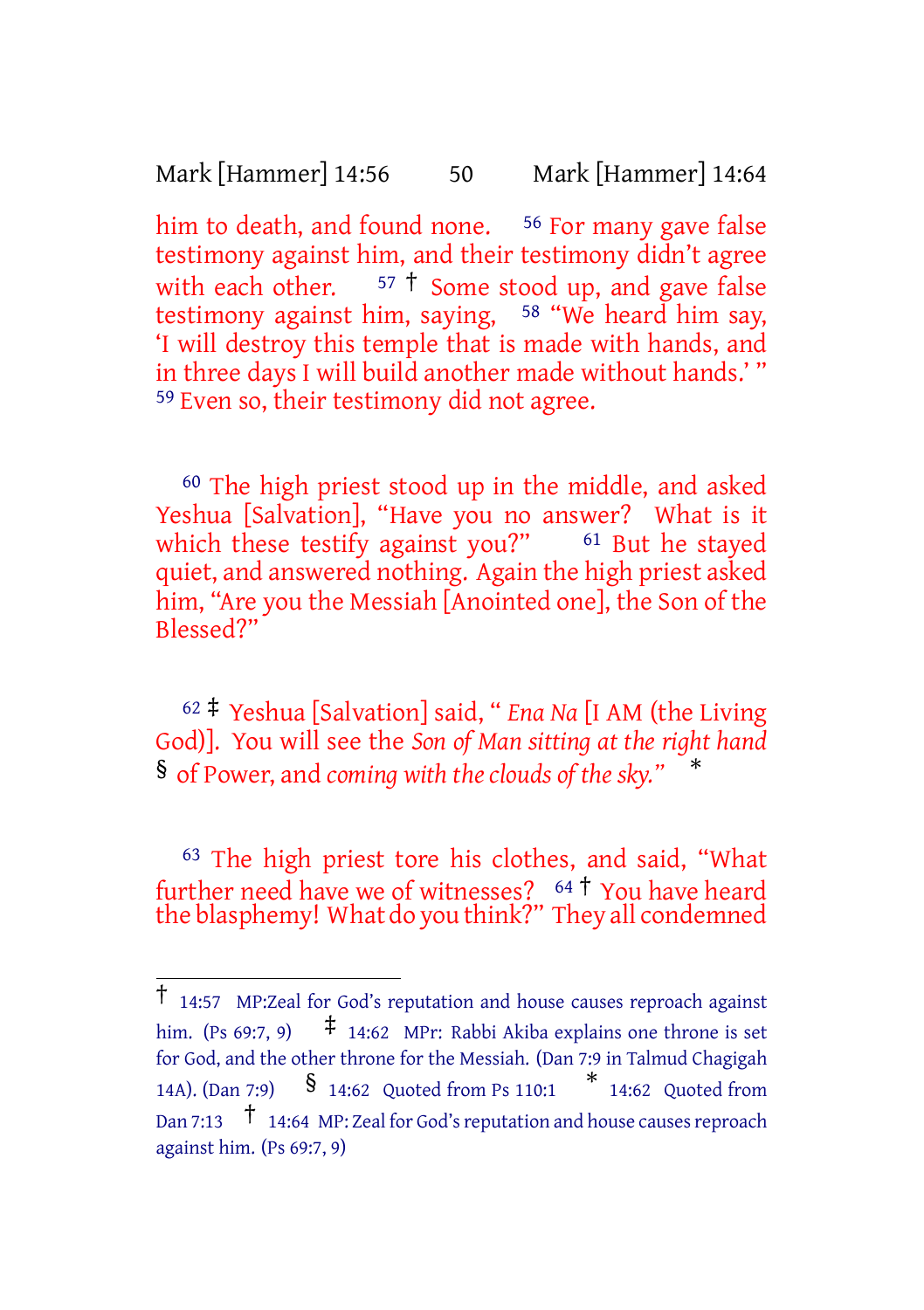# Mark [Hammer] 14:6551Mark [Hammer] 14:72

him to be worthy of death.  $65 \div 8$  Some began to spit on him, and to cover his face, and to beat him with fists, and to tell him, "Prophesy!" The officers struck him with the palms of their hands.

<sup>66</sup> As Peter [Rock] was in the courtyard below, one of the maids of the high priest came, <sup>67</sup> and seeing Peter [Rock] warming himself, she looked at him, and said, "You were also with the Nazarene [person from Branch, Separated one], Yeshua [Salvation]!"

68 But he denied it, saying, "I neither know, nor understand what you are saying." He went out on the porch, and the rooster crowed.

<sup>69</sup> \* The maid saw him, and began again to tell those who stood by, "This is one of them."  $70$  But he again denied it. After a little while again those who stood by said to Peter [Rock], "You truly are one of them, for you are a Galilean, and your speech shows it." <sup>71</sup> But he began to curse, and to swear, "I don't know this man of whom<br>you speak!" <sup>72</sup> The rooster crowed the second time.  $72$  The rooster crowed the second time. Peter [Rock] remembered the word, how that Yeshua [Salvation] said to him, "Before the rooster crows twice,

<sup>‡</sup> 14:65 MP: Messiah's face is beaten according to the Greek *Septuagint* translation. The Hebrew *Masoretic* text reads plucking out the beard. Note: In (2 Sam 10:4), plucking out the beard is a great insult. Both interpretations can be valid as prophecy. (See also 2 Sam 10:4). (Is 50:6)  $\frac{\$}{\$}$  14:65 MP: Messiah's appearance is greatly marred, (consider too Is 50:6, 53:5), while bearing the sins of humanity in himself (Is 53:15). Scripture does not say how his marring is much more than any other human. Consider that his face may be covered in scars that alter and mar his appearance. Yet consider, Yeshua who endured such a beating before death, was recognized by everyone who saw him after the resurrection. (Luke 24:16, 24:31; 1 Cor 15:5-8). (Is 52:14-15)

<sup>\*</sup> 14:69 MP: Men would hide their faces from Messiah. (Is 53:3)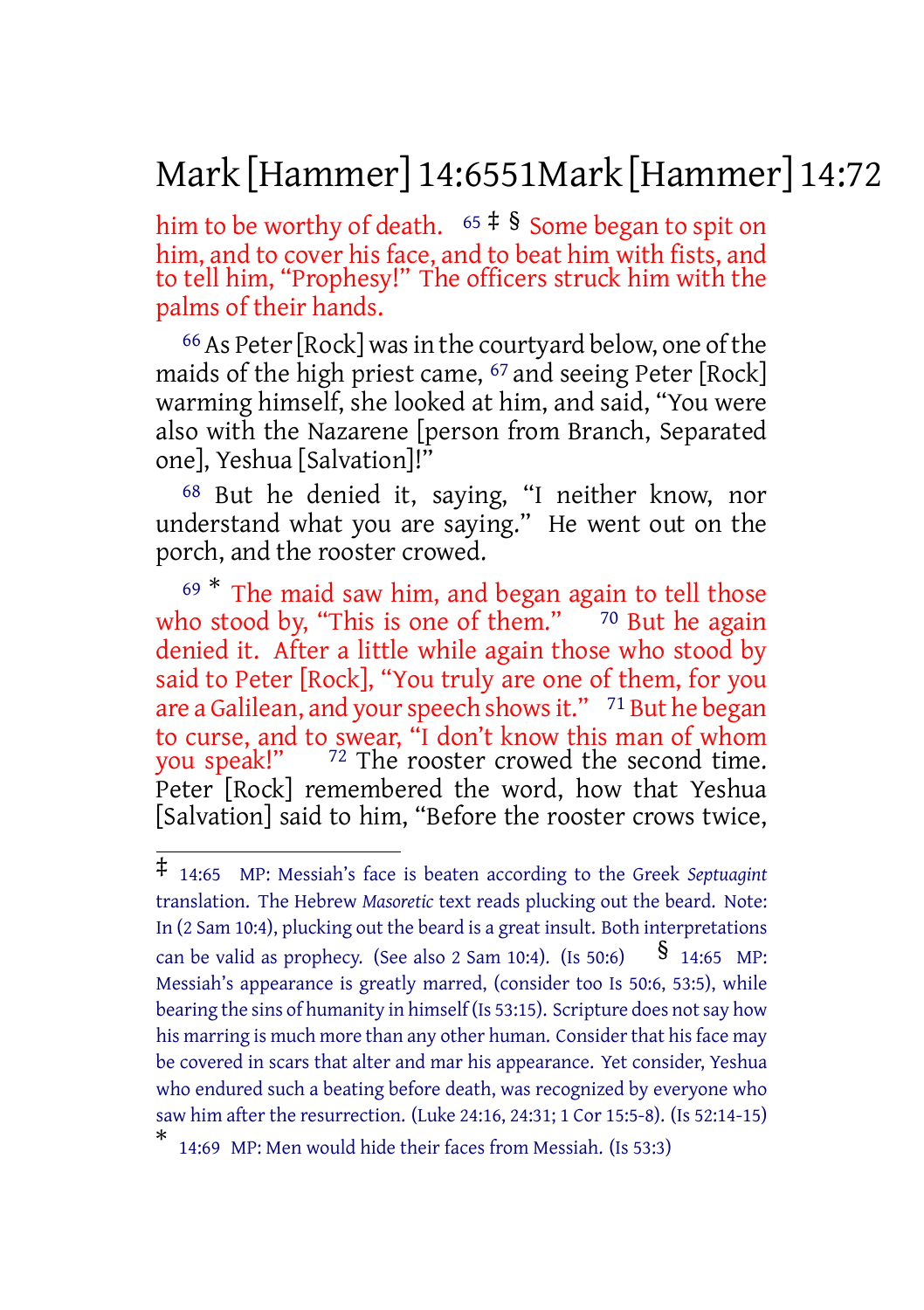you will deny me three times." When he thought about that, he wept.

# 15

<sup>1</sup> Immediately in the morning the chief priests, with the elders and Torah-Teachers, and the whole council, held a consultation, and bound Yeshua [Salvation], and carried him away, and delivered him up to Pilate [Armed with javelin]. <sup>2</sup> Pilate [Armed with javelin] asked him, "Are you the King of the Jews [Praisers]?"

He answered, "So you say."

<sup>3</sup> The chief priests accused him of many things. <sup>4</sup> Pilate [Armed with javelin] again asked him, "Have you no answer? See how many things they testify against you!"

5 But Yeshua [Salvation] made no further answer, so that Pilate [Armed with javelin] marveled.

6 Now at the feast he used to release to them one prisoner, whom they asked of him. 7 There was one called Bar-Abba [Son Father], bound with his fellow insurgents, men who in the insurrection had committed murder. 8 The multitude, crying aloud, began to ask him to do as he always did for them.  $9$  Pilate [Armed with javelin] answered them, saying, "Do you want me to release to you the King of the Jews [Praisers]?" 10 For he perceived that for envy the chief priests had delivered him up. <sup>11</sup> But the chief priests stirred up the multitude, that he should release Bar-Abba [Son Father] to them instead. 12 Pilate [Armed with javelin] again asked them, "What then should I do to him whom you call the King of the Jews [Praisers]?"

13 They cried out again, "Crucify him!"

14 Pilate [Armed with javelin] said to them, "Why, what evil has he done?"

But they cried out exceedingly, "Crucify him!"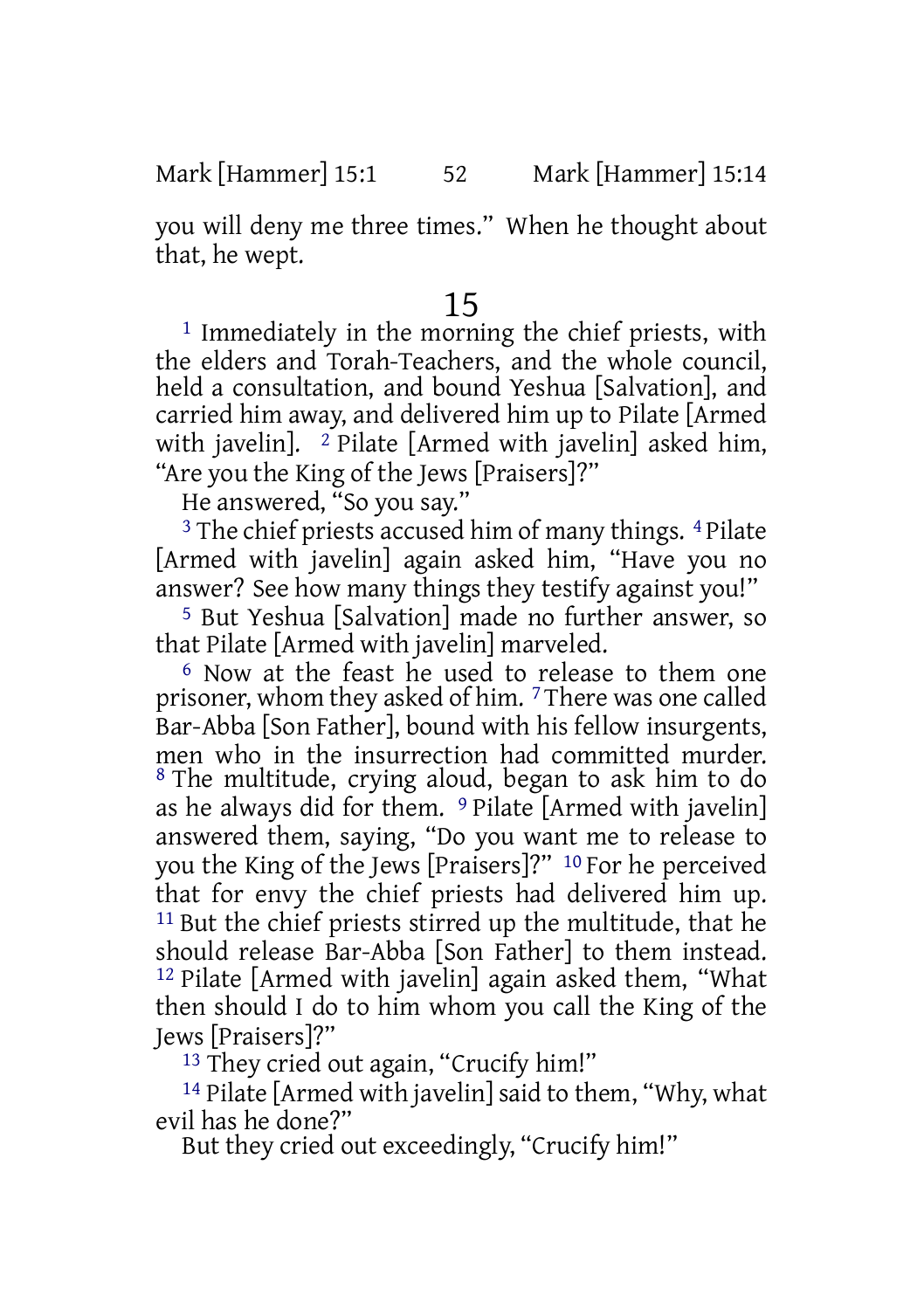### Mark [Hammer] 15:15 53 Mark [Hammer] 15:27

15 Pilate [Armed with javelin], wishing to please the multitude, released Bar-Abba [Son Father] to them, and handed over Yeshua [Salvation], when he had flogged him, to be nailed to the execution-stake. <sup>16</sup> The soldiers led him away within the court, which is the Praetorium; and they called together the whole cohort.  $17$  They clothed him with purple, and weaving a crown of thorns, they put it on him. <sup>18</sup> They began to salute him, "Hail, King of the Jews [Praisers]!"  $19 *$  They struck his head with a reed, and spat on him, and bowing their knees, did homage to him. <sup>20</sup> When they had mocked him, they took the purple off of him, and put his own garments on him. They led him out to crucify him. 21 They compelled one passing by, coming from the country, Simeon [Hearing] of Cyrene, the father of Alexander and Rufus, to go with them, that he might bear his execution-stake.  $22$  They brought him to the place called Golgotha, which means, "The place of a skull."  $23 \text{ }^{\dagger}$  They offered him wine mixed with myrrh to drink, but he didn't take it.

<sup>24</sup> Crucifying him, they parted his garments among them, casting lots on them, what each should take. 25 It was nine in the morning when they nailed him to the stake. 26 The superscription of his accusation was written over him, "THE KING OF THE JEWS [PRAISERS] ." <sup>27</sup> ‡ With him they executed on the stake two robbers; one on his

<sup>\*</sup> 15:19 MP: Smitten "...They will strike Israel's ruler on the cheek with a reed." (Mic 5:1)  $\uparrow$  15:23 MP: Messiah will thirst and be given vinegar / sour wine to drink. Vinegar is an acid and constricts the throat. Vinegar was used for digestive medicine or possibly to suffocate or lower the vocalizations of victims. If myrrh was added to the sour wine vinegar, the purpose isto act as a pain duller, easing the victim's sense of pain. Myrrh then is used like morphine is today. (See also Ps 22:15). (Ps 69:21)  $\pm$  15:27 MP: Messiah is grouped with criminals at his death. (Is 53:12)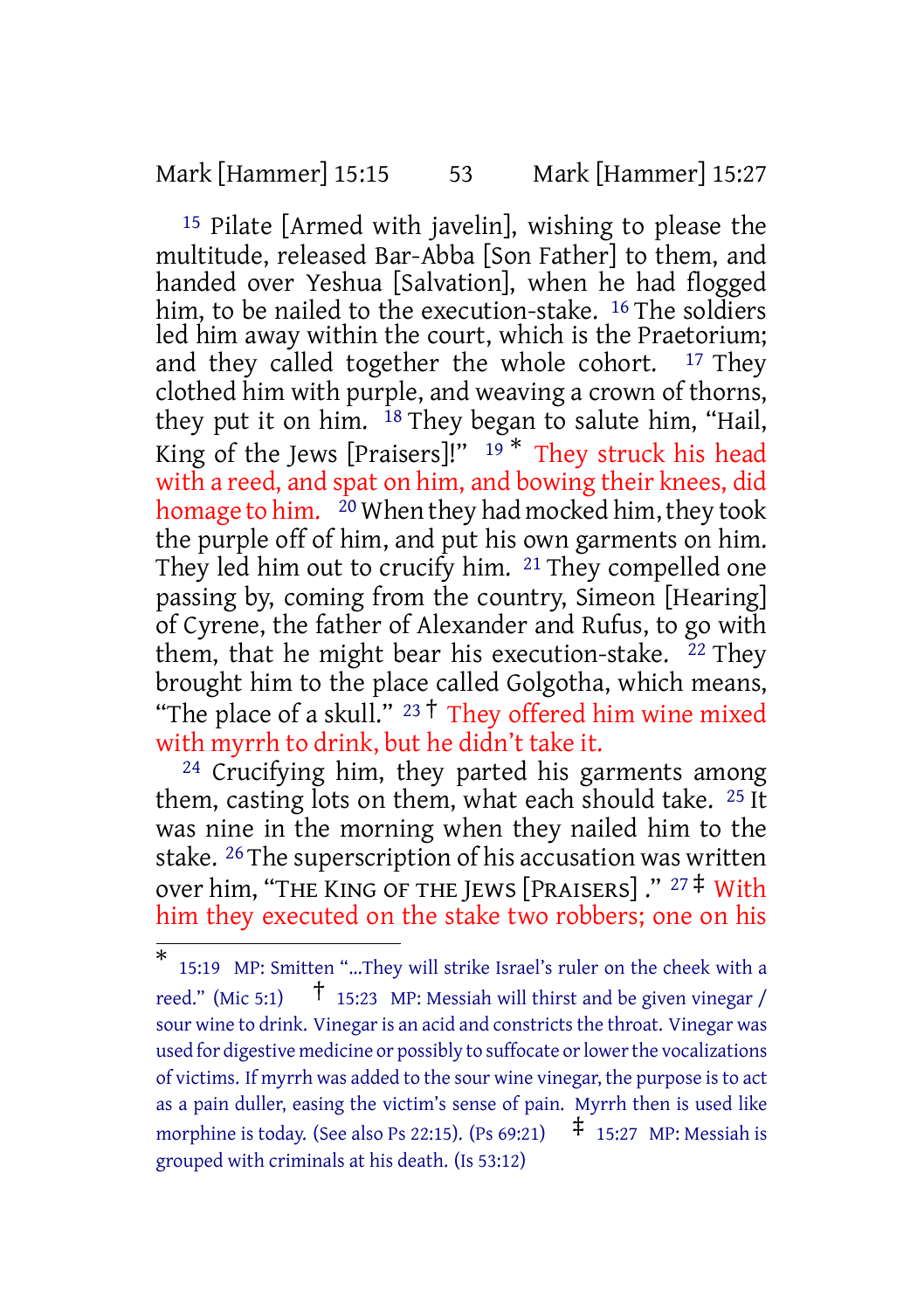Mark [Hammer] 15:28 54 Mark [Hammer] 15:38

right hand, and one on his left. <sup>28</sup> The Scripture was fulfilled, which says, *"He was counted with transgressors."* §

 $29 *$  Those who passed by blasphemed him, wagging their heads, and saying, "Ha! You who destroy the temple, and build it in three days, <sup>30</sup> save yourself, and come down from the execution-stake!"

<sup>31</sup> Likewise, also the chief priests mocking among themselves with the Torah-Teachers said, "He saved others. He can't save himself. 32 Let the Messiah [Anointed one], the *Melek Isra'el* [King of God prevails], now come down from the execution-stake, that we may see and believe him." Those who were placed on execution-stakes with him also insulted him.

<sup>33</sup> At noon, there was darkness over the whole land until three o'clock in the afternoon.  $34$  At three,  $\frac{1}{2}$  Yeshua [Salvation] cried with a loud voice, saying, *"Eloi, Eloi, lama sabachthani?"* which means, *"My God, my God, why have you forsaken me?"* ‡

<sup>35</sup> Some of those who stood by, when they heard it, said, "Behold, he is calling Elijah [My God Yah]."

36 One ran, and filling a sponge full of *vinegar,* put it on a reed, and gave it to him *to drink,* § saying, "Let him be. Let's see whether Elijah [My God Yah] comes to take him down."

 $37 <sup>*</sup>$  Yeshua [Salvation] cried out with a loud voice, and gave up the spirit. <sup>38</sup> The veil of the temple was torn in

<sup>§</sup> 15:28 Quoted from Is 53:12 \* 15:29 MP: Messiah is mocked by people shaking their heads. (Ps 109:25)  $\uparrow$  15:34 MP: Messiah is forsaken by God. (See also Is 53:4). (Consider "sent out and divorced" in Gen 3:23-24). (Ps 22:1)  $\frac{1}{7}$  15:34 Quoted from Ps 22:1  $\frac{1}{8}$  15:36 Quoted from Ps 39:21. 69:21 \* 15:37 MP: The suffering and reproach of Calvary (describes Ps 22). (Ps 102:1-11)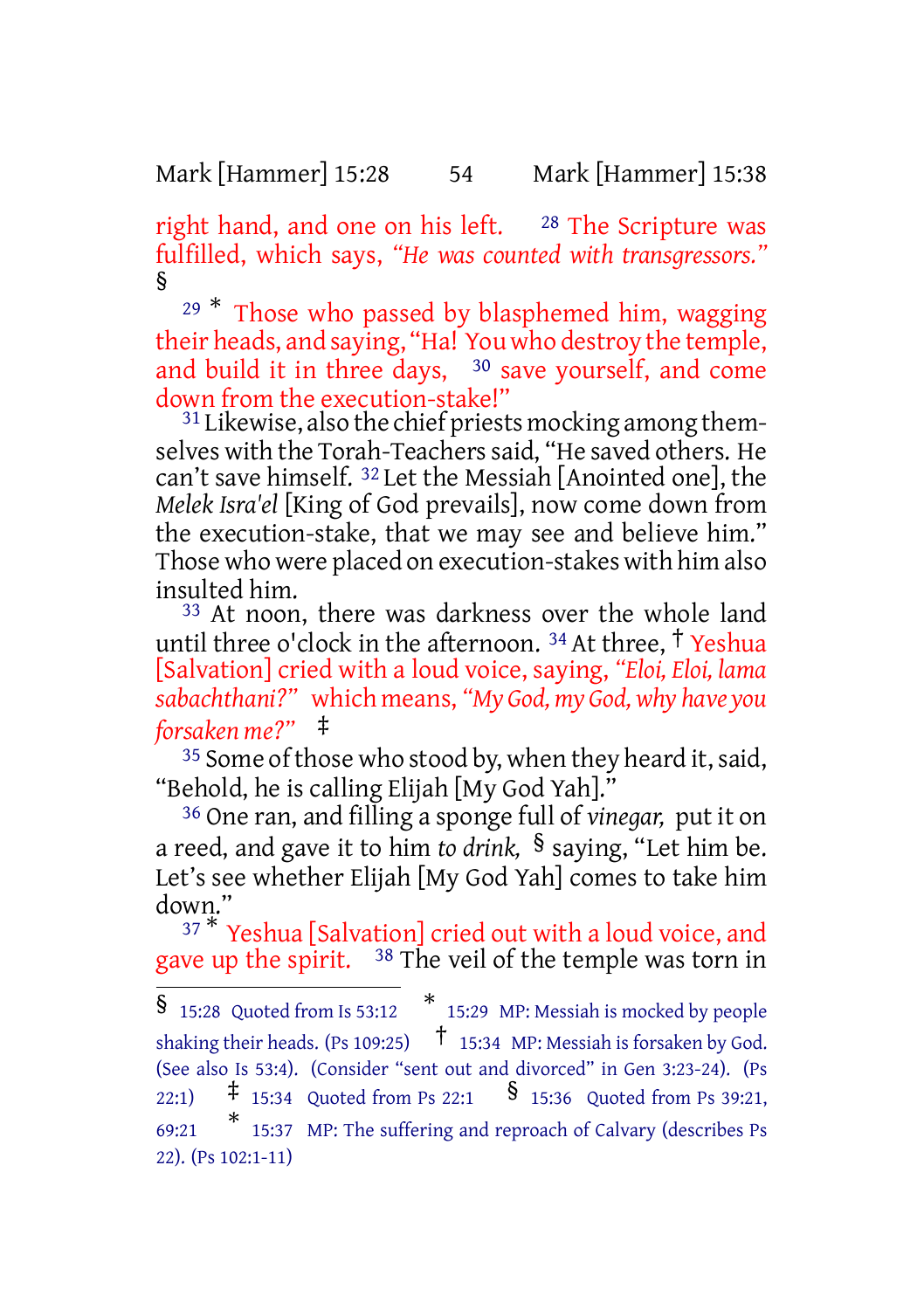two from the top to the bottom. 39 When the centurion, who stood by opposite him, saw that he cried out like this and breathed his last, he said, "Truly this man was the *Ben-Elohim* ·Son of Elohim God·!"

<sup>40</sup> There were also women watching from afar, among whom were both Mary of Magdala [Rebellion of City tower], and Mary [Rebellion] the mother of James [Surplanter]the less and of Joses, and Salome; 41who, when he was in Galilee [District, Circuit], followed him, and served him; and many other women who came up with him to Jerusalem [City of peace].

42 When evening had now come, because it was the Preparation Day (Nissan 14), that is, the day before the festival *Sabbath* ·To cease·, 43 Joseph [May he add] of Arimathaea [May he add of Lofty place], a prominent council member who also himself was looking for God's Kingdom, came. He boldly went in to Pilate [Armed with javelin], and asked for Yeshua [Salvation]'s body. 44 Pilate [Armed with javelin] marveled if he were already dead; and summoning the centurion, he asked him whether he had been dead long. 45 When he found out from the centurion, he granted the body to Joseph [May he add]. 46 He bought a linen cloth, and taking him down, wound him in the linen cloth, and laid him in a tomb which had been cut out of a rock. He rolled a stone against the door of the tomb. 47 Mary of Magdala [Rebellion of City tower] and Mary [Rebellion], the mother of Joses, saw where he was laid.

# 16

1 When the *Sabbath* ·To cease· was past (after dark on Nissan 17, the day of First Fruits #1), Mary of Magdala [Rebellion of City tower], and Mary [Rebellion] the mother of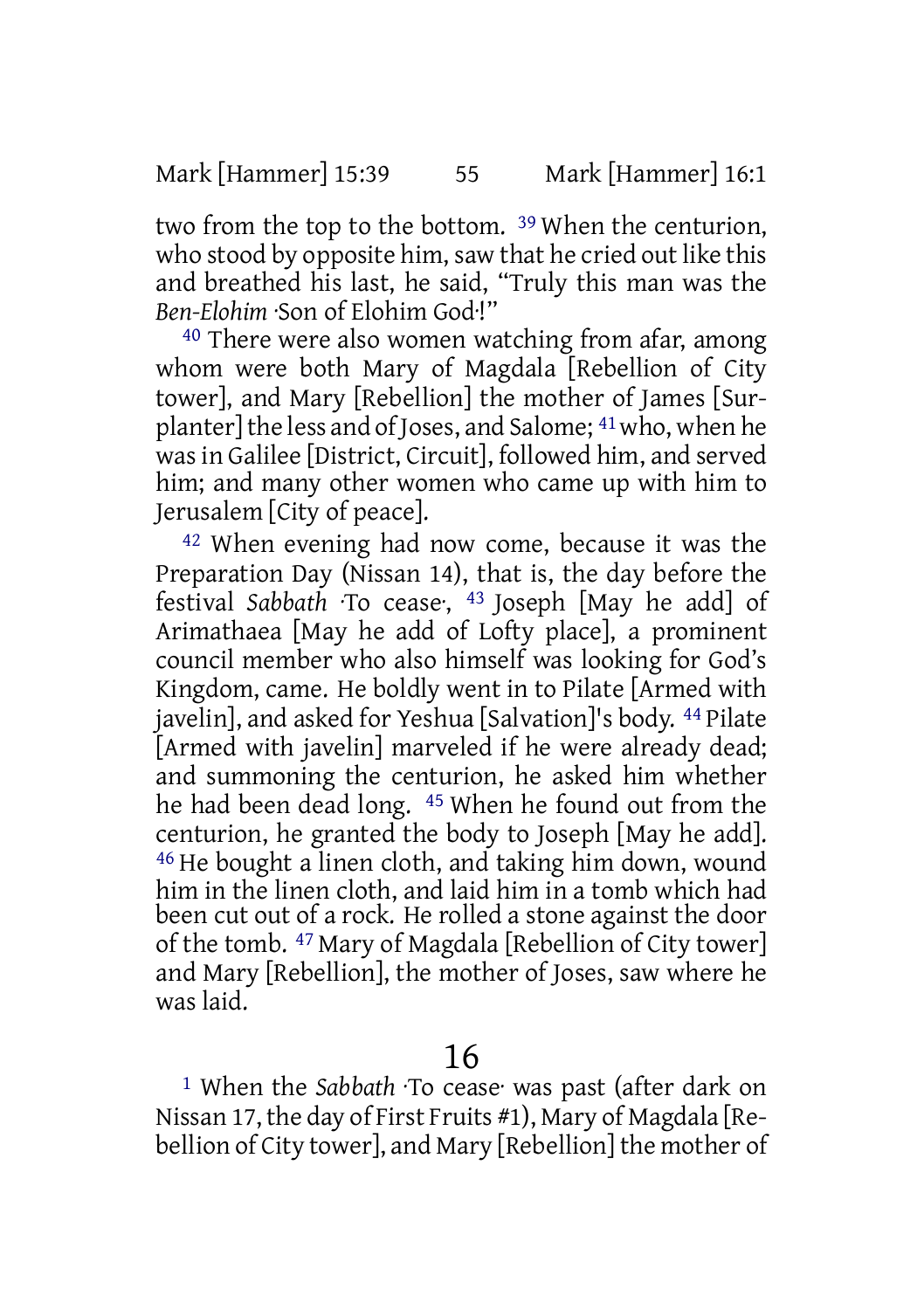Mark [Hammer] 16:2 56 Mark [Hammer] 16:13

James [Surplanter], and Salome, bought spices, that they might come and anoint him. 2 Very early morning, when the sun had started to rise, on the first day of the week, (the day of First Fruits  $#1$ ), they came to the tomb. <sup>3</sup> They were saying among themselves, "Who will roll away the stone from the door of the tomb for us?" <sup>4</sup> for it was very big. Looking up, they saw that the stone was rolled back.

5 Entering into the tomb, they saw a young man sitting on the right side, dressed in a white robe, and they were amazed.  $6*$  He said to them, "Don't be amazed. You seek Yeshua [Salvation], the Nazarene [person from Branch, Separated one], who was executed on the stake. He has risen. He is not here. Behold, the place where they laid him! <sup>7</sup> But go, tell his disciples and Peter [Rock], 'He goes before you into Galilee [District, Circuit]. There you will see him, as he said to you.' "

8 They went out, and fled from the tomb, for trembling and astonishment had come on them. They said nothing to anyone; for they were afraid. <sup>9</sup> Now when he had risen early on the first day of the week, (the day of First Fruits #1), he appeared first to Mary of Magdala [Rebellion of City tower], from whom he had cast out seven demons.  $10$  She went and told those who had been with him, as they mourned and wept.  $11$  When they heard that he was alive, and had been seen by her, they disbelieved. 12 After these things he was revealed in another form to two of them, as they walked, on their way into the country. 13 They went away and told it to the rest. They didn't believe them, either.

<sup>\*</sup> 16:6 MP: The Messiah's body will not be subject to decay. Messiah will be resurrected. (Combined with Ps 30:3, 49:15, 118:17-18). (Ps 16:10, 49:15)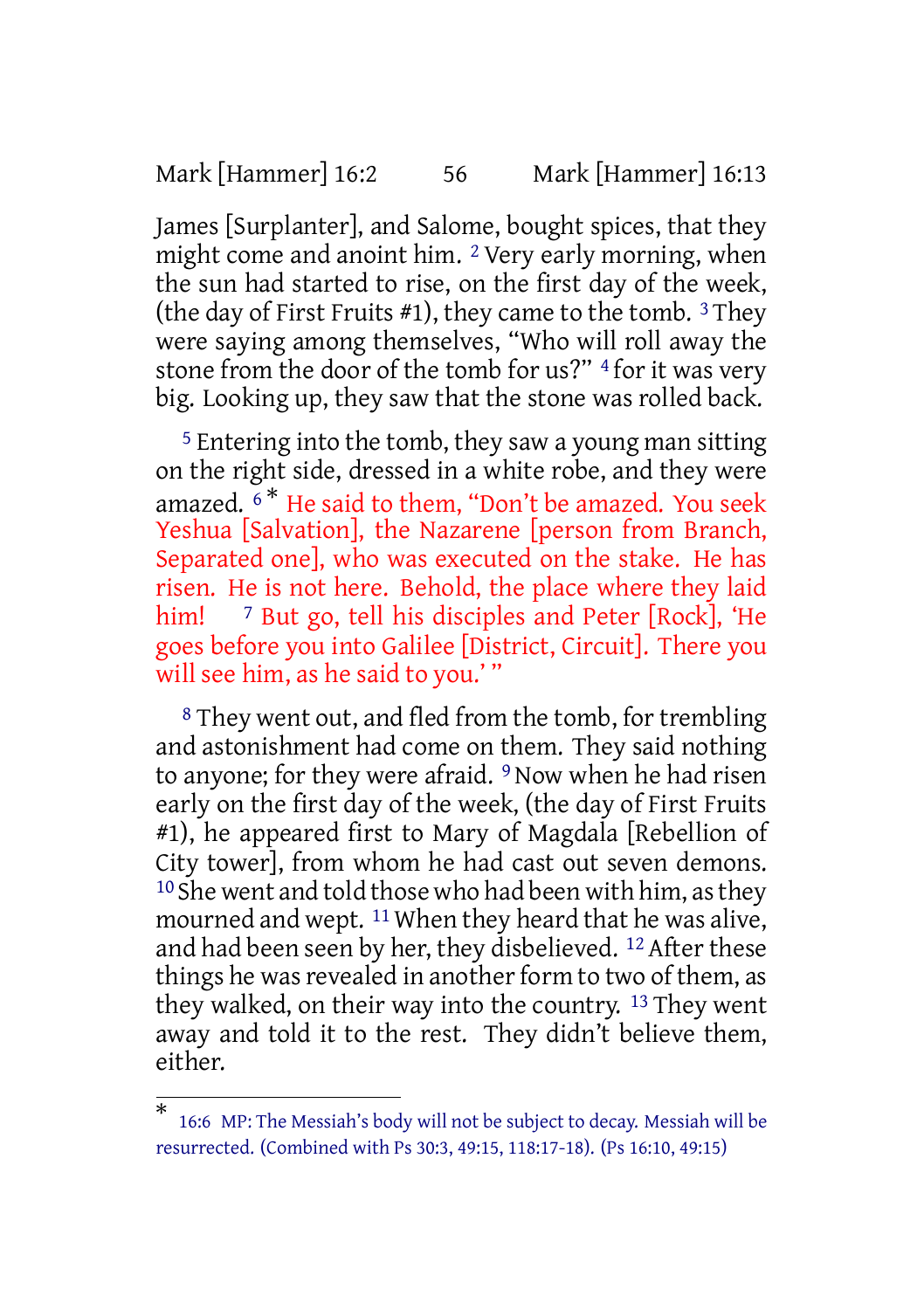### Mark [Hammer] 16:14 57 Mark [Hammer] 16:20

<sup>14</sup> Afterward he was revealed to the eleven themselves as they sat at the table, and he rebuked them for their unbelief and hardness of heart, because they didn't believe those who had seen him after he had risen. <sup>15</sup> † He said to them, "Go into all the world, and preach the Good News to the whole creation. 16 He who believes and is baptized will be saved; but he who disbelieves will be condemned. <sup>17</sup> These signs will accompany those who believe: in my name they will cast out demons; they will speak with new languages; <sup>18</sup> they will take up serpents; and if they drink any deadly thing, it will in no way hurt them; they will lay hands on the sick, and they will recover."

 $19 \div$  § So then the Lord, after he had spoken to them, wasreceived up into heaven, and *sat down at theright hand* \* of God. <sup>20</sup> They went out, and preached everywhere, the Lord working with them, and confirming the word by the signs that followed. *Amen* ·So be it·.

<sup>†</sup> 16:15 MPr: Rabbinic Tradition says, in the hour when King Messiah comes, He will stand on the roof of the Temple and proclaim the hour of their deliverance has come. Those who believe will rejoice in the light that had risen upon them (Is 60:1), "Arise, shine, for thy light is come." This light is for those who believe only (Is 60:2), "For darkness shall cover the earth." In that same hour, God uses the light of the Messiah and of Israel to shine on all nations that they should walk in the light of Messiah and of Israel (Is 60:3), "The Gentiles shall come to thy light, and kings to the brightness of thy rising." (Ps. 139:23-24, 26 in Yalkut, vol. ii. Par. 359, p. 56 c.). (Ps. 139:23-24, 139:26) ‡ 16:19 MP: Messiah sits at the right hand of God with all enemies being made subject to him. (Ps 110:1)  $\int$  16:19 MP: Messiah is at the right hand of God crushing the kings against him. (Ps 110:5)  $*$  16:19 Quoted from Ps 110:1